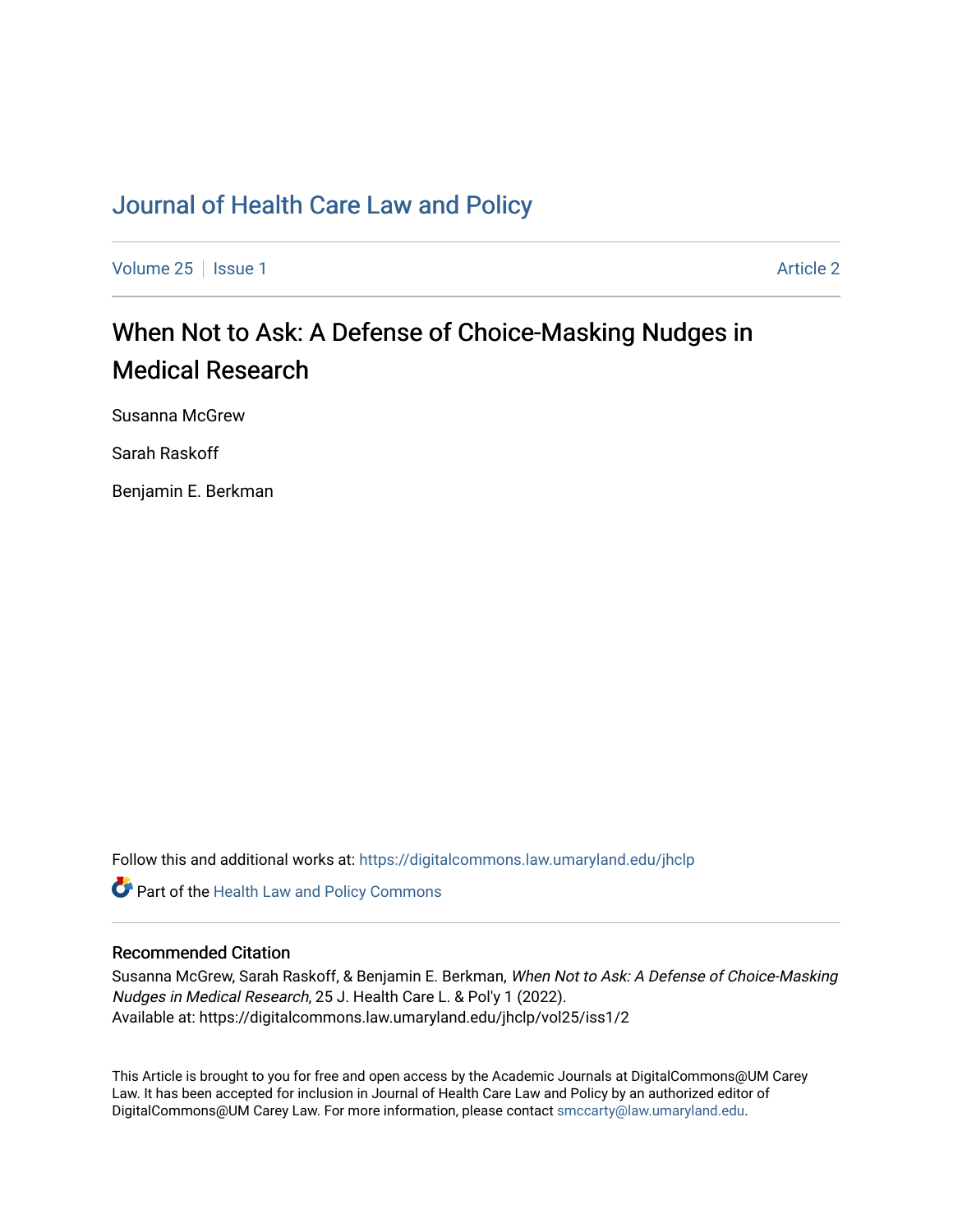# **WHEN NOT TO ASK: A DEFENSE OF CHOICE-MASKING NUDGES IN MEDICAL RESEARCH**

# SUSANNA MCGREW\*, SARAH RASKOFF\*\*, AND BENJAMIN E. BERKMAN\*\*\*

#### ABSTRACT

In this article, we examine the legality and ethics of a controversial but widespread practice in clinical research: choice-masking nudges. A choicemasking nudge (CMN) exists when a research team explicitly obscures a meaningful choice from participants by presenting a default decision as the standard way forward. Even though an easy-to-use opt-out mechanism is available for participants who independently express concerns with the standard default, the fact that a default has been pre-selected is not made obvious to research participants. To opt out of the nudge, a participant must overtly request non-standard treatment. We argue that use of such nudges in medical research can be justified by their individual, collective, and social benefits, provided that they respect autonomy and satisfy four additional acceptability conditions. In Part II of this Article, we describe three controversial cases of CMNs in medical research. In Part III, we provide background on nudging and explain how our proposed CMNs fit into the existing literature on nudging and libertarian paternalism. In Part IV, we explain how the reasonable person standard as employed by United States research regulations can be used to support CMNs. In Part V, we anticipate some of the strongest objections to CMNs by explaining

<sup>© 2022</sup> Susanna McGrew, Sarah Raskoff, Benjamin E. Berkman

<sup>\*</sup> Susanna McGrew is a postbaccalaureate fellow in the Department of Bioethics at the National Institutes of Health.

<sup>\*\*</sup> Sarah Raskoff, PhD, is a postdoctoral fellow in the Department of Bioethics at the National Institutes of Health.

<sup>\*\*\*</sup> Benjamin E. Berkman, JD, MPH, is a faculty member in the Department of Bioethics at the National Institutes of Health, where he is the head of the section on the ethics of genetics and emerging technologies. He has a joint appointment as an Associate Investigator in the National Human Genome Research Institute, where he also serves as the Deputy Director of the NHGRI Bioethics Core. The views herein are the authors' and do not represent the views or policies of the Department of Health and Human Services or the National Institutes of Health. This research was supported in part by the National Institutes of Health Clinical Center and the Intramural Research Program of the National Human Genome Research Institute. The authors have no financial, personal, academic, or other conflicts of interest in the subject matter discussed. The authors would like to thank Joe Millum, Holly Taylor, Leila Jamal, David Wendler, and Sarah Royka for comments that improved the manuscript.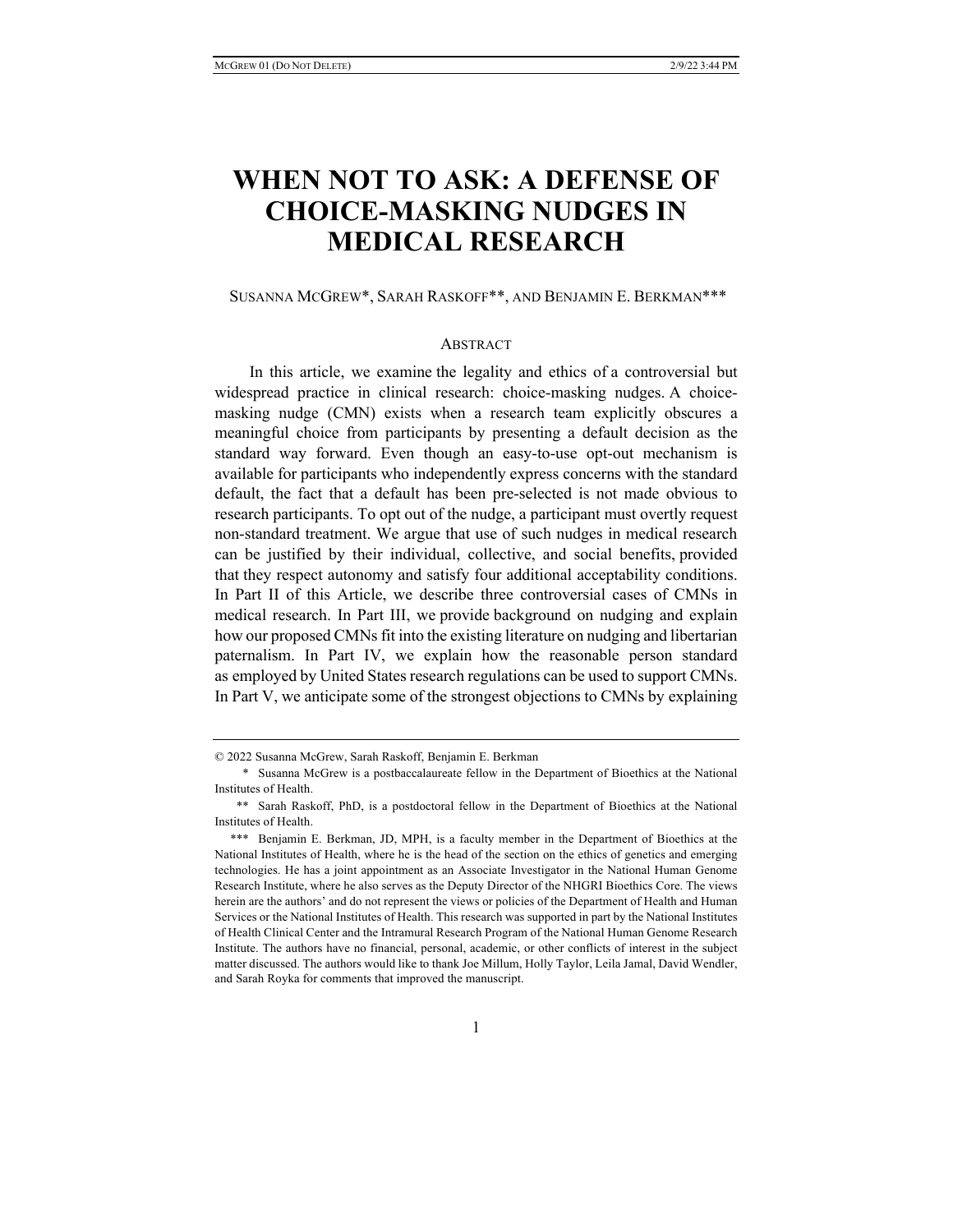how CMNs are compatible with a wide range of plausible accounts of autonomy. Finally, in Part VI, we discuss four additional core considerations an acceptable CMN must meet: legitimate policy goals; benefits outweighing harms; burdens distributed fairly; and absence of ethically superior feasible alternatives. We also revisit and analyze the three existing controversies previously explored in Part II and show how each would benefit from the conceptual clarity offered by our analytic framework. Medical research is complicated and can be difficult for participants to understand. Thoughtfully designed CMNs can play an important role in gently guiding large numbers of research participants toward decision outcomes that really are best for them and their communities.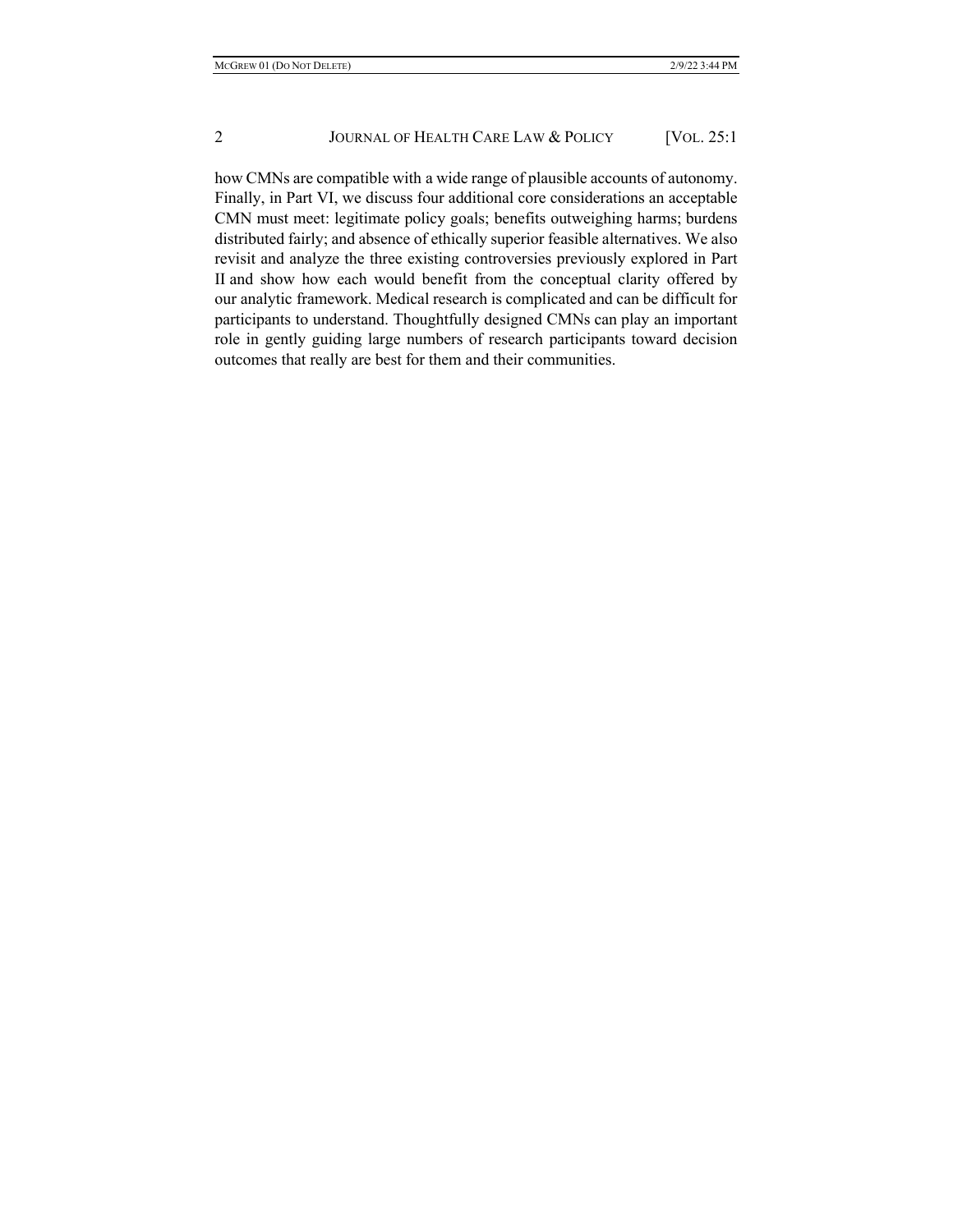### I. INTRODUCTION

This paper focuses specifically on nudging participants in medical research. Nudges are ubiquitous; they come from our smartphones and our employers, $<sup>1</sup>$ </sup> regarding things as different as food choice<sup>2</sup> and energy consumption.<sup>3</sup> Regardless of the source, however, *all* nudges attempt to influence nudgees' choices by changing the way options are presented.<sup>4</sup> Although nudging is all around us and even permeates medical care, $5$  its use in medical research prompts unique ethical and regulatory concerns. For instance, beyond the way researchers present information about costs and benefits, may they go so far as to implement default choices that participants would have to actively opt-out of to avoid? More concretely, may we nudge participants towards receiving medically actionable information they might not ask for? May we nudge new parents towards contributing their newborn infant's blood spot for future research use? May we nudge participants to deposit their research data in repositories where other investigators can access them to help answer a broad range of secondary scientific questions? We argue that as long as certain acceptability considerations are satisfied, nudges that mask choices regarding those questions *can* be ethically and legally acceptable.

A choice-masking nudge (CMN) is a particular kind of nudge that exists in medical research when a research team explicitly obscures a meaningful choice from participants by presenting a default decision as the standard way forward. Even though an easy-to-use opt-out mechanism is available for participants who independently express concerns with the standard default, the fact that a default has been pre-selected is not made obvious to research participants. Consider, for example, a consent form stating that secondary genetic findings may be returned to research participants (and explaining what that means) without providing the participant with an opportunity to explicitly consent.<sup>6</sup> In that case, the form does not advertise the fact that receiving secondary findings has been deliberately preselected. To opt out of the nudge, a participant would need to *ask* the researchers to receive non-standard treatment—in this case, to not receive any secondary genetic findings. Since all CMNs must give nudgees a fair chance of opting out,

<sup>1</sup>*. See, e.g.,* RICHARD THALER & CASS SUNSTEIN, NUDGE: IMPROVING DECISIONS ABOUT HEALTH, WEALTH, AND HAPPINESS 109 (2008) (showing that automatic enrollment is a nudge that employers can use to increase employee participation in employer sponsored retirement plans).

<sup>2</sup>*. Id.* at 2.

<sup>3</sup>*. See, e.g.,* Hunt Allcott & Todd Rogers, *The Short-Run and Long-Run Effects of Behavioral Interventions: Experimental Evidence from Energy Conservation* 104 AM. ECON. REV. 3003 (2014) (showing how consumers respond to home energy reports designed to reduce energy use when these reports are repeatedly mailed to their home).

<sup>4.</sup> THALER & SUNSTEIN, supra note 1, at 6.

<sup>5</sup>*. See, e.g.,* Bart Engelen, *Ethical Criteria for Health-Promoting Nudges: A Case-by-Case Analysis*, 19 AM. J. BIOETHICS 48, 48 (2019) (discussing nudging in clinical care).

<sup>6</sup>*. See infra* Part II.A (providing an overview on the debate over return of genetic results).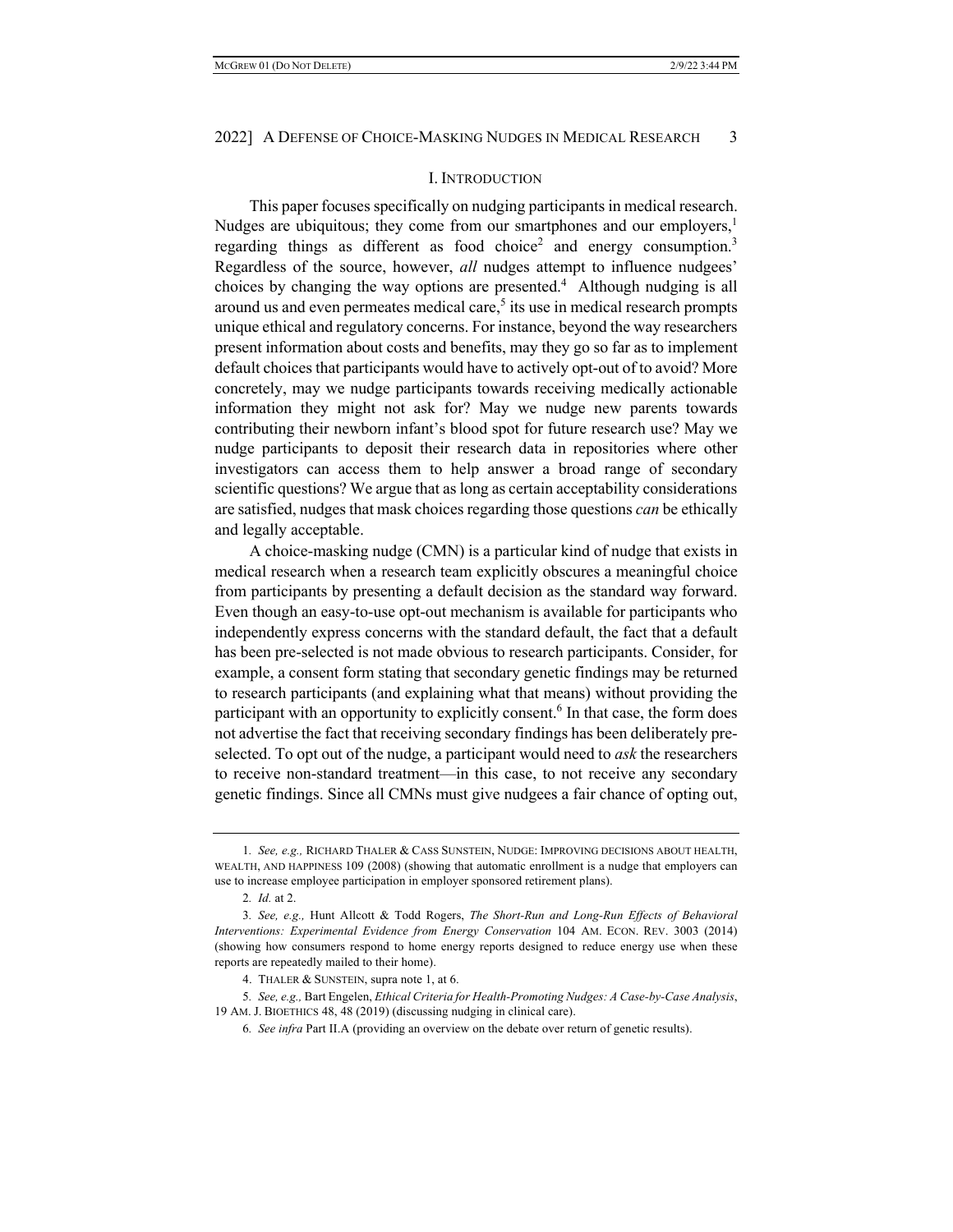nudgees should be made aware (at least in general terms) that some options may have been pre-selected as defaults and that they may choose to select a different option. Consent forms could include a disclaimer suggesting that participants who think they might prefer a different treatment than the one indicated should raise any concerns with the research team (for example, "please ask a member of the research team if you have any questions or concerns about automatic return of secondary findings"). This kind of general disclaimer is not expected to significantly reduce the efficacy of the CMNs; on the contrary, research in other contexts has shown that informing individuals that they are being nudged does not tend to reduce the nudge's effectiveness.<sup>7</sup>

There are four elements of CMNs that are worth emphasizing. First, researchers are prohibited from masking information regarding the default choice.8 Researchers avoid masking such information when the issue in question and the default action are clearly described, but the *choice* regarding the default action is masked by not presenting an opportunity to make an explicit choice.<sup>9</sup> Second, because CMNs are not binding, participation in research does not depend on agreeing to the default action.<sup>10</sup> Third, the CMN must be easy to resist.<sup>11</sup> That means that the opt-out mechanism to pursue an alternative to the default action must be easy to use after the participant self-identifies a concern.<sup>12</sup> And fourth, CMNs must include meaningful choices—either because they are likely to have non-trivial impact, or because a sizable number of participants are expected to have strong preferences about them (in contrast to the mundane choices that are routinely hidden from research participants, such as the method of contact with the research team). Ideally, CMNs will have the greatest effect on research participants who do not have strong prior preferences about the choice that is masked, since those who do have strong preferences are more likely to notice and opt out of the nudge.<sup>13</sup> While we offer a variety of relevant considerations for analyzing the ethical acceptability of a CMN within a broad,

<sup>7</sup>*. See* George Loewenstein et al., *Warning: You Are about to be Nudged,* 1 BEHAV. SCI. & POL'Y 35, 36 (2015) (comparing nudges to the more forceful alternative of authorized deception in medical research); *see also* Frank Miller et al., *Deception in Research on the Placebo Effect,* 2 PLOS MED. 853, 854 (2005) (comparing double blind placebo tests to investigations where the investigator intentionally withholds information from the participant).

<sup>8</sup>*. See infra* Part IV.C.

<sup>9</sup>*. See infra* Part IV.C.

<sup>10</sup>*. See infra* Part III.

<sup>11</sup>*. See infra* Part III.

<sup>12</sup>*. See infra* Part III.

<sup>13</sup>*. See infra* Part IV. In practice, nudges are likely to have a strong impact on individuals who have low literacy, feel highly deferential to medical expertise, or more generally feel unempowered in the medical system, even if they have strong preferences. *See infra* Part IV. As we discuss later, researchers should take those consideration into consideration when designing nudges and attempt to mitigate their effects. *See infra* Part IV.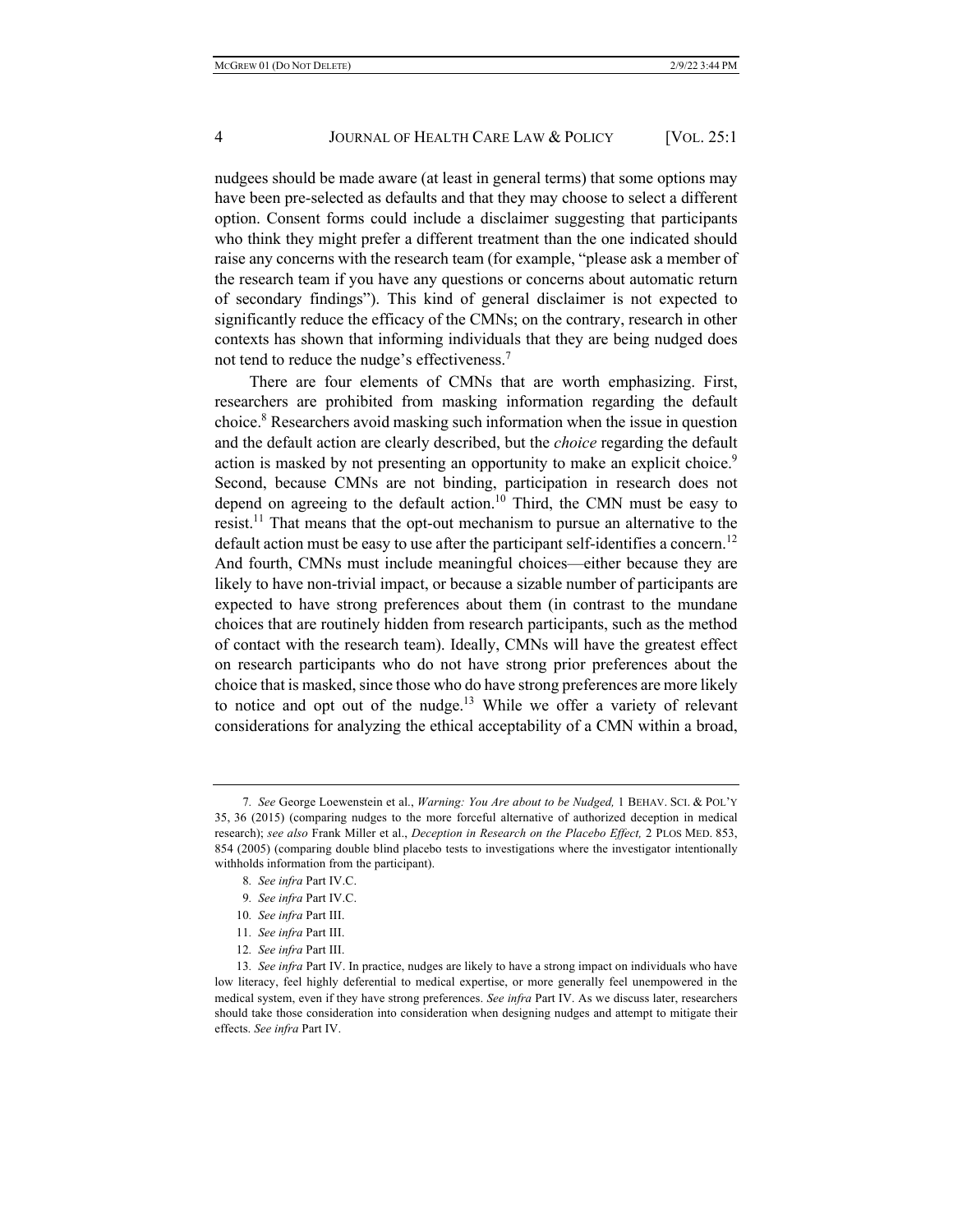flexible framework, this paper does not provide an algorithmic account of how these various considerations weigh against each other in every circumstance.

The following examples of CMNs are all controversial and likely to meet serious opposition, stemming from a few ethical concerns. First, the perceived primacy of autonomy in the bioethics literature may lead critics to claim that our analysis of CMNs gives short shrift to that principle, particularly regarding the autonomy interests of individuals who would prefer not to be nudged. Bioethicists commonly identify four primary moral principles: autonomy, nonmaleficence, beneficence, and justice.<sup>14</sup> Autonomy, however, is often treated as first among equals, and any perceived infringement of a research participant's autonomy is taken very seriously.<sup>15</sup> In this paper, we push back against the idea that autonomy should be the foremost ethical concern when analyzing the appropriateness of CMNs. While autonomy is relevant and constrains the scope of acceptable CMNs, considerations of individual, collective, and societal benefit are also crucial to our ethical analyses (and may not always align with maximally promoting autonomy).

Second is the related issue of dealing with the tail of the curve. In most research cohorts, there will be a small group of participants who have outlier views or preferences.16 Respecting these differences to help this small group make more informed decisions could impact the larger research cohort, or even the research enterprise as a whole. In cases where nudges cannot be feasibly tailored to individuals, heterogeneity among participants makes it unlikely that all nudgees will benefit from or even be equally affected by the nudge.

Third, regulatory opposition will likely come from the perception that CMNs cut against the large body of jurisprudence that emphasizes informed consent in medical research. However, while the Federal Policy for the Protection of Human Subjects (the revised Common Rule) explicitly mandates disclosure of relevant information and an opportunity to discuss it, it does not mention active solicitation of preferences.<sup>17</sup> Instead, our justification for CMNs

<sup>14.</sup> TOM BEAUCHAMP & JAMES CHILDRESS, PRINCIPLES OF BIOMEDICAL ETHICS 13 (8th ed., 2019).

<sup>15</sup>*. See* Raanan Gillon, *Ethics Needs Principles—Four Can Encompass the Rest—and Respect for Autonomy Should Be "First Among Equals,"* 29 J. MED. ETHICS 307, 307 (2003) (arguing that autonomy should be the first principle among ethical principles because autonomy is contained within the other three principles); CHARLES FOSTER, CHOOSING LIFE, CHOOSING DEATH: THE TYRANNY OF AUTONOMY IN MEDICAL ETHICS AND LAW (2009).

<sup>16.</sup> Ceyda Özhan Çaparlar & Aslı Dönmez, *What is Scientific Research and How Can it be Done?*, 44 TURKISH J. OF ANAESTHESIOL REANIMATION 212, 216 (2016).

<sup>17.</sup> 45 C.F.R §46.116 (a)(4) (2019) ("The prospective subject or the legally authorized representative must be provided with the information that a reasonable person would want to have in order to make an informed decision about whether to participate, and an opportunity to discuss that information."); *Cf.*  SECRETARY'S ADVISORY COMMITTEE ON HUMAN RESEARCH PROTECTIONS, GUIDANCE ON BROAD CONSENT UNDER THE REVISED COMMON RULE 12 (2017) (explaining that Official guidance on broad consent under the revised Common Rule allows research participants to authorize unspecified future uses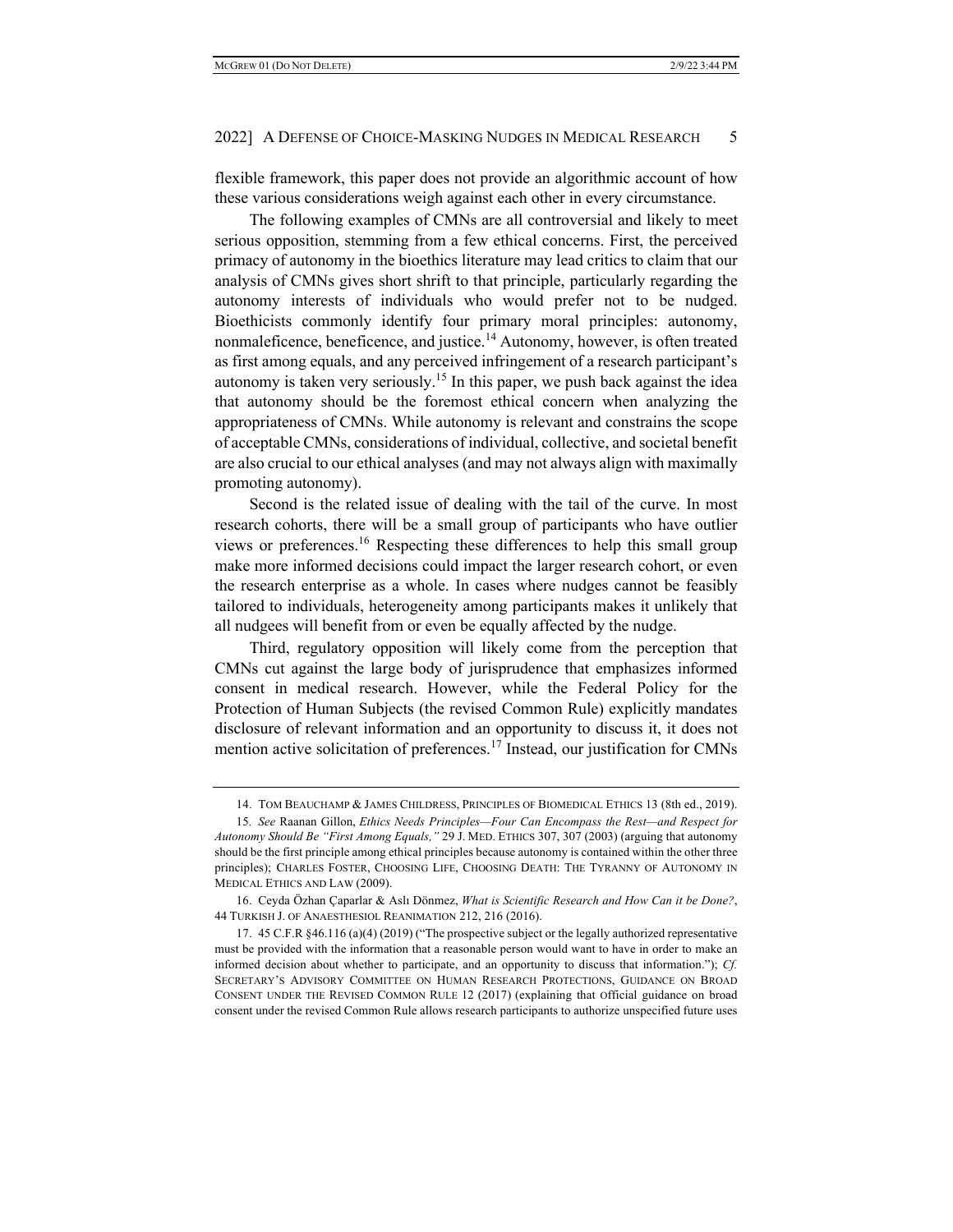invokes the reasonable person standard, which has often been *interpreted* to require preference solicitation.<sup>18</sup>

In this paper, we draw a distinction between nudges with implications for information use (informational nudges) and nudges with direct physical implications (physical nudges). The former concerns actions regarding the treatment of information gained from research, while the latter have to do directly with physical procedures that have significant implications for bodily integrity.<sup>19</sup> Thus, a nudge concerning drawing a blood sample for clinical care would be physical, while a nudge concerning what is to be done with what remains of the leftover sample would be informational. We claim that it is reasonable to not explicitly solicit consent for aspects of research with predominantly informational implications, provided that there is sufficient information disclosure, that our other acceptability considerations are met, and that doing so is consistent with current United States research regulations.

The remainder of this Article is organized as follows. In Part II, we present three cases of medical research decisions where CMNs could be implemented. In Part III, we provide background on nudging and explain how our proposed choicemasking nudges fit into the large existing literature on nudging and libertarian paternalism.<sup>20</sup> In Part IV, we explain how the reasonable person standard as employed by United States research regulations can be used to support  $CMNs<sup>21</sup>$  In Part V, we anticipate some of the strongest objections to CMNs by discussing prominent features of various views of autonomy, and explaining how CMNs are compatible with a wide range of plausible accounts of autonomy.<sup>22</sup> Finally, in Part VI, we lay out four core considerations relevant to the acceptability of CMNs: legitimate policy goals; benefits outweighing harms; burdens distributed fairly; and absence of ethically superior feasible alternatives.<sup>23</sup> We also revisit and analyze the three cases presented in Part II, in light of those considerations. A CMN that respects autonomy and that satisfies the considerations relevant to acceptability, we argue, can plausibly be justified on the basis of individual, collective, or social benefit.<sup>24</sup>

of their research data without preference solicitation about each one). Our focus here is on the text of the revised Common Rule, which appears to pose a greater legal challenge to CMNs than the more permissive guidance. Attachment C to Letter from Stephen Rosenfield, Secr'y's Advisory Comm. on Hum. Rsch. Protections Chair, to Thomas Price, Sec'y of Health and Hum. Serv. (Aug. 2, 2017) (available at https://www.hhs.gov/ohrp/sachrp-committee/recommendations/attachment-c-august-2-2017/index.html).

<sup>18</sup>*. See infra* Part III.A.

<sup>19</sup>*. See supra* notes 74–75 and accompanying text. Even informational nudges may have downstream physical consequences, such as information about genetic risks leading someone to seek preventative care. *Id.* But that level of interaction between the informational and physical does diminish the intuitive distinction between nudges that are primarily informational and primarily physical. *Id.*

<sup>20</sup>*. See infra* Part III.

<sup>21</sup>*. See infra* Part IV.

<sup>22</sup>*. See infra* Part V.

<sup>23</sup>*. See infra* Part VI.

<sup>24</sup>*. See infra* Part VII.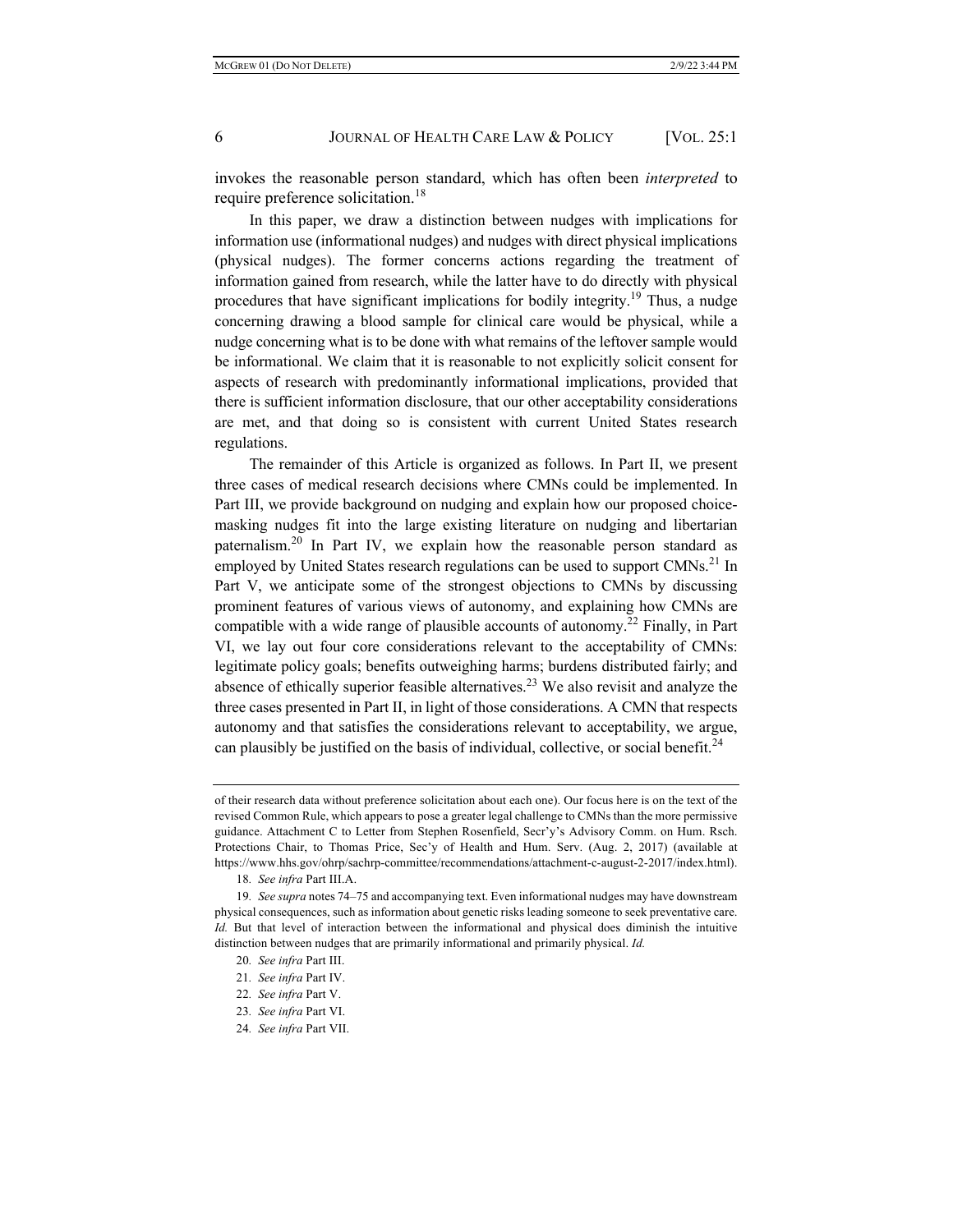### II. THREE CASES OF CHOICE-MASKING NUDGES IN RESEARCH

#### *A. The Right Not to Know Genetic Information About Oneself*

In the past fifteen years, advances in genomic sequencing technology have given us the capacity to rapidly and inexpensively sequence a person's entire genome.25 Physicians and researchers quickly began incorporating this powerful tool into their arsenal.<sup>26</sup> While next-generation sequencing has radically changed how science is conducted, researchers and Institutional Review Boards (IRBs) have struggled with the ethical implications of this new technology.<sup>27</sup> In particular, given that massive amounts of data generated by genomic sequencing can contain clinically actionable findings unrelated to the specific condition being investigated, the research community has vigorously debated about whether and how to honor participants' so-called right not to know (RNTK) genetic information about themselves.28

For illustration, imagine IRB deliberations regarding whether to ask participants if they want to learn about any heightened cancer susceptibility that their sequence data could reveal. There are two options, both of which involve accepting that a mistake will be made. If an IRB requires investigators to actively solicit preferences, it is almost certain that some people will choose not to receive

<sup>25</sup>*. See* Eric D. Green, *Strategic Vision for Improving Human Health at the Forefront of Genomics*, 586 NATURE 683, 683 (2020) (explaining the significant advances made in the development of human genome sequencing technology); *see also,* Nat'l Hum. Genome Rsch. Inst.*, The Cost of Sequencing a Human Genome*, GENOME.GOV (July 26, 2020), https://www.genome.gov/about-genomics/factsheets/Sequencing-Human-Genome-cost (demonstrating that the cost of sequencing a genome has dropped from over \$10 million to less than \$1,000 over the past two decades).

<sup>26.</sup> Teri A. Manolio et al., *Opportunities, Resources, and Techniques for Implementing Genomics in Clinical Care*, 394 LANCET 511, 511 (2019).

<sup>27</sup>*. See, e.g.*, Amy L. McGuire et al., *Research Ethics and the Challenges of Whole Genome Sequencing*, 9 NATURE REV. GENETICS 152, 152 (2008)(describing the major ethical considerations raised by new genomic sequencing technologies).

<sup>28.</sup> Benjamin E. Berkman, *Refuting the Right Not to Know*, 19 J. HEALTH.CARE L. POL'Y 1, 6 (2017). Early in the adoption of genetic testing (circa 2000), there was substantial debate about a patient's right not to know genetic information about themselves. *Id*. at 9. A few scholars took an absolutist position, arguing that the right not to know information about oneself was sacrosanct. *See, e.g.*, Roberto Andorno, T*he Right Not to Know: An Autonomy Based Approach*, 30 J. MED ETHICS 435, 436–37 (2004) (arguing that the right not to know is based in psychological spatial privacy which safeguards one's sense of self). Other scholars saw freedom from unwanted genetic information as an important, but defeasible right that needed to be balanced against other considerations. *See, e.g.,* Graeme Laurie, *Recognizing the Right Not to Know: Conceptual, Professional, and Legal Implications*, 42 J. MED. ETHICS 53, 58–59 (2014) (arguing that the right to refuse genetic information must be balanced with public health concerns, economic costs, and the public health burdens that one's disease may impose if information is withheld for the sake of preserving autonomy); Jonathan Herring & Charles Foster, *"Please Don't Tell Me"*, 21 CAMBRIDGE Q. HEALTHCARE ETHICS 20 (2012). Other scholars took an even more skeptical view of the RNTK, arguing that blinding oneself to important information actually restricts autonomy. *See, e.g.*, Rosamond Rhodes, *Genetic Links, Family Ties, and Social Bonds: Rights and Responsibilities in the Face of Genetic Knowledge*, 23 J. MED. AND PHIL. 11, 15–18 (1998). This initial debate was limited, however, by the relatively narrow scope of the nascent genetic medicine field. *Id*.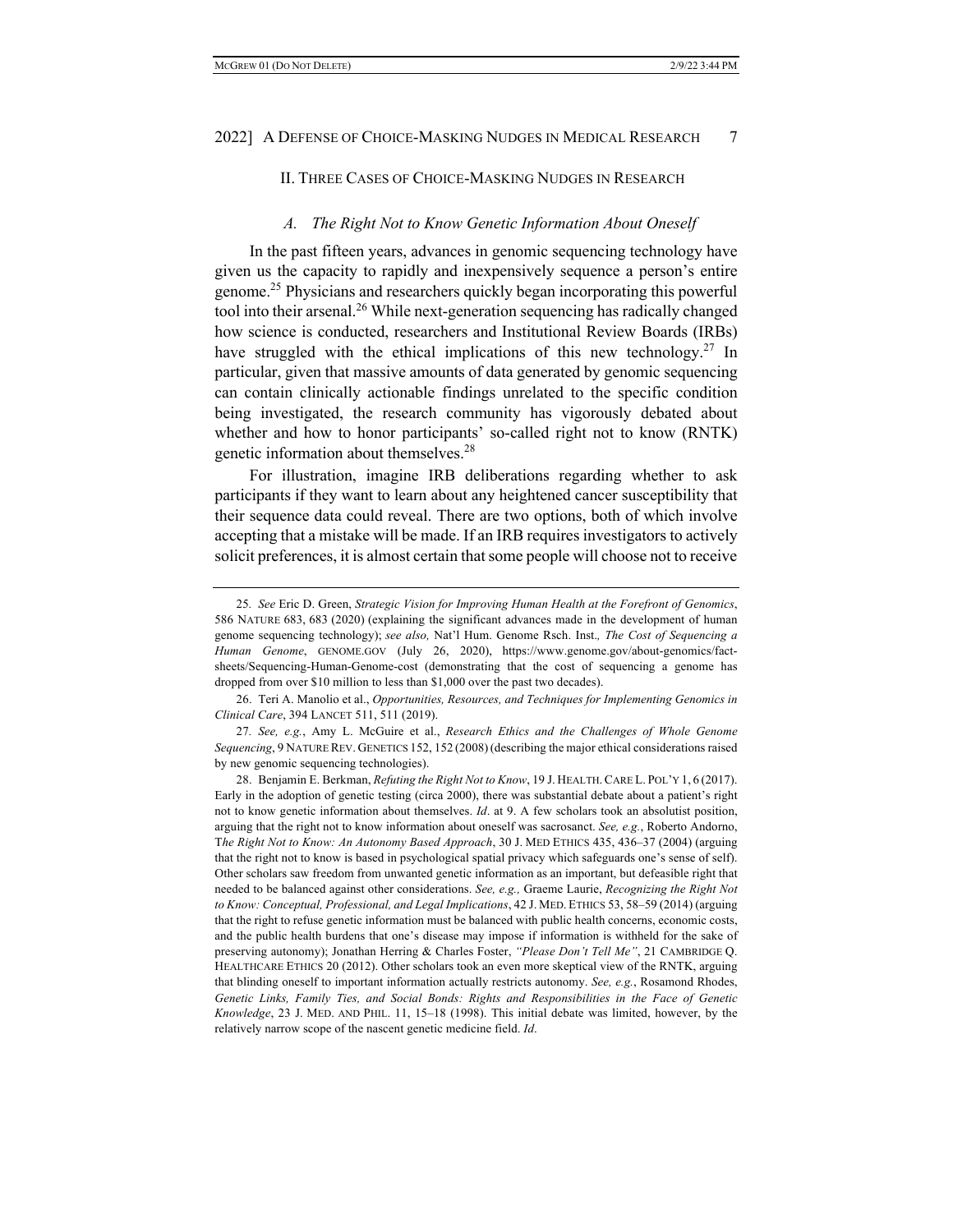their cancer predisposition information without fully understanding the implications of this choice. Perhaps subjects will make this choice because they do not understand the nature of the information they are refusing and/or because they fear the anxiety associated with confronting bad news. Whatever the reason, soliciting preferences means accepting that some people will not gain access to potentially life-saving treatment that they would have actually wanted had they been fully informed.<sup>29</sup> In contrast, if investigators do not actively solicit preferences, some people could be forced to confront the fact that they might battle cancer in the future, even though they would have legitimately preferred not to know this fact.<sup>30</sup>

Rightly sensing a need for professional ethical guidance, the American College of Medical Genetics and Genomics (ACMG) published recommendations suggesting that there is an obligation to look for secondary findings, and that those findings be routinely returned without soliciting a patient's preference for knowing or not knowing that information.<sup>31</sup> These recommendations sparked an extended heated debate about the importance of the RNTK,<sup>32</sup> eventually prompting the ACMG to revise their guidance to specify that patients must be given an opportunity to opt-out of receiving genetic information.<sup>33</sup> This RNTK debate was particularly heated in the research context, where open questions about the scope of an investigator's clinical responsibilities towards their research subjects persist.

# *B. Newborn Blood Spot Research*

A day or so after birth, a nurse will approach new parents about obtaining a tiny blood sample (typically from a heel stick) that can screen their newborn

<sup>29</sup>*. See* Will Schupmann et al., *Exploring the Motivations of Research Participants Who Choose Not*  to Learn Medically Actionable Secondary Genetic Findings about Themselves, GENETICS IN MED. 1, 3 (2021) (demonstrating that about half of initial refusers change their minds ("reversible refusers") while the other half maintain their initial decision not to know ("persistent refusers")).

<sup>30</sup>*. Id.* at 4.

<sup>31.</sup> Robert C. Green et al., *ACMG Recommendations for Reporting of Incidental Findings in Clinical Exome and Genome Sequencing*, 15 GENETIC MED. 566, 568 (2013). Robert C. Green et al., *ACMG Recommendations for Reporting of Incidental Findings in Clinical Exome and Genome Sequencing*, 15 GENETIC MED. 565 (2013).

<sup>32</sup>*. See* Berkman, *supra* note 28, at 12–21 (summarizing the heated debate about the RNTK prompted by the ACMG recommendations); Meredith Waldman, *Controversy Flares Over Informing Research Subjects about 'Incidental' Genetic Findings*, SCIENCE (Aug. 2, 2021, 4:45PM), https://www.science.org/content/article/controversy-flares-over-informing-research-subjects-aboutincidental-genetic-findings (showing that the heated dispute over the need to ask participants about the RNTK remains active and unresolved).

<sup>33.</sup> AM. COLL. OF MED. GENETICS AND GENOMICS, *ACMG Policy Statement: Updated Recommendations Regarding Analysis and Reporting of Secondary Findings in Clinical Genome-scale Sequencing*, 17 GENETIC MED. 68, 68 (2015).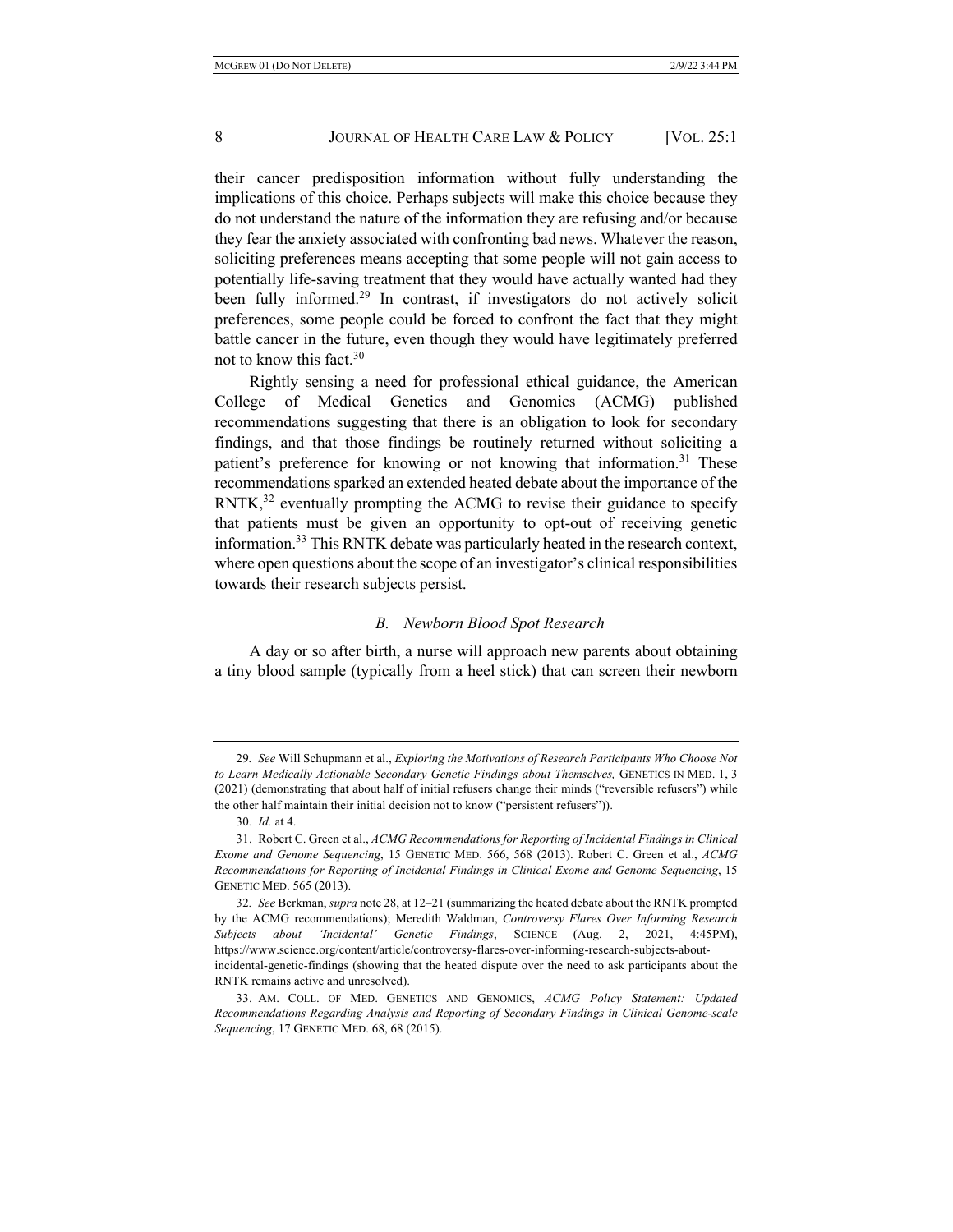infant for a range of conditions that generally require early intervention.<sup>34</sup> While newborn screening is an important public health activity, the samples can also be extremely valuable from a medical research standpoint.<sup>35</sup> Since these newborn bloodspots (NBS) are taken from almost all newborns, they provide an opportunity to generate population-level data about public health questions and can be vital for ascertaining rare disease cases in sufficient numbers to conduct rigorous research.<sup>36</sup> NBSs are also uniquely useful in epidemiological research, particularly relating to infectious diseases and environmental exposures.<sup>37</sup> Traditionally, because these bloodspots are deidentified, research activities were not considered to be human subjects research under the Common Rule.<sup>38</sup> Thus, researchers have generally been allowed access to the samples without explicit informed consent. In the hours before being discharged from the hospital, new parents are generally given a brochure (along with a stack of other forms and pamphlets) that explains how the NBS research program works and provides information about the mechanism parents can use to opt-out.<sup>39</sup> One can reasonably question whether new parents have the cognitive capacity to fully engage with this kind of abstract question, buried in an avalanche of other more urgently important information, in the disorienting few days after delivery.

It is not surprising then that scholars and advocates have raised multiple concerns about the research use of NBS samples even though they hold significant scientific value. The primary argument is that it is unethical (and deceptive) to store samples for future research use without first having obtained explicit consent to do so.<sup>40</sup> There are concerns about tangible harms flowing from the use of these samples<sup>41</sup> and about non-welfare harms (such as using samples

<sup>34</sup>*. See* Michelle H. Lewis et al., *State Laws Regarding the Retention and Use of Residual Newborn Screening Blood Samples*, 127 PEDIATRICS 703, 706–707 (2011) (demonstrating that most states do not require prenatal disclosure of information about research uses of newborn blood spots).

<sup>35.</sup> STEVE OLSON & ADAM C. BERGER, INST. OF MED., CHALLENGES AND OPPORTUNITIES IN USING RESIDUAL NEWBORN SCREENING SAMPLES FOR TRANSLATIONAL RESEARCH 9–15 (The Nat'l Academies Press, 2010).

<sup>36.</sup> Michelle J. Bayefsky et al., *Parental Consent for the Use of Residual Newborn Screening Bloodspots: Respecting Individual Liberty vs Ensuring Public Healt*h, 314 JAMA 21, 22 (2015).

<sup>37.</sup> Jeffrey R. Botkin et al., *Retention and Research Use of Residual Newborn Screening Bloodspots*, 131 PEDIATRICS 120, 121 (2013) [hereinafter *Botkin I*].

<sup>38.</sup> Marianna J. Bledsoe & William E. Grizzle, *Use of human specimens in research: the evolving United States regulatory, policy, and scientific landscape*, 19 DIAGNOSTIC HISTOPATHOLOGY 322, 335– 36 (2013).

<sup>39</sup>*. See* Jeffrey R. Botkin et al., *Prenatal Education of Parents about Newborn Screening and Residual Dried Blood Spots*, 170 JAMA PEDIATRICS 543, 544 (2016) [hereinafter *Botkin II*] (arguing that "the hectic postpartum environment and the need to address other health care priorities in newborn and maternal care contribute to the poor efficacy for current educational approaches").

<sup>40.</sup> Jennifer Couzin-Frankel, *Science Gold Mine, Ethical Minefield*, 324 SCIENCE, April 10, 2009, at 166.

<sup>41.</sup> OLSON & BERGER, *supra* note 35, at 19–29.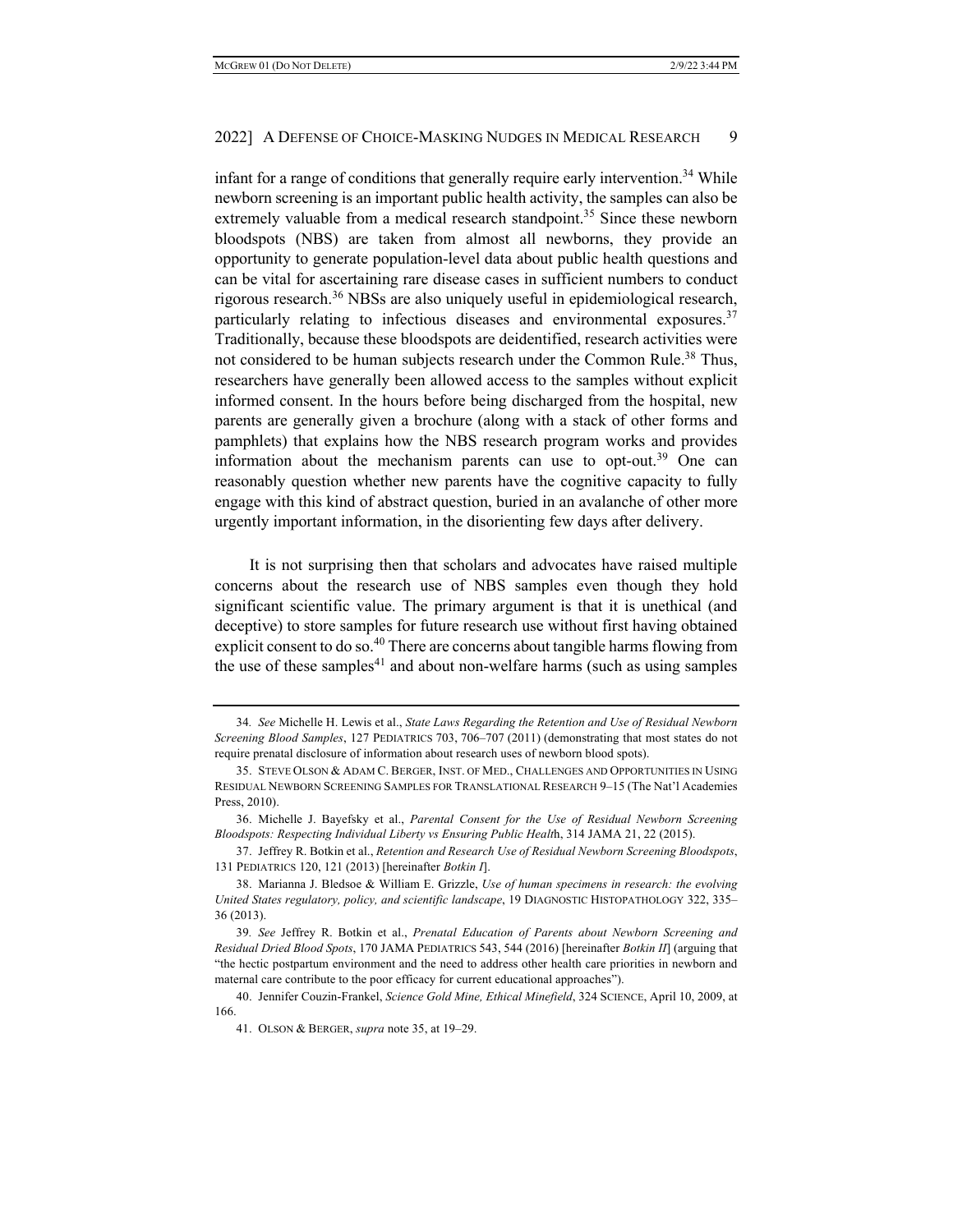to conduct controversial research that the source of the sample would not want to support).42 These concerns have led to a number of high-profile court cases, where parents have successfully challenged NBS research programs that do not actively solicit consent.<sup>43</sup>

The desire to obtain consent is understandable, but researchers have voiced concerns that imposing such a requirement would reduce participation rates, thus undermining the value of a resource as a broad representation of the population.<sup>44</sup> This has led professional societies and policymakers to issue a range of guidance positions. The American Society of Human Genetics (ASHG), in a 2015 update of their guidance on pediatric genetic testing, advocated for parents to be given a choice about future research use of NBS samples.45 Even more radically, the ACMG and the American Academy of Pediatrics (AAP) jointly argued for the necessity of consent before any newborn screening (let alone research) is conducted. The AAP did, however, remain flexible about the form that the consent process can take.<sup>46</sup> Other groups remain equivocal,<sup>47</sup> argue in favor of the status quo,<sup>48</sup> or endorse the acceptability of an opt-out approach.<sup>49</sup>

<sup>42.</sup> Raymond D. De Vries et al., *The Moral Concerns of Biobank Donors: The Effect of Non-welfare Interests on Willingness to Donate*, 12 LIFE SCI. SOC'Y & POL'Y 1, 2 (2016).

<sup>43</sup>*. See* Beleno v. Tex. Dep't of State Health Servs., No. SA-09-CA-0188-FB, 2009 WL 5072239 (W.D. Tex. Sept. 29, 2009); Bearder v. State, 806 N.W.2d 766, 776 (Minn. 2011). In *Beleno*, after winning a preliminary motion on the question of whether the research might plausibly violate  $14<sup>th</sup>$  Amendment privacy rights, the parties settled out-of-court, resulting in destruction of 5.3 million samples that had been stored for future research. Beleno, No. SA-09-CA-0188-FB, 2009 WL 5072239. *Bearder* went to the state supreme court, which found that the genetic information contained in the samples meant that certain state laws applied that created safeguards related to the retention and use of genetic information. 806 N.W.2d. As a result, Minnesota destroyed all samples collected before 2011. Bayefsky et al., *supra* note 36.

<sup>44.</sup> Erin Rothwell et al*.*, *Secondary Research Uses of Residual Newborn Screening Dried Bloodspots: A Scoping Review*, 21 GENETIC MED. 1469, 1470 (2019).

<sup>45.</sup> Jeffrey R. Botkin et al., *Points to Consider: Ethical, Legal, and Psychosocial Implications of Genetic Testing in Children and Adolescents*, 97 AM J. HUM. GENETICS 6, 8 (2015) [hereinafter *Botkin III*].

<sup>46.</sup> Laine Friedman Ross et al., *Technical Report: Ethical and Policy Issues in Genetic Testing and Screening of Children*, 15 GENETIC MED. 234, 236 (2013).

<sup>47.</sup> AM. COLL. OF OBSTETRICS AND GYNECOLOGY, AC*OG Committee Opinion No. 778 Summary: Newborn Screening and the Role of the Obstetrician-Gynecologist*, 133 OBSTET. GYNECOL. 1073 (2019).

<sup>48.</sup> SEC'Y ADVISORY COMM. ON HUM. RSCH. PROTECTIONS*, Attachment E: Recommendations Regarding Research Uses of Newborn Dried Bloodspots and the Newborn Screening Saves Lives Reauthorization Act of 2014*, DEP'T OF HEALTH AND HUM. SERVS. (April 24, 2015), https://www.hhs.gov/ohrp/sachrp-committee/recommendations/2015-april-24-attachment-e/index.html.

<sup>49</sup>*. Botkin II*, supra note 39, at 122–23.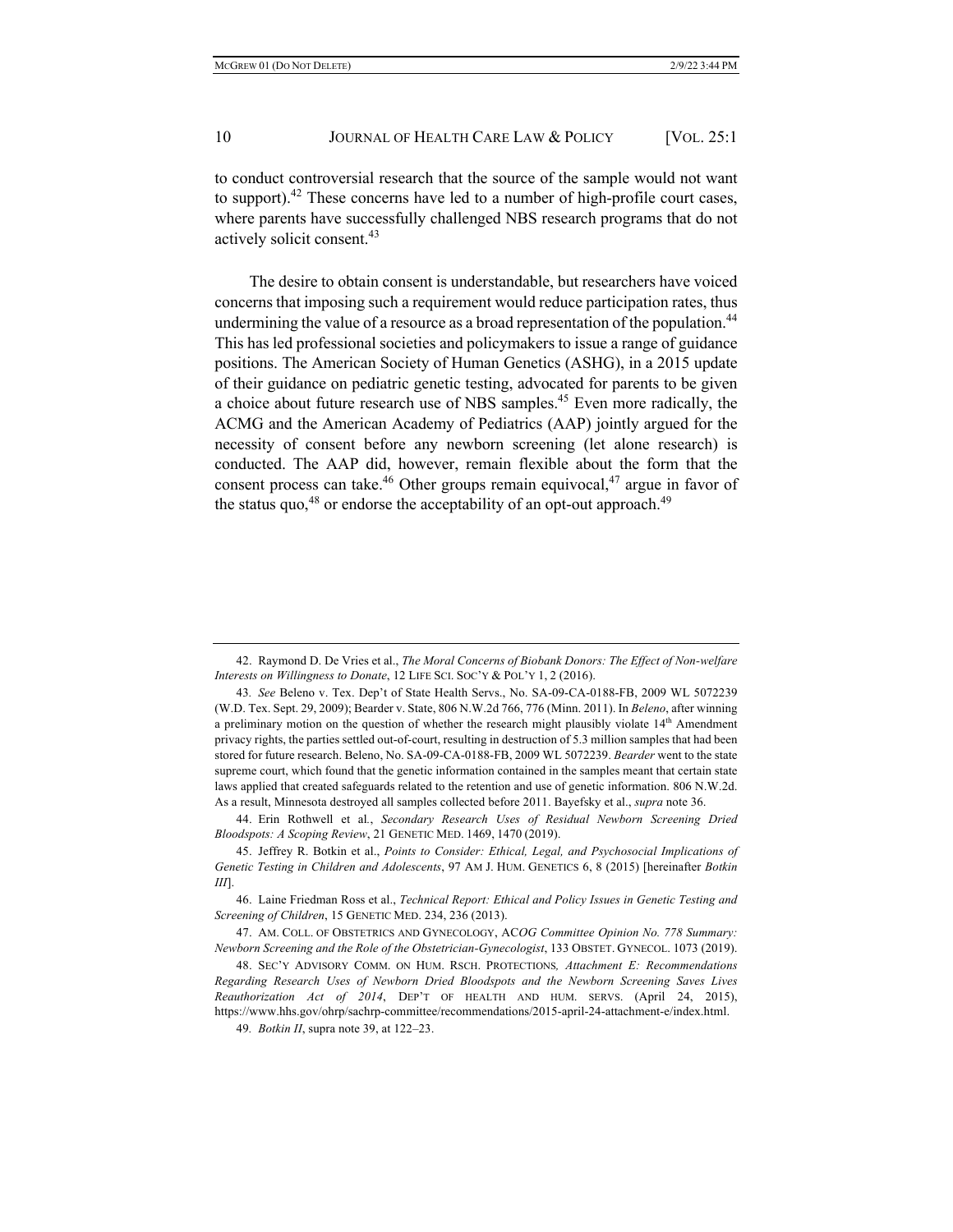### C. GENOMIC DATA SHARING

In 2015, the National Institutes of Health (NIH) implemented a genomic data sharing policy that applied to all NIH-funded research.<sup>50</sup> Any project that would generate large-scale genomic data was expected to deposit their data in a public repository that could be accessed by other researchers.<sup>51</sup> The purpose of the NIH genomic data sharing (GDS) policy was to increase the amount of available genomic data, which in turn allows for more powerful analyses of the relationships between genetics and human health.<sup>52</sup> NIH has a long history of encouraging the sharing of data, but the GDS represented an ambitious attempt to move towards the promise of personalized medicine.<sup>53</sup> Since most genetic traits are not mendelian, aggregation of large genomic data sets allows for researchers to explore the complex relationships between an array of interrelated genetic variants that can each contribute in subtle ways to a given health trait or disease.<sup>54</sup>

With the advent of this policy, there has been extensive literature on balancing the maximization of data utility with the protection of human subjects from the risks of broad genomic data sharing.<sup>55</sup> If explicit consent is required, some people will decline to share, thus decreasing the breadth and value of the data.<sup>56</sup> Though there have been calls for tiered consent<sup>57</sup> (where subjects are given choices about how their data can be shared), there is also a recognition that

<sup>50</sup>*. NIH issues finalized policy on genomic data sharing*, NAT'L INSTS. OF HEALTH (Aug. 27, 2014), https://www.nih.gov/news-events/news-releases/nih-issues-finalized-policy-genomic-data-sharing.

<sup>51</sup>*. Id.*

<sup>52</sup>*. Id.*

<sup>53.</sup> NAT'L INSTS. OF HEALTH, PREAMBLE FOR THE GENOMIC DATA SHARING POLICY 1 (2014).

<sup>54.</sup> James Brian Byrd et al., *Responsible, Practical Genomic Data Sharing that Accelerates Research*, 21 NATURE REV. GENETICS 615, 616 (2020).

<sup>55</sup>*. See, e.g.*, Luca Bonomi, Yingxiang Huang & Lucila Ohno-Machado, *Privacy Challenges and Research Opportunities for Genomic Data Sharing,* 52 NATURE GENETICS 646, 649–50 (2020) (noting that broad consent can increase the utility of genomic data as it allows for individuals to give consent for their primary research information for general research in the future); *see also* Linus Johnsson, *Hypothetical and Factual Willingness to Participate in Biobank Research*, 18 EUR. J. HUM. GENETICS 1261, 1261 (2010) (finding that for biobank research to be successful, people must view it positively because regulation practices use people's attitudes in survey assessments).

<sup>56</sup>*. NIH Genomic Data Sharing Policy*, NAT'L INSTS. OF HEALTH, https://grants.nih.gov/grants/guide/notice-files/not-od-14-124.html (last visited Dec. 10, 2021).

<sup>57</sup>*. See* Amy L. McGuire et al., *To Share or Not to Share: A Randomized Trial of Consent for Data Sharing in Genomic Research*, 13 GENETICS MED. 948, 954 (2012) (finding that tiered consent gives participants options ethically, but does not seriously hamper research); Amy L. McGuire et al., *DNA Data Sharing: Research Participants' Perspectives*, 10 GENETICS MED. 46, 47 (2008) ("We have advocated for tiered consent, which does not compromise research participation and affords individuals the most control and flexibility with regard to their genetic data sharing and release options . . .").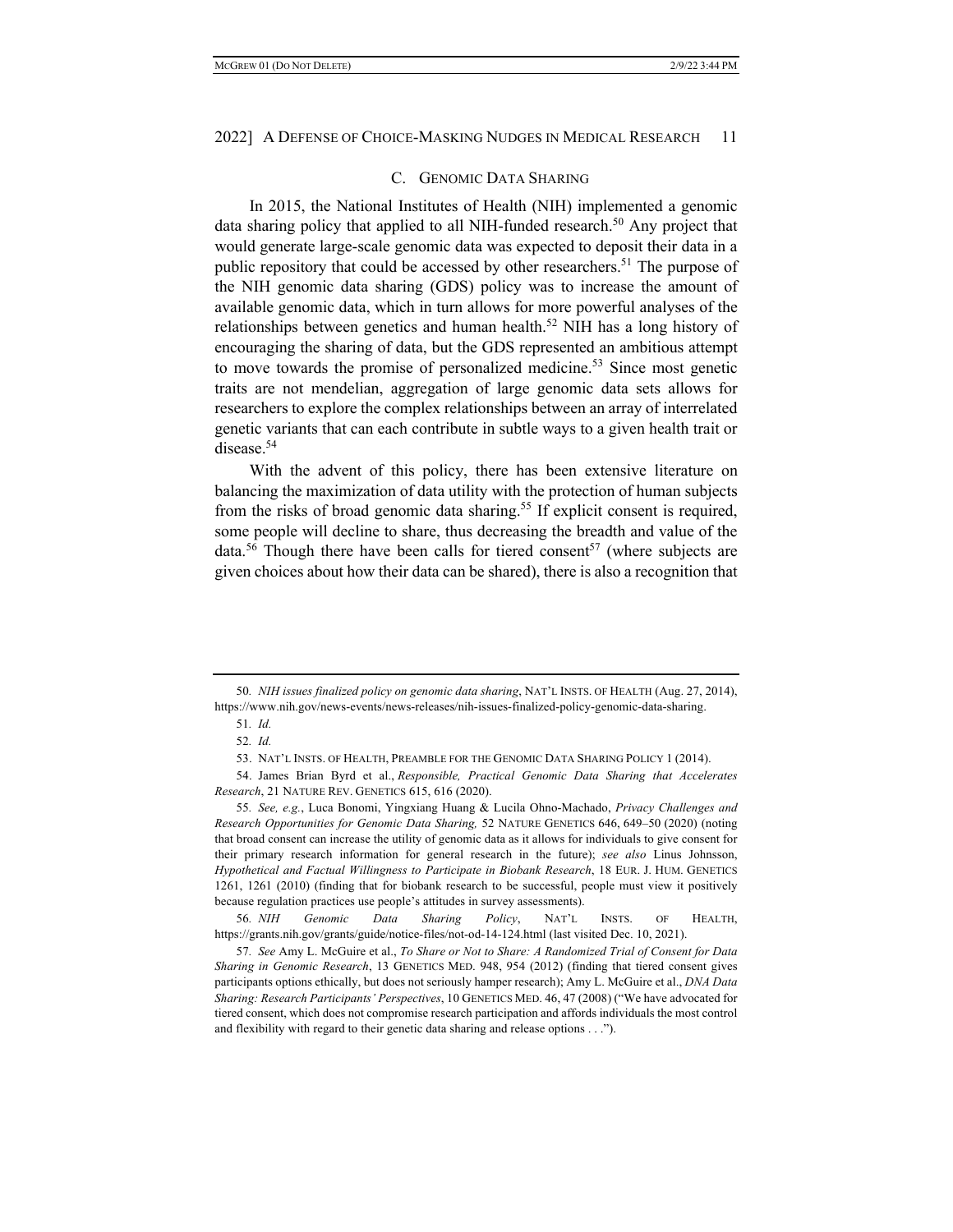it is sometimes acceptable to maximize the deposition of genomic data by not presenting an explicit choice about sharing one's data.<sup>58</sup>

Unlike the NBS consent debate, policy guidance related to implementation of the GDS policy called for explicit consent and rejected opt-out systems.<sup>59</sup> Even if a decision was made that CMNs were not appropriate when obtaining consent for broad sharing of genomic data, the debate about the contours of what is or is not ethically appropriate are relevant to our discussion. Policy makers attempted to navigate between the competing requirements of what law, ethics and public opinion required, while not unnecessarily limiting the scope of data sharing. $60$ 

Though the GDS policy outlines an expectation that explicit consent will be obtained, this tension is illustrated by the NIH Office of Science Policy's (OSP) suggestion that a number of consent features that leave open the possibility that explicit consent for the broad sharing of genomic data will not be necessary in some situations. For example, though explicit consent would be necessary for open access, OSP guidance suggests that explicit consent is not necessary for data to be deposited in the controlled access tier.<sup>61</sup> Similarly, when the original research project has been granted a waiver of informed consent or when the Common Rule regulations do not apply, mere disclosure of the data sharing plan may be sufficient and exceptions to the consent requirement can be sought.<sup>62</sup>

In practice, it appears that research institutions have favored broad consent strategies.<sup>63</sup> One can imagine a range of possible consent approaches, from very granular to very passive.<sup>64</sup> On the granular end, research subjects could be presented with a detailed series of choices about how their data can be used (such as a tiered consent).<sup>65</sup> A less granular, but still explicit approach, includes

<sup>58.</sup> Jill M. Oliver et al., *Balancing the Risks and Benefits of Genomic Data Sharing: Genomic Research Participants' Perspectives,* 15 PUB. HEALTH GENOMICS 106, 113 (2012) ("However, in studies where the primary goal is to create a community resource (e.g., a biobank), data sharing may be a condition of participation and so tiered consent would not be practical or easy to implement.").

<sup>59</sup>*. Genomic Data Sharing*, NAT'L INST. OF HEALTH OFF. OF SCI. POL'Y, https://osp.od.nih.gov/scientific-sharing/genomic-data-sharing-faqs/ (last visited Oct. 10, 2021).

<sup>60</sup>*. See id.* (noting that not only does the NIH have committees that inform the director of scientific and ethical updates, but it also conducts periodic reviews of its research policies).

<sup>61.</sup> NAT'L INST. OF HEALTH, NIH GUIDANCE ON CONSENT FOR FUTURE RESEARCH USE AND BROAD SHARING OF HUMAN GENOMIC AND PHENOTYPIC DATA SUBJECT TO THE NIH GENOMIC DATA SHARING POLICY (NOV. 1, 2018), https://osp.od.nih.gov/wpcontent/uploads/NIH\_Guidance\_on\_Elements\_of\_Consent\_under\_the\_GDS\_Policy\_07-13-2015.pdf.

<sup>62</sup>*. Id*. ("At minimum, the information described above should be provided to prospective participants. Investigators may request exceptions to the NIH consent expectations for compelling scientific reasons.").

<sup>63.</sup> Zubin Master et al., *Biobanks, Consent and Claims of Consensus*, 9 NATURE METHODS 885, 885– 86 (2012).

<sup>64</sup>*. See id.* (discussing different consent types).

<sup>65</sup>*. Id.*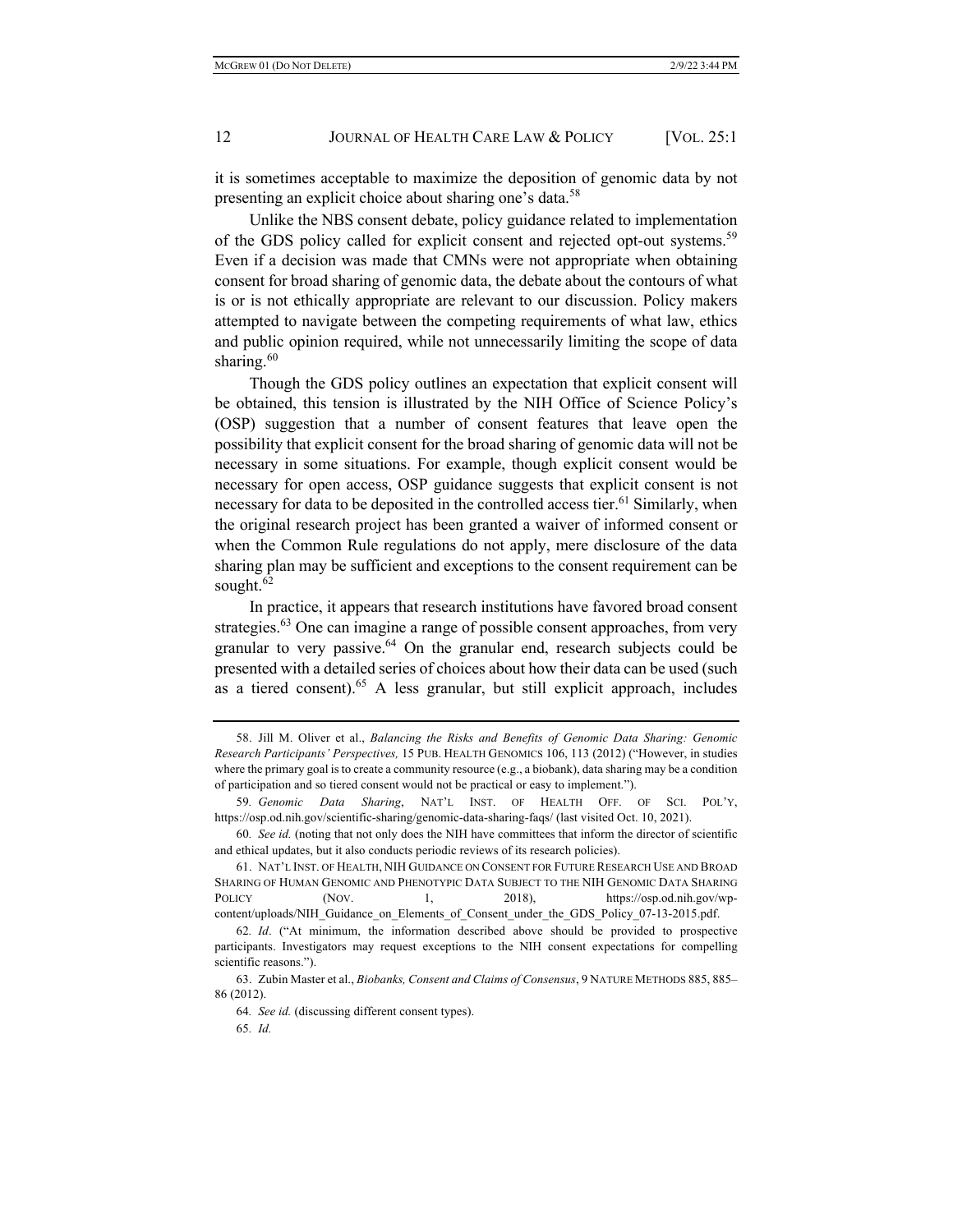providing details about the data sharing plan and giving an explicit choice about whether to opt-in.<sup>66</sup> A more passive approach includes asking for broad consent by including details about the data sharing plan in the consent process without drawing special attention to it or asking for consent about that discrete topic; general consent to participate would include agreement to broad data sharing.<sup>67</sup> According to one review of consent materials, granular, tiered consent appears uncommon, with the majority of research institutions obtaining one-time broad consent as part of the standard consent process (which does not include obtaining separate, explicit consent for data sharing).<sup>68</sup> The concept of asking for highlevel rather than granular consent is therefore in line with the spirit of CMNs.

Though none of these debates were framed in terms of nudging, they all raise questions about the propriety of instituting an institution-level choice masking nudge. Is it ethically acceptable to nudge research participants towards receiving genetic information by hiding the existence of an opportunity to opt out of learning such information? Similarly, is it ethically acceptable to hide a choice to opt out of having your infant's sample be stored for later research use, creating a default that maximizes the number of available research samples? And is it acceptable to require only broad consent in research, instead of requiring that participants agree to more granular options? Questions of this variety abound in medical research, and as the GDS case shows, $69$  the text of regulations alone does not always clarify what should be done in practice. For that reason, we provide commentary on the applicability of the reasonable person standard, the legal standard applied to informed consent regulations to supplement our reading of the regulations.

### III. LIBERTARIAN PATERNALISM AND CHOICE MASKING NUDGES

To provide clarification on what a CMN is, as well as the potential ethical concerns such interventions might raise, it is useful to provide a brief introduction to nudging. Nudges were first proposed by Cass Sunstein and Richard Thaler as noncoercive interventions to improve individual wellbeing and decision-making, supported by their proposed doctrine of libertarian paternalism.70 Drawing on insights from behavioral economics suggesting that human decision-making is plagued by systematic cognitive biases and irrational decision-making heuristics, nudges trigger or tap into these biases or heuristics to help people make better decisions for themselves.<sup>71</sup> A nudge is "any aspect of

<sup>66</sup>*. Genomic Data Sharing*, *supra* note 59.

<sup>67.</sup> Zubin Master et al., supra note 63.

<sup>68</sup>*. Id.*

<sup>69</sup>*. Genomic Data Sharing*, *supra* note 59.

<sup>70.</sup> THALER & SUNSTEIN, *supra* note 1, at 6.

<sup>71</sup>*. See, e.g.*, DANIEL KAHNEMAN, THINKING, FAST AND SLOW 13–14 (2011) (describing the tension between fast and slow thinking and how this interaction impacts choices).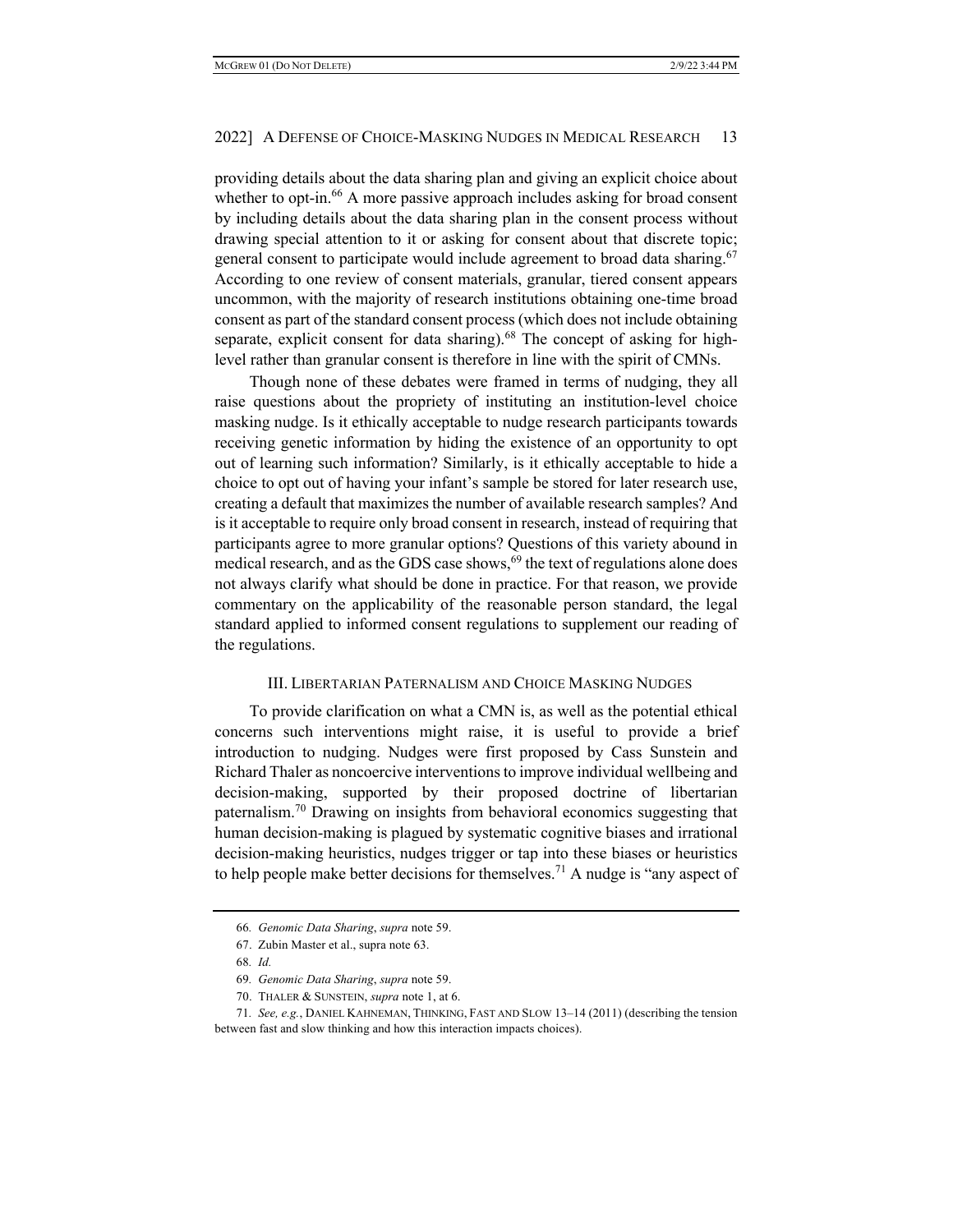the choice architecture that alters people's behavior in a predictable way without forbidding any options or significantly changing their economic incentives."<sup>72</sup> This is distinct from more familiar methods of persuasion, incentives, and coercion. Proponents of nudging claim that it is particularly useful when decisions "are difficult, complex, and infrequent, and when they have poor feedback and few opportunities for learning," and when choice architects can "make good guesses about what is best for the Nudgees"—two conditions likely to be met in medical research.<sup>73</sup>

A classic example of a libertarian paternalist nudge is changing the location of food in a cafeteria so that healthy options are at eye-level and unhealthy ones are less conspicuous.<sup>74</sup> The idea here is that while many people claim they want to eat healthier, when the time comes to do so, they are more likely to opt for what is easily accessible and in front of them rather than choose what will promote these ends, especially when they are hungry and faced with several ready-made but unhealthy options.<sup>75</sup> In other words, although people value and care about healthy eating, they tend not to choose foods in ways that promote or align with these values, due, perhaps, to fast and unconscious decision heuristics or weakness of will.<sup>76</sup> Nudging is proposed to help people overcome those failures and make choices that better promote or align with their values by intentionally modifying the location of healthy foods in cafeterias. Since we know that people are likely to choose what is salient and easily accessible, we can exploit that simply by changing the items that are most prominent from, say, pastries and candy bars to apples and pears.77 This nudge is *libertarian* in the sense that it is noncoercive. People are free to resist the nudge if they want to badly enough: unhealthy foods are still available to purchase at the cafeteria; they are just less salient.<sup>78</sup> But this nudge is also *paternalistic* in the sense that modifying the location of foods has the predictable and intended effect of directing people to make healthier choices.

Sunstein and Thaler claim that "to count as a mere nudge, the intervention must be easy and cheap to avoid."<sup>79</sup> In order words, nudges must be easily resistible. Sunstein and Thaler distinguish nudges from other ways of influencing choice, such as providing information or attempting to persuade, as well as from

<sup>72.</sup> THALER & SUNSTEIN, *supra* note 1, at 6.

<sup>73</sup>*. Id.* at 247.

<sup>74.</sup> THALER & SUNSTEIN, *supra* note 1, at 1–6.

<sup>75</sup>*. See id.* at 41 (describing how different states of arousal impact our decisions).

<sup>76</sup>*. Id.* at 49.

<sup>77</sup>*. Id.* at 25, 49.

<sup>78.</sup> Jennifer Blumenthal-Barby, *On the Ethical Criteria for Health-Promoting Nudges: The Importance of Conceptual Clarity,* 19 AM.J. BIOETHICS 66, 66 (2019). A nudge might be easily resistible in the sense that (a) it is easy to tell one is being nudged and ignore the influence or (b) it is easy to act in a way other than what the nudge promotes. *Id.*

<sup>79.</sup> THALER & SUNSTEIN, *supra* note 1, at 6.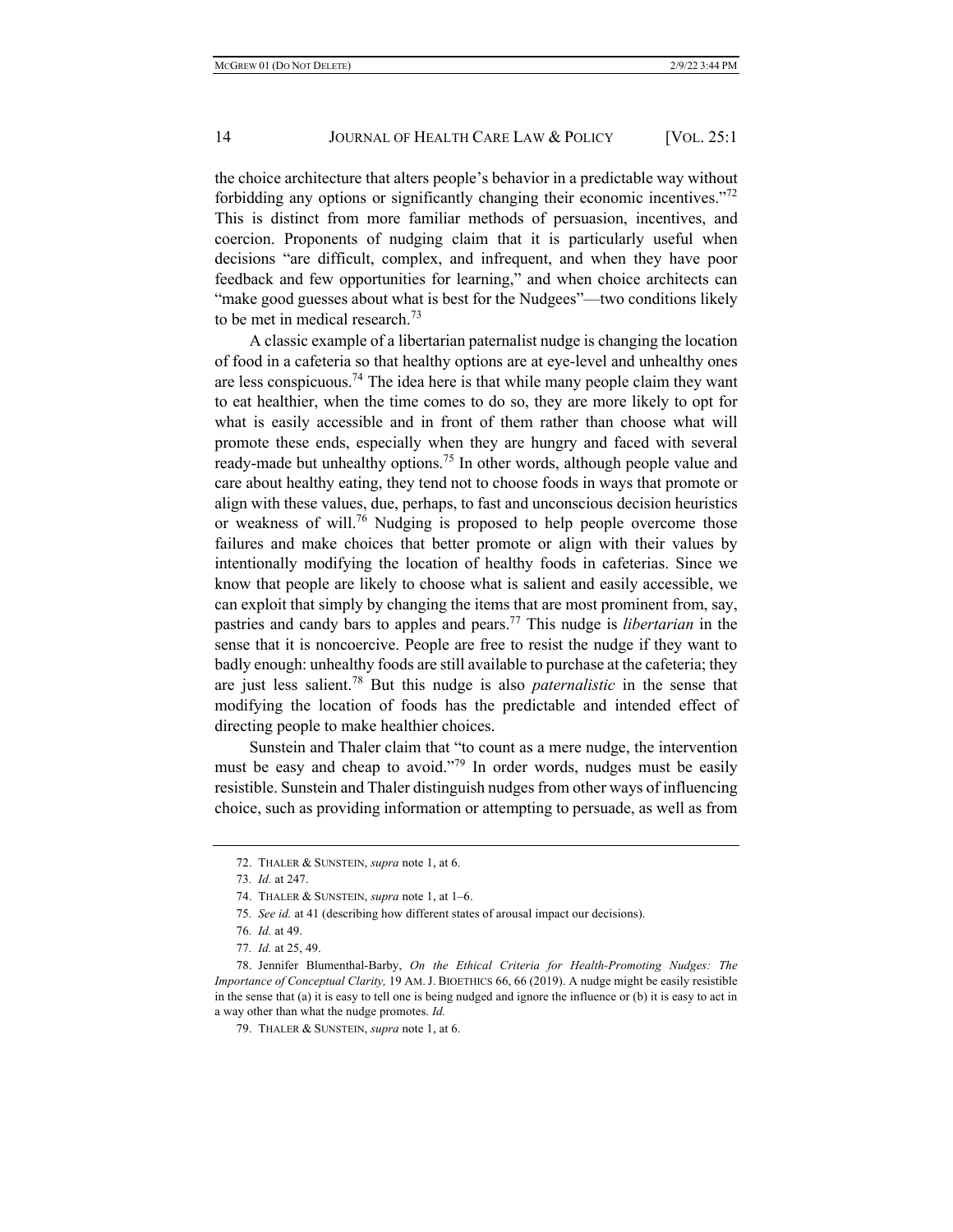more familiar instances of paternalism that coerce people to act in ways that promote their own interests by eliminating options or imposing significant costs on certain choices.80 For example, laws that require the use of seatbelts in cars and helmets by those riding motorcycles are paternalistic; they are intended to promote or protect the interests of people who ride in cars or on motorcycles.<sup>81</sup> But people are not free to disobey these laws without incurring significant penalties.82 Nudges involve a weaker form of paternalism, in that they are noncoercive and influence choice—not by actually removing certain options or attaching significant penalties to them, but rather, by altering the presentation of options in a way that influences choice in a predictable way. Recall our cafeteria example. The libertarian paternalist does not advocate for tripling the price of unhealthy items or ceasing to sell them at all. All she advocates for is changing the location of items to make certain options more or less salient to her hungry customers.

Some might claim that CMNs cause trouble for the "libertarian" part of libertarian paternalism. Aren't nudges that mask available options significantly different than nudges that simply change the location or salience of options, since the former involve something like intentionally hiding available options while the latter does not? We aver that CMNs still qualify as "libertarian" (in the sense that they respect individuals' autonomy and freedom to choose). While certain choices are masked and so not listed on the menu of options, masked options are still easily available to those who seek to access them, and the possibility of opting-out should be sufficiently clear to those who wish to exercise it. What is and is not being masked is crucial in our analysis of CMNs. To be defensible, information about masked options and how to access them must be easily available. Only then does a CMN meet the resistibility requirement.

Rearranging foods in a cafeteria so that people make healthier choices for themselves will strike most as an innocuous intervention. And indeed, the classic examples that proponents of nudges appeal to when introducing and motivating this novel policy tool tend to be similarly innocuous. Sunstein and Thaler talk about nudging more employees into saving for retirement by changing the default enrollment from opt-in to opt-out, or restaurants serving food on smaller plates to make diners believe they are eating more than they actually are.<sup>83</sup> But some proposed uses of nudges are more controversial. Such controversial nudges extend beyond low-stakes decision environments like cafeterias and into highstakes decision environments like exam rooms, where patients might be nudged into choosing a treatment by a physician who frames the risks and benefits of

<sup>80</sup>*. Id.* at 11.

<sup>81.</sup> Gerald Dworkin, *Paternalism*, *in* MORALITY AND THE L. 181, 182 (Richard A. Wasserstrom ed., 1971).

<sup>82</sup>*. Id.* at 188.

<sup>83.</sup> THALER & SUNSTEIN, *supra* note 1, at 108–10.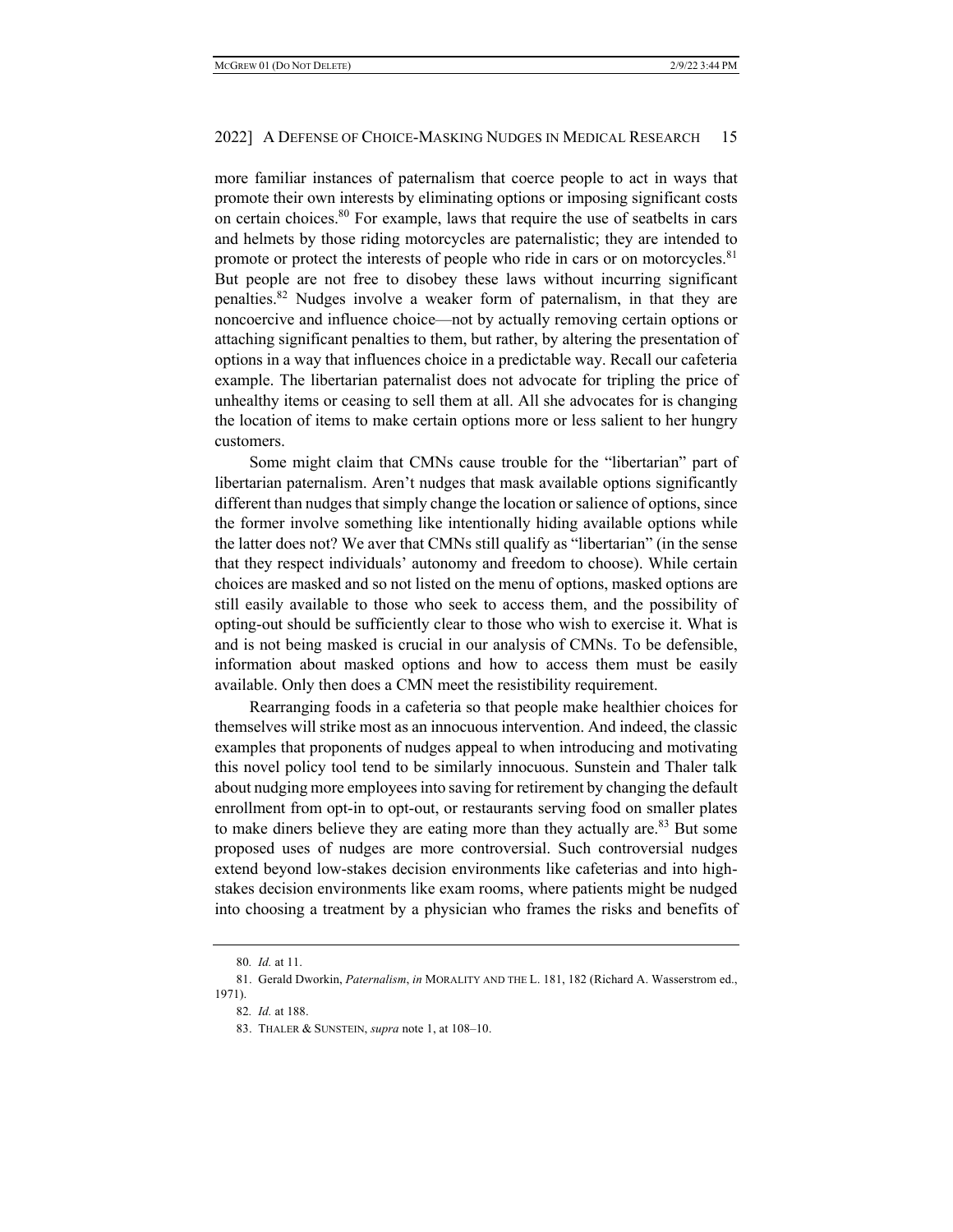that treatment in a particular way.<sup>84</sup> Moreover, not all proposed uses of nudges are intended to benefit the individual who is nudged. For example, consider optout systems for organ donation that default drivers into becoming an organ donor—increasing the supply of organs surely benefits society as a whole, but it is hard to see how such a nudge could benefit the donor directly. Exactly who benefits from nudges is an important issue and in what follows, we will argue that nudges that are intended to benefit the individual who is nudged are easier to justify than nudges that are supposed to benefit someone else, or society as a whole. All three circumstances, however, are justifiable, provided they meet our acceptability conditions.

The ubiquity of nudging makes sense once we recognize that the features of decision making that make us susceptible to nudges are present whenever we make decisions. We cannot help but be influenced by the way things are presented to us, nor can we help but interact with a world that is presented in one way rather than another. Sunstein and Thaler term this the "inevitability" of choice architecture and its influence: people have to make decisions, and it is not as if there is some neutral way of arranging things that will have no effect on the decisions people ultimately make.<sup>85</sup> There is no such thing as a neutral way of presenting or framing choices, since how choices are presented or framed will inevitably affect what people choose. If those who are in a position to arrange choices cannot help but to exert some influence, then does it not make most sense to arrange things in a way that is likely to steer people towards good choices and away from bad ones? Indeed, this appeal to the inevitability of influencing is often a powerful response to those who argue that nudges are objectionably manipulative.<sup>86</sup>

Even if we cannot help but influence peoples' decisions in some way, and even if nudges are noncoercive and so are in this sense less objectionable than strongly paternalistic interventions, nudges still involve an intentional manipulation of the environment: choice architects steer people toward certain choices and away from others. This sort of meddling cries out to many as standing in need of justification. Thankfully, proponents of nudges have had a lot to say in their defense.

<sup>84.</sup> Moti Gorin et al., *Justifying Clinical Nudges*, 47 HASTINGS CTR. REP. 32, 33–34 (2017).

<sup>85.</sup> Cass Sunstein & Richard Thaler, *Libertarian Paternalism*, 93 AM. ECON. REV. 175, 175 (2003) [hereinafter *Libertarian Paternalism*].

<sup>86</sup>*. See id.* at 176–77 (discussing how the cafeteria example showcases inevitability when default options are required)*; see* Cass Sunstein, *The Ethics of Nudging*, 32 YALE J. ON REGUL. 413, 421–22 (2015) [hereinafter *The Ethics of Nudging*] (using nature and common law to show that "choice architecture is inevitable"). *But see* Kevin Vallier, *On the Inevitability of Nudging*, 14 GEO. J. L. & PUB. POL'Y 817, 818–19 (2016) (noting that "shaping," as opposed to nudging, uses decision making flaws, not persuasion, to influence choices); David M. Hausman & Bryan Welch, *Debate: To Nudge or Not to Nudge*, 18 J. POL. PHIL. 123, 133–36 (2010) (finding that nudges are "largely cases of rational persuasion").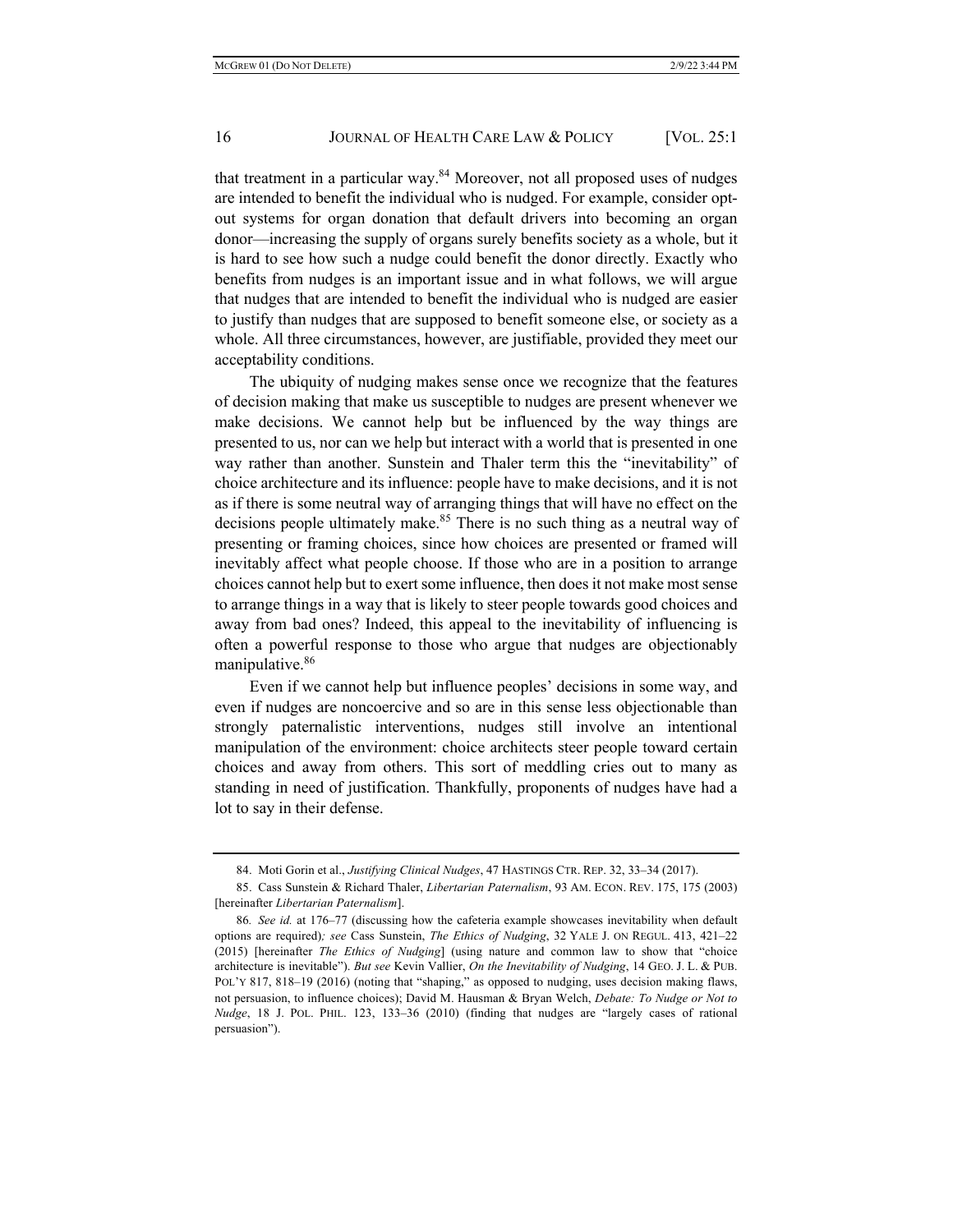First, as we have seen, nudges promote beneficial outcomes. Effectively implemented nudges help people make choices that may benefit them: they eat healthier, save for their retirement, enroll in health insurance, and make contributions to their pension plan.<sup>87</sup> Many people prefer these things for themselves but will not take action to bring them about due to the operation of cognitive biases or heuristics. Effectively implemented nudges also help people make choices that make other people better off: they become organ donors and safer drivers, they donate to charity, they prescribe their patients generic versions of drugs rather than the more expensive brand names and speak to their patients about their goals and values for end-of-life care.<sup>88</sup> And finally, effectively implemented nudges also help people make choices that promote public goods: they litter less, recycle more, and use less energy.<sup>89</sup> Nudges can play an important role in helping to bring about these important beneficial outcomes.

Second, nudges respect freedom of choice. Nudges influence choice, not by changing the menu of available options or by significantly changing economic incentives by making some available options significantly more expensive than others, but rather by changing the way options are presented or framed, thus respecting freedom of choice.<sup>90</sup>

Finally, survey evidence suggests that people do not mind nudges and actually prefer nudges to other, stronger forms of influencing choice, at least when they endorse the goals the nudges are intended to promote.<sup>91</sup> For example, there is survey evidence illustrating that in liberal democracies, strong majorities approve of nudges that protect and promote health and safety, as well as those that protect the environment, and that they prefer these to more coercive laws that promote those same goals.<sup>92</sup> Interestingly, the hypothetical nudges that individuals were surveyed about generally concerned public health outcomes such as efforts to prevent obesity, limit salt consumption, discourage tobacco use, and reduce deaths from distracted driving.<sup>93</sup>

<sup>87.</sup> THALER & SUNSTEIN, *supra* note 1, at 5–6.

<sup>88.</sup> Jennifer L. Matjasko et al., *Applying Behavioral Economics to Public Health Policy: Illustrative Examples and Promising Directions*, 50 AM. J. PREVENTATIVE MED. S13, S16–S18 (5 Supp. 1, 2016).

<sup>89</sup>*. See* Alcott & Rogers, *supra* note 3, at 3025–29 (finding that the use of advertising and capital stocks alerted people to energy conservation).

<sup>90</sup>*. Libertarian Paternalism*, *supra* note 85, at 175.

<sup>91</sup>*. See* Dragos Petrescu et al., *Public Acceptability in the UK and USA of Nudging to Reduce Obesity: The Example of Reducing Sugar-Sweetened Beverages Consumption*, 11 PLOS ONE 1, 1–2 (2016); *see also* LUCIA A. REISCH ET AL., *Most People Like Nudges—and Why that Matters, in* THEORIES OF CHOICE: THE SOC. SCI. AND THE L. OF DECISION MAKING 73, 85–86 (Stefan Grundmann & Philipp Hacker eds., 2021).

<sup>92.</sup> REISCH ET AL., *supra* note 91, at 85 (noting that survey participants were asked whether they approved or disapproved of 15 hypothetical nudges and none of the hypothetical nudges seemed to be a CMN).

<sup>93.</sup> Cass R. Sunstein, *Do People Like Nudges?*, 68 ADMIN. L. REV. 177, 191 (2019) [hereinafter *Do People Like Nudges?*] (referencing Table 3).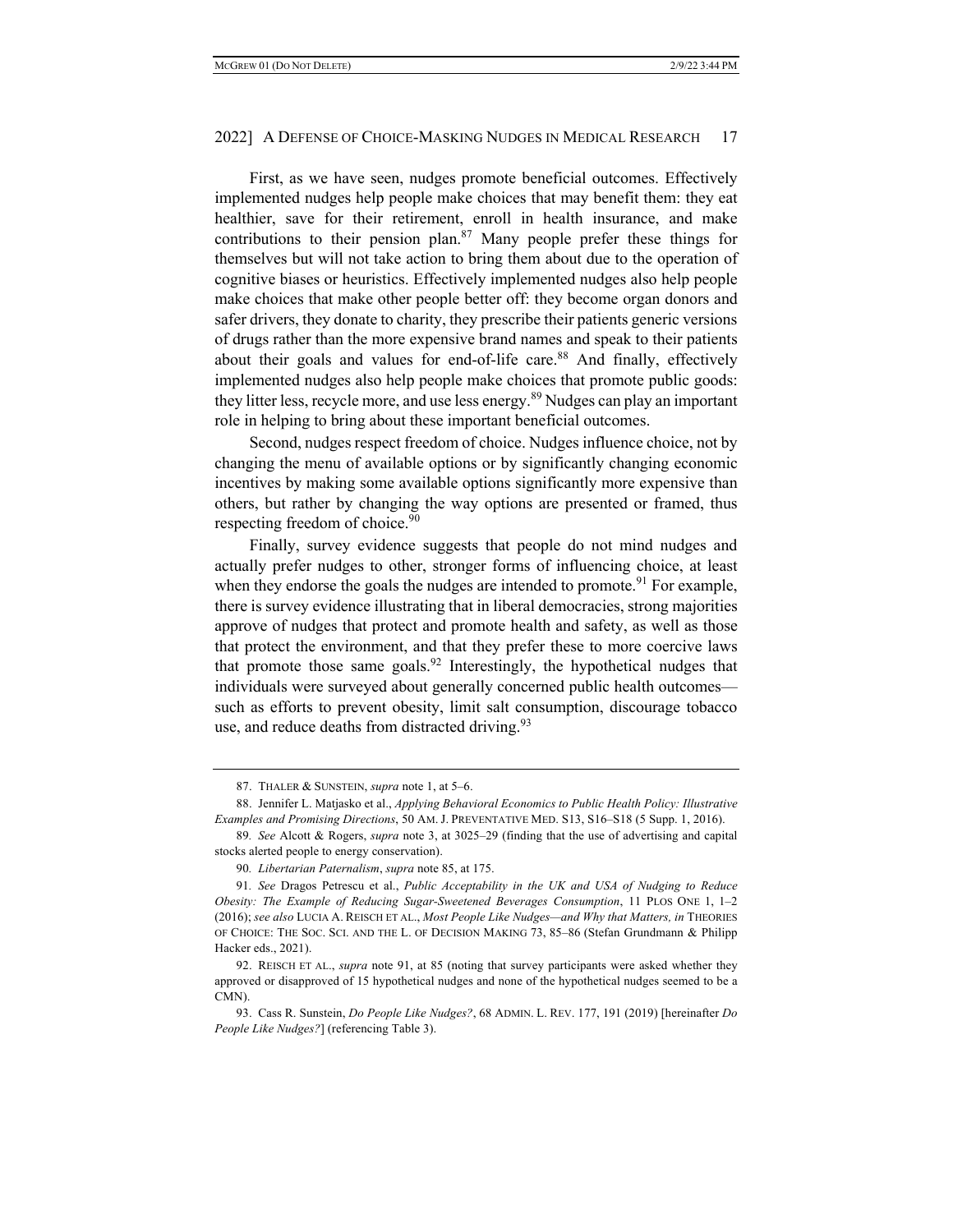# IV. THE REASONABLE PERSON STANDARD AND RESEARCH REGULATIONS

The proposal to use CMNs in medical research might initially appear to directly contradict the requirements of full disclosure that came to dominate the informed consent jurisprudence in clinical care and medical research in the midtwentieth century. However, we have reason to believe that CMNs *are* compatible with existing jurisprudence and legal norms. Our arguments depend on two claims: first, that there is a key difference between choices that have significant bodily autonomy implications and those that are primarily informational; and second, that disclosure requirements do not necessarily require the presentation of explicit choices about the information disclosed. In this Part IV, we argue that the aim of the reasonable person standard, properly understood and applied to the kind of informational decisions in medical research that we are concerned with here, supports CMNs (even if it may have legitimately been taken to support full disclosure requirements in other contexts). Because this standard is part of the United States federal regulations governing research and because the reasonable person standard is so deeply embedded in the American legal tradition,  $94$  a justification for CMNs that appeals to the reasonable person standard also fits into that tradition.<sup>95</sup>

#### *A. Informed Consent Jurisprudence Supporting Full Disclosure*

Informed consent jurisprudence from the second half of the twentieth century is characterized by landmark decisions underscoring the importance of physicians disclosing relevant medical information to their patients.<sup>96</sup> The cases that make up that jurisprudence typically involved physicians failing to inform patients of bodily harm risks that subsequently materialized.<sup>97</sup> In early informed consent cases, the patients' right to full disclosure was ostensibly grounded in their right to bodily integrity.<sup>98</sup> That autonomy interest was sufficiently

<sup>94.</sup> Dennis J. Mazur, *Influence of the law on risk and informed consent*, 327 BMJ 731, 731–32 (2003).

<sup>95</sup>*. See* Robert Unikel, *"Reasonable" Doubts: A Critique of the Reasonable Woman Standard in American Jurisprudence*, 87 NW. U. L. REV. 326, 327 (1992) (noting that reasonableness has been used in American jurisprudence for at least 140 years).

<sup>96</sup>*. See* Salgo v. Leland Stanford Jr. Univ. Bd. of Tr., 317 P.2d 170, 181 (Cal. Dist. Ct. App. 1957) ("In discussing the elements of risk a certain amount of discretion must be employed consistent with the full disclosure of facts necessary to an informed consent."); *see also* Berkey v. Anderson, 82 Cal. Rptr. 67, 77 (1969) (stating that the doctor-patient relationship is fiduciary in character and for that reason requires "full disclosure").

<sup>97.</sup> Christine S. Coca Nour, *Informed Consent - It's More Than a Signature on a Piece of Paper*, 214 AM. J. SURGERY 993, 996 (2017).

<sup>98</sup>*. See* Mohr v. Williams, 95 Minn. 261, 217 (1905) (establishing the right to bodily integrity at the beginning of the 20<sup>th</sup> century); *see also* RUTH FADEN ET AL., A HISTORY AND THEORY OF INFORMED CONSENT 142 (1986) (noting that, "[c]ivil liberties, self-determination, fraud, bodily integrity, trespass, the fiduciary relationship, contract, and the like were all staples of the law," surrounding informed consent for decades in the 1900s).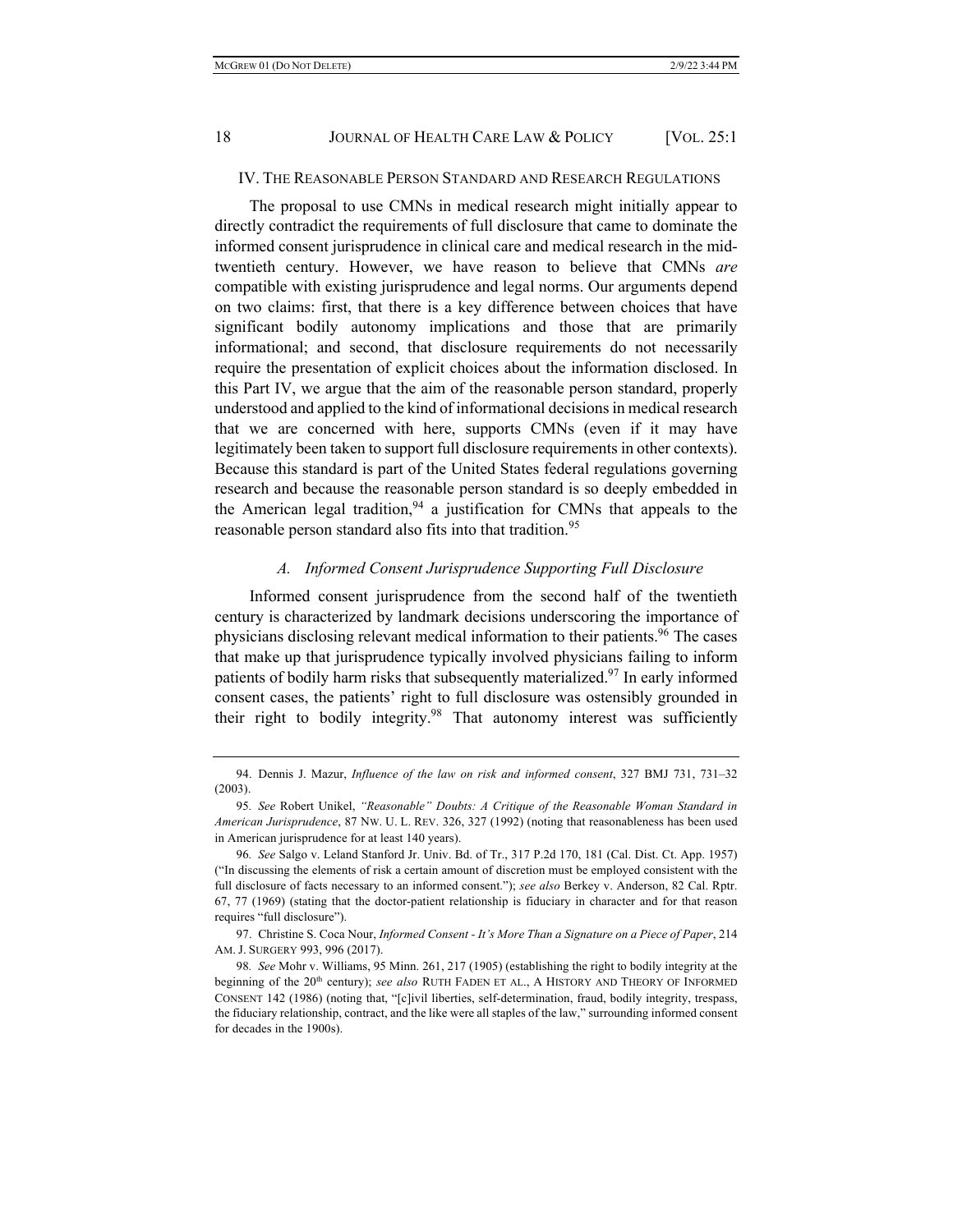important to ground the right to be informed about actions that may infringe it, and to be presented with an option to not participate in invasive medical procedures. But the right to bodily integrity can be meaningfully analyzed in terms of the reasonable person standard (RPS), as later informed consent rulings have done.<sup>99</sup> Intuitively, a reasonable person would expect full disclosure of relevant treatment options and risks in a situation where her bodily autonomy is at stake.<sup>100</sup> A standard of reasonableness would also give a research participant claims to a high level of explicit choice regarding decisions with bodily autonomy implications. Understanding the informed consent requirements in terms of the RPS is helpful because it offers guidance even in cases of research questions that do not obviously pose threats to bodily autonomy, as is the case for many of the informational choices we consider in this paper as candidates for CMNs.

#### *B. The Reasonable Person Standard and Medical Research Nudging*

Before returning to our argument regarding the RPS and CMNs, it is worth making some more remarks about the reasonable person standard. The difficulty of creating rules that will be appropriate in every context has long been acknowledged.<sup>101</sup> The RPS responds to this challenge by building flexibility into rules so their guidance may remain relevant, despite changing social contexts. In fact, the content of the RPS cannot be precisely pinned down by law because it refers to social facts beyond the reach of legislation.<sup>102</sup> The standard is widely accepted in a variety of legal applications, including negligence, contract, administrative law, judicial review, and criminal law.<sup>103</sup> A typical definition of the reasonable person standard describes "an imaginary actor who represents the community consensus of acceptable or appropriate behavior. This consensus establishes neither a standard of what average persons do nor an aspirational ideal beyond the reach of most persons, but a minimum threshold below which

<sup>99</sup>*. See* Canterbury v. Spence, 464 F.2d 772, 787 (D.C. Cir. 1972) (analyzing informed consent disclosure requirements in terms of the RPS, the first case to explicitly refer to the RPS instead of other justifications like bodily autonomy).

<sup>100</sup>*. See* Danielle Bromwich & Joseph Millum, *Disclosure and Consent to Medical Research Participation,* 12 J. MORAL PHIL*.* 195, 197–99 (2015) (claiming that adequate disclosure is a necessary (if not sufficient) requirement of valid informed consent, and disclosing the information that a reasonable person would expect to be told is sufficient to satisfy the disclosure requirement).

<sup>101</sup>*. See, e.g.,* ARISTOTLE, NICOMACHEAN ETHICS 99 (Lesley Brown ed., David Ross trans., Oxford U. Press 2009) ("The reason is that all law is universal but about some things it is not possible to make a universal statement which will be correct.").

<sup>102.</sup> John Gardner, *The Many Faces of the Reasonable Person*, 131 L. Q.REV. 563, 571 (2015) ("[T]he zone of the reasonable person . . . is a legally deregulated zone in the sense that the law leaves it to be determined as a question of fact, not a question of law, how the law (meaning other law apart from the law which is currently being applied) is to be counted inside that zone.").

<sup>103</sup>*. Id.* at 570.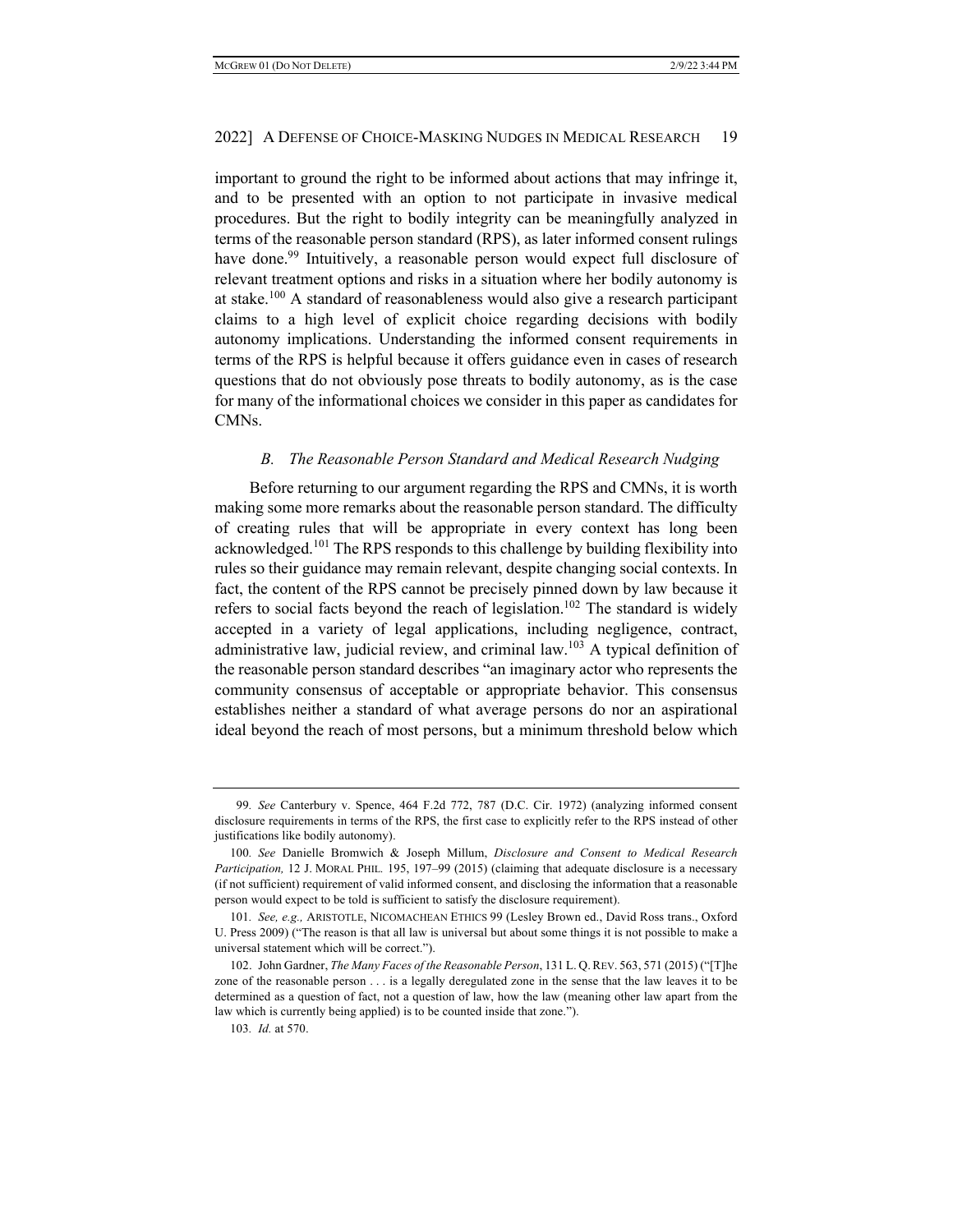the ordinary person may not fall without being found deficient."<sup>104</sup> Despite some disagreement on the nature of the RPS, $105$  experts generally agree that the standard must be applied on a case-by-case basis $106$  and that it includes a range of behavioral standards.107 Ultimately, the RPS provides instructions on making judgements about what a reasonable person would do, and its legal prominence gives those judgements legal weight. Standards set by the RPS, formulated in this impersonal way, "do not bend to the varying personal characteristics of those who are judged by them."<sup>108</sup>

Nevertheless, describing how the RPS is used does not tell us what it means to be reasonable. One suggestion from philosophical literature comes from Thomas Scanlon, who notes that a reasonable person must both consider an appropriate body of facts to be relevant to the question at hand and engage in an acceptable pattern of reasoning on the basis of those facts.<sup>109</sup> This process should occur against the backdrop of acceptable general aims and concerns.<sup>110</sup> Importantly, reasonable does not mean self-interested; a reasonable person may sometimes recognize that others' interests override her own.<sup>111</sup> The reasonable person must have reasonable concerns and respond to them in a rational way. For our purposes in analyzing CMNs, this standard imposes some normative constraints on reasonable research participants. While they can and should be concerned with their own welfare and utility, research participants should also be responsive to social interests and to the interests of others, and the way they make decisions should reflect those considerations. Their reasoning should give appropriate—but not overriding—weight to social interest, and they should also strive to act in ways that they can justify. Fleshed out in this way, we have a somewhat clearer picture of what it means to apply a reasonable person standard to participants in medical research. And it should be unsurprising that as context—that is, the reasons one must respond to—changes, the most reasonable courses of action may change as well.

<sup>104.</sup> FADEN ET AL., *supra* note 98, at 29.

<sup>105</sup>*. See, e.g.,* Alan Miller & Ronen Perry, *The Reasonable Person*, 87 N.Y.U. L.REV. 323, 325 (2012) (discussing whether reasonableness should be a normative or positive concept in law).

<sup>106</sup>*. See* Larry A. DiMatteo, *The Counterpoise of Contracts: The Reasonable Person Standard and the Subjectivity of Judgment*, 48 S. C. L. REV. 293, 301 (1997) (using Professor David Slawson's comments on contracts that their meaning depends on the situation in which they are created, so as a result the reasonable person standard is "constructed on a case by case basis").

<sup>107.</sup> Stephen G. Gilles, *On Determining Negligence: Hand Formula Balancing, the Reasonable Person Standard, and the Jury*, 54 VAND. L. REV. 813, 817 (2001).

<sup>108.</sup> Gardner, *supra* note 102, at 27–28.

<sup>109.</sup> THOMAS SCANLON, WHAT WE OWE TO EACH OTHER 32 (Harv. Univ. Press, 1st ed. 2000).

<sup>110</sup>*. Id.*

<sup>111</sup>*. See, e.g.,* JOSEPH MILLUM, THE MORAL FOUNDATIONS OF PARENTHOOD 136–38 (2018) (noting that the reasonable subject standard suggests a decision maker who is not selfish and instead "takes into account all the relevant practical reasons of which she is aware, prudential and moral," so the interests of others may sometimes take precedence over the subject's interest).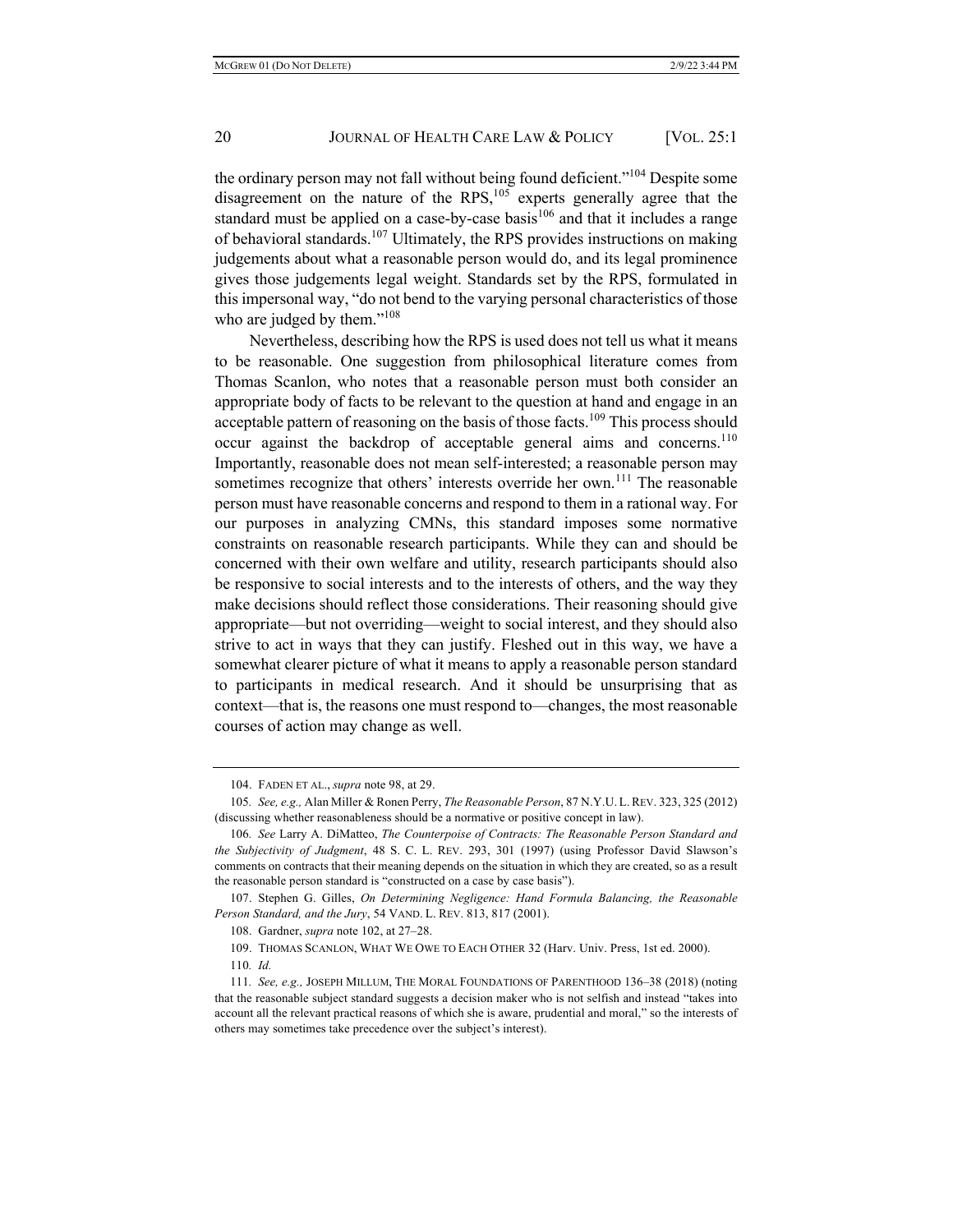The RPS is helpful in explaining why the aforementioned body of jurisprudence that stresses the importance of informed consent may not translate directly to some contemporary medical research situations. The key contextual difference comes from the type of decision participants are asked to make in the research setting—specifically, whether they have immediate implications for bodily integrity or whether they are primarily informational.<sup>112</sup> Informational choices are less likely to infringe on a research participant's bodily integrity and more likely to affect individuals other than the nudgee than are physical choices, which primarily affect the research participant in an immediate bodily way. Potential benefit to others provides further support for informational nudges that are unlikely to be available for physical nudges. Reasonable disclosure and consent expectations where the physical consequences of medical research decisions are severe and individual decisions are not likely to significantly affect others, we argue, differ from reasonable expectations in contexts where decisions carry minor risk of causing serious injury but could have important consequences for research participants, others, and society more broadly. The RPS would not necessarily require explicit disclosure of the choice hidden by CMNs for two reasons: first, the CMN should be accompanied by sufficient information for participants to realize they have the option of opting out of defaults and for them to make sense of the defaults they are being nudged toward; and second, the fact that a choice is masked is expected to be in the participant's best interests.

# *C. Regulations and the RPS*

If the RPS can theoretically accommodate CMNs, the next question is whether existing regulations governing research with human subjects legally permit their use. In the United States, the revised Common Rule lays out detailed requirements for informed consent.<sup>113</sup> These regulations are interesting for our purposes because in addition to referring to RPS, they also seem to allow for CMNs, provided that the CMNs do not also mask important information.<sup>114</sup> The most general level of guidance from the Common Rule focuses on ensuring that research participants are provided with enough information and opportunities for discussion to make informed decisions.<sup>115</sup> Note that the regulations do not

<sup>112</sup>*. See infra* Part II.A.

<sup>113.</sup> Off. for Hum. Rsch. Prots., *Clinical Trial Informed Consent Form Posting (45 CFR 46.116(h))*, U.S. DEP'T OF HEALTH AND HUMAN SERVS., https://www.hhs.gov/ohrp/regulations-and-policy/informedconsent-posting/index.html. *See* HHS General Requirements for Informed Consent, 45 C.F.R. 46.116 (2018) (detailing requirements for informed consent).

<sup>114.</sup> 45 C.F.R. § 46.116 (2018).

<sup>115</sup>*. Id.*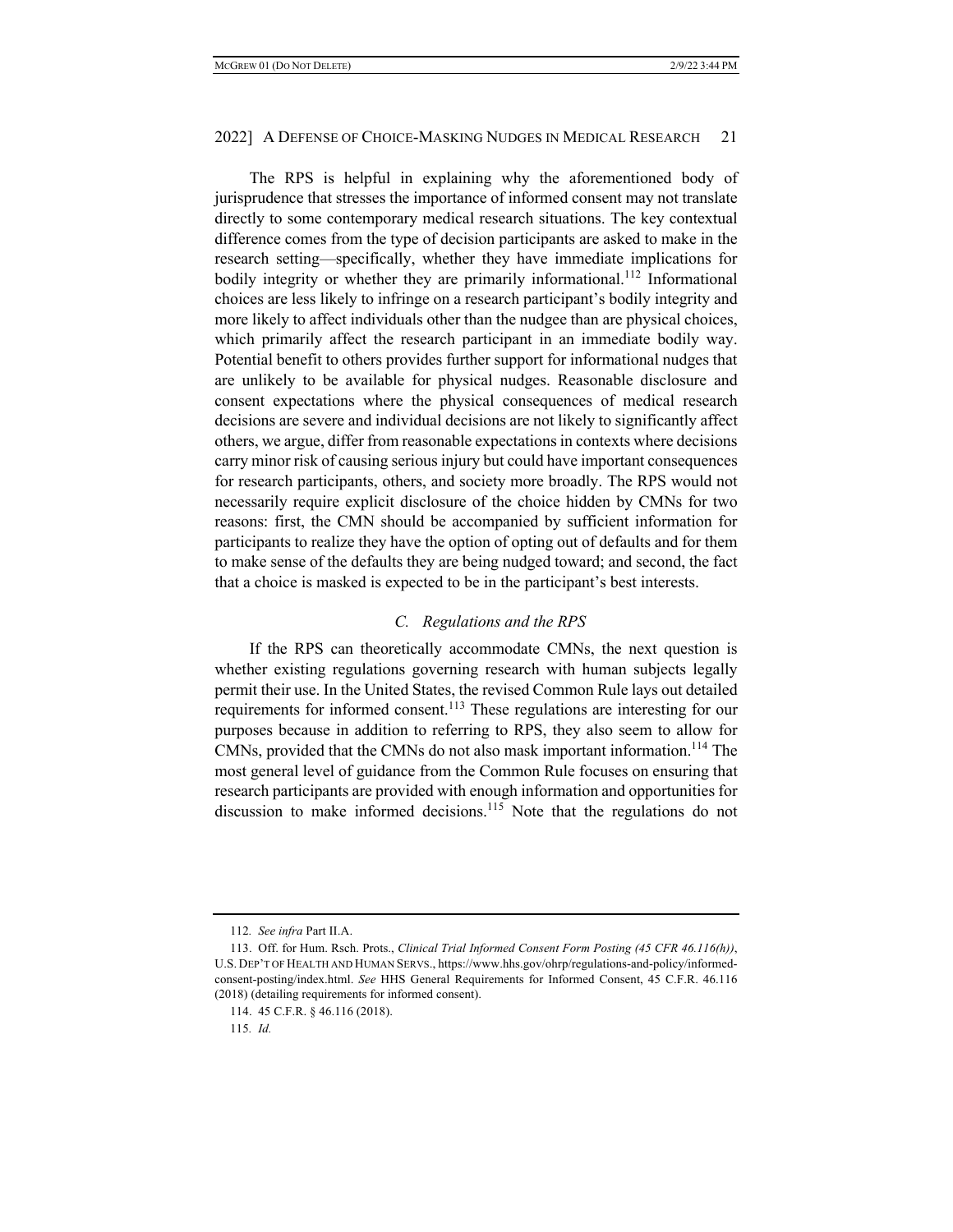specify how that information be presented, or what kinds of choices must be made available, much less clearly communicated:<sup>116</sup>

(a)(4) The prospective subject or the legally authorized representative must be provided with the information *that a reasonable person would want to have* in order to make an informed decision about whether to participate, and an opportunity to discuss that information….(i) Informed consent must begin with a concise and focused presentation of the key information that is most likely to assist a prospective subject or legally authorized representative in understanding the reasons why one might or might not want to participate in the research. This part of the informed consent must be organized and presented in a way that facilitates comprehension. (ii) Informed consent as a whole must present information in sufficient detail relating to the research, and must be organized and presented in a way that does not merely provide lists of isolated facts but rather facilitates the prospective subject's or legally authorized representative's understanding of the reasons why one might or might not want to participate.<sup>117</sup>

The general guidance regarding information and understanding is followed by a more specific list of the kinds of statements and disclosures to be provided to research subjects.<sup>118</sup> Again, the regulations focus specifically on providing information in the form of statements and do not mention soliciting choices.<sup>119</sup> The regulations are oriented toward disclosing enough information for research participants to adequately understand what they are agreeing to participate in. One of our conditions on CMNs is that they must provide sufficient information to understand the implications of the default decision.<sup>120</sup> While CMNs involve masking some *choices*—specifically, by only presenting participants with a set of default options outlined in the consent form—they may not hide information relevant to the choice. In fact, providing such information is necessary to ensure that the default choice opt-out mechanism is robust. Since opt-out mechanisms rely on participants' self-identifying concerns with default options, they must be provided with enough information to be able to form an opinion about those options and be made aware that they can voice disagreement or discomfort at any time.<sup>121</sup> Since the informed consent regulatory requirements are silent on whether additional explicit choices—such as those that come after the primary decision to enroll in a study—must be presented as long as there is reasonable

<sup>116.</sup> Critics might object that it is only in the most literal interpretation of the letter of the law that these regulations could be seen as relating to information and not presentation of choices. But it is clearly within the spirit of the law to adjust to what is reasonable. If presentation of choices is restricted for reasonable reasons, there is no reason to think that it contradicts the spirit of the regulations, either.

<sup>117.</sup> 45 C.F.R § 46.116(a) (2018).

<sup>118</sup>*. Id.*

<sup>119</sup>*. Id.*

<sup>120</sup>*. See supra* Part IV.B.

<sup>121</sup>*. See supra* Part I (discussing CMN opt-out mechanisms).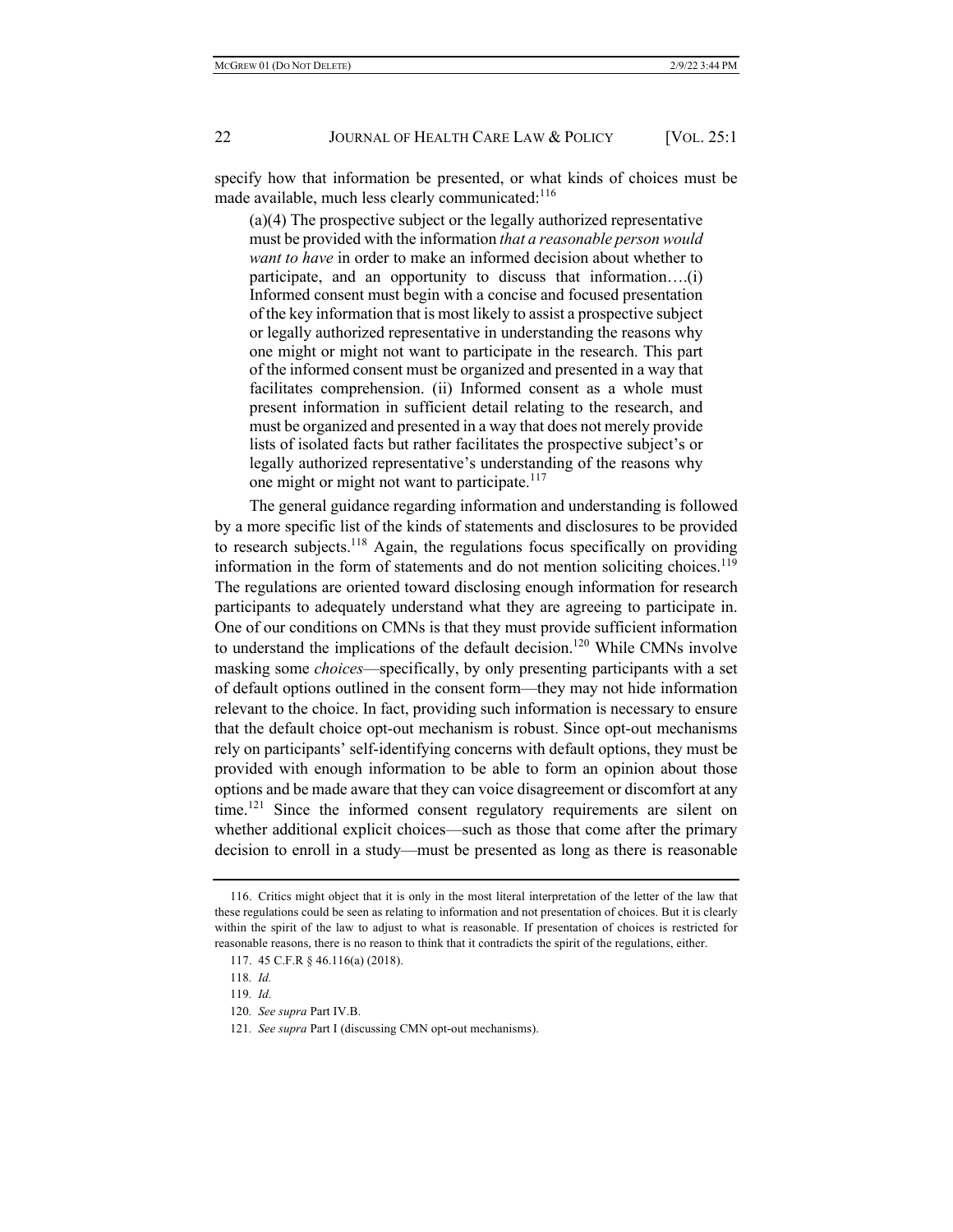disclosure, it seems entirely compatible with our presentation of CMNs. Ultimately, the RPS must be used to determine what qualifies as sufficient information. The revised Common Rule explicitly refers to the RPS because it is the standard-setter used to put these regulations into practice.<sup>122</sup>

# *D. Making Use of the RPS*

A plausible picture of how the RPS could be applied to CMNs, consistent with prevailing United States research regulations, emerges from the above discussion. If we accept that a reasonable choice is one that balances interests and harms in a reasonable manner, we might accept something like the following: *medical researchers must present research participants with the choices that a reasonable person would have an interest in being able to make.* That stipulation prevents researchers from masking certain choices—specifically, ones ruled out by the autonomy and acceptability considerations articulated later in this paper although it can at best be used as a rough heuristic, given the controversy over the definition of reasonableness. By the same token, we would also accept the similar claim that *medical researchers are not under an obligation to provide research participants with choices that no reasonable person could claim a right to make*. Such a position makes it clear that researchers have some discretion in which choices they present to research participants. Notably, while we understand the RPS as justifying masking the number of options presented to research participants, we do not take it to justify information masking. The balance of individual, collective, and social consequences of masking choices explain why it is reasonable to do so. In the situations we are interested in, masking information would not contribute to those positive consequences (and would infringe upon important autonomy interests), and thus would not be supported by the RPS.

#### V. AUTONOMY AND SELF-DETERMINATION

While bioethicists all agree that autonomy is an important ethical consideration, there are many different views about what autonomy is and what

<sup>122.</sup> 45 C.F.R § 46.116(a)(4). Interestingly, the revised Common Rule also describes instances in which the informed consent requirement may be waived or altered. 45 C.F.R § 46.116(e). Informed consent may not be required at all in cases where research involves no more than minimal risk, could not be carried out otherwise, will not affect the rights or welfare of participants, though it stipulates that participants should be provided with relevant information where applicable*.* 45 C.F.R § 46.116(b). The CMNs we propose meet those conditions, yet we still propose providing the disclosures required for informed consent. The fact that the regulations would countenance even withholding information in some situations suggests that our proposal to mask choice is not beyond the realm of what is already considered acceptable. *See* Joseph Millum & Danielle Bromwich, *Informed Consent: What Must Be Disclosed and What Must Be Understood,* 21 AM. J. BIOETHICS 46 (2021) (discussing disclosure and understanding in informed consent).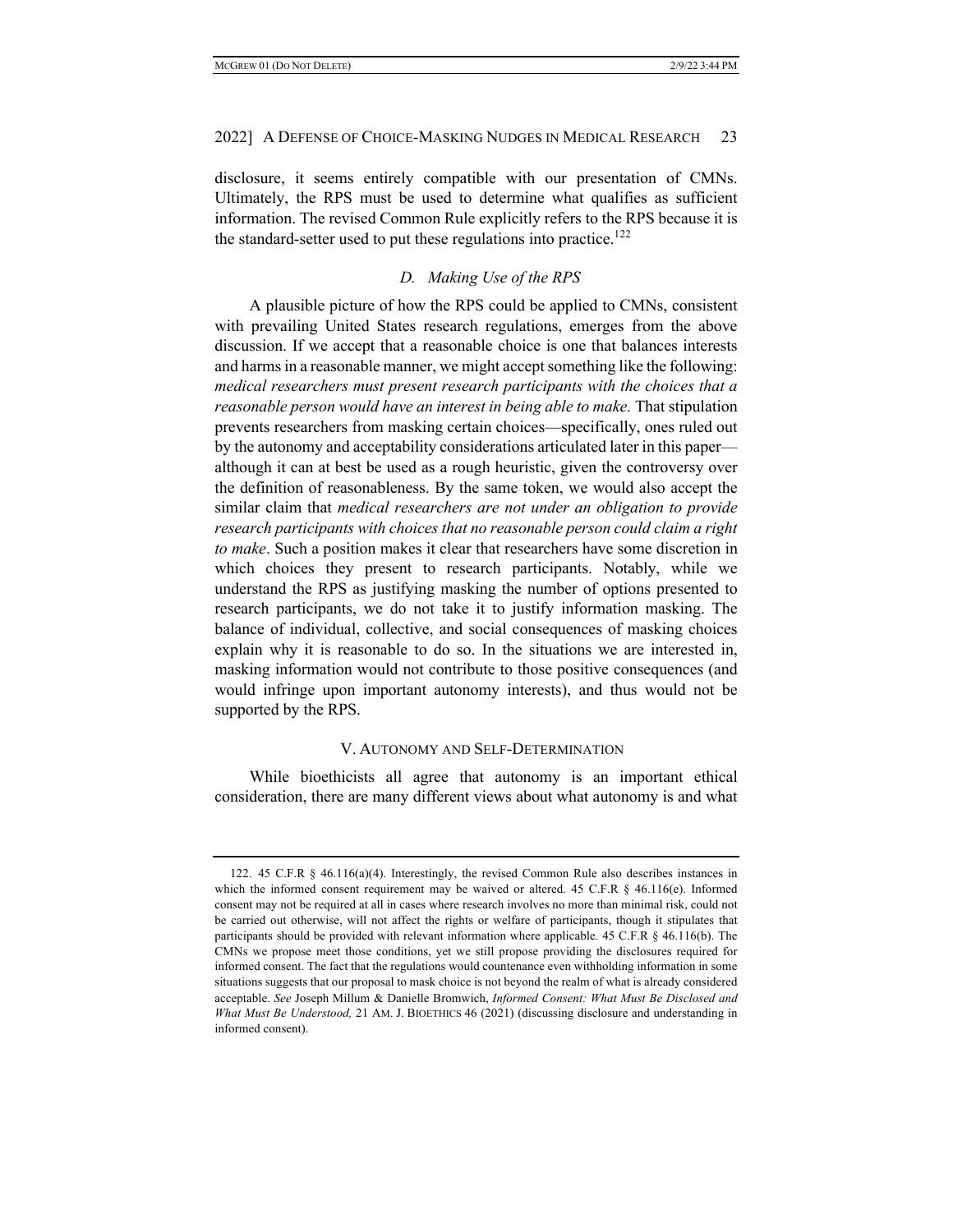type of conduct violates it.<sup>123</sup> For our purposes, a rough and fairly intuitive characterization will suffice: autonomy is the capacity to be one's own person or to be the author of one's own life.<sup>124</sup> A person exercises her autonomy when her choices reflect, are based on, or align with, reasons, values, or preferences that are her own, rather than those that have been externally imposed on her.<sup>125</sup> We respect someone's autonomy when we let them choose for themselves, according to the things that matter to them, and accept the decisions that they make. The aim of this Part V is not to challenge the preeminence of autonomy or to endorse any particular account of it, but rather to argue that CMNs are at least compatible with many plausible views of autonomy and may even promote it. Ultimately, we maintain that whether a CMN is justified depends on a comparison of the benefits to be gained by nudging with the autonomy-costs that come from masking the choice. Relevant to this question, we shall argue, is whether the CMN satisfies the four conditions we lay out in Part VI. In our view, when these conditions are met, the benefits to be gained by masking a choice are sufficient to justify the cost to autonomy. Our primary concern is with helping research participants make good decisions that they care about, which can itself enhance autonomy.126

In this Part V, we will survey prominent accounts of what autonomy is and why we must respect it and argue that most of these views are compatible with CMNs. We acknowledge, however, that some accounts of autonomy sit less comfortably with CMNs. Specifically, CMNs might cause trouble for views on which respecting autonomy requires engaging with a chooser's deliberative capacities or ensuring that a chooser decides *on the basis of* information that is relevant to the choice. People who believe that respect for autonomy requires interacting with a chooser's decision-making capacities in this particular way are unlikely to accept our defense of CMNs. However, we suggest that the relevant question is not whether there is *any* cost to autonomy at all, but rather how significant that cost is, and whether the stakes of the choice are great enough that such an autonomy-violation is ethically unacceptable.

<sup>123</sup>*. Decision-Making - Module 3*, UNIV. OF MIAMI MILLER SCH. OF MED. INST. FOR BIOETHICS AND HEALTH POL'Y, https://bioethics.miami.edu/education/ethics-curricula/geriatrics-and-ethics/decisionmaking-autonomy-valid-consent-and-guardianship/index.html (last visited Dec. 10, 2021).

<sup>124</sup>*. See, e.g.,* John Christman, *Autonomy and Personal History*, 21 CANADIAN J. PHIL. 1 (1991) ("Virtually any appraisal of a person's welfare, integrity, or moral status, as well as the moral and political theories built on such appraisals, will rely crucially on the presumption that her preferences and values are in some important sense her own."); *see also* Harry Frankfurt, *Freedom of the Will and the Concept of a Person*, 68 J. PHIL. 6–7 (1971) (explaining that humans have the ability to make decisions based on their desires); JOSEPH RAZ, MORALITY OF FREEDOM, 369-424 (1988) (providing the definition for autonomy).

<sup>125</sup>*. See* Chris Mills, *The Heteronomy of Choice Architecture,* 6 REV. PHIL. AND PSYCH. 495, 496–97 (2015) (noting the language in the context of nudges).

<sup>126</sup>*. See* Cass Sunstein, *Autonomy by Default*, 16 AM.J. BIOETHICS 1, 1 (2016) [hereinafter *Autonomy by Default*] (discussing how nudges can enhance autonomy).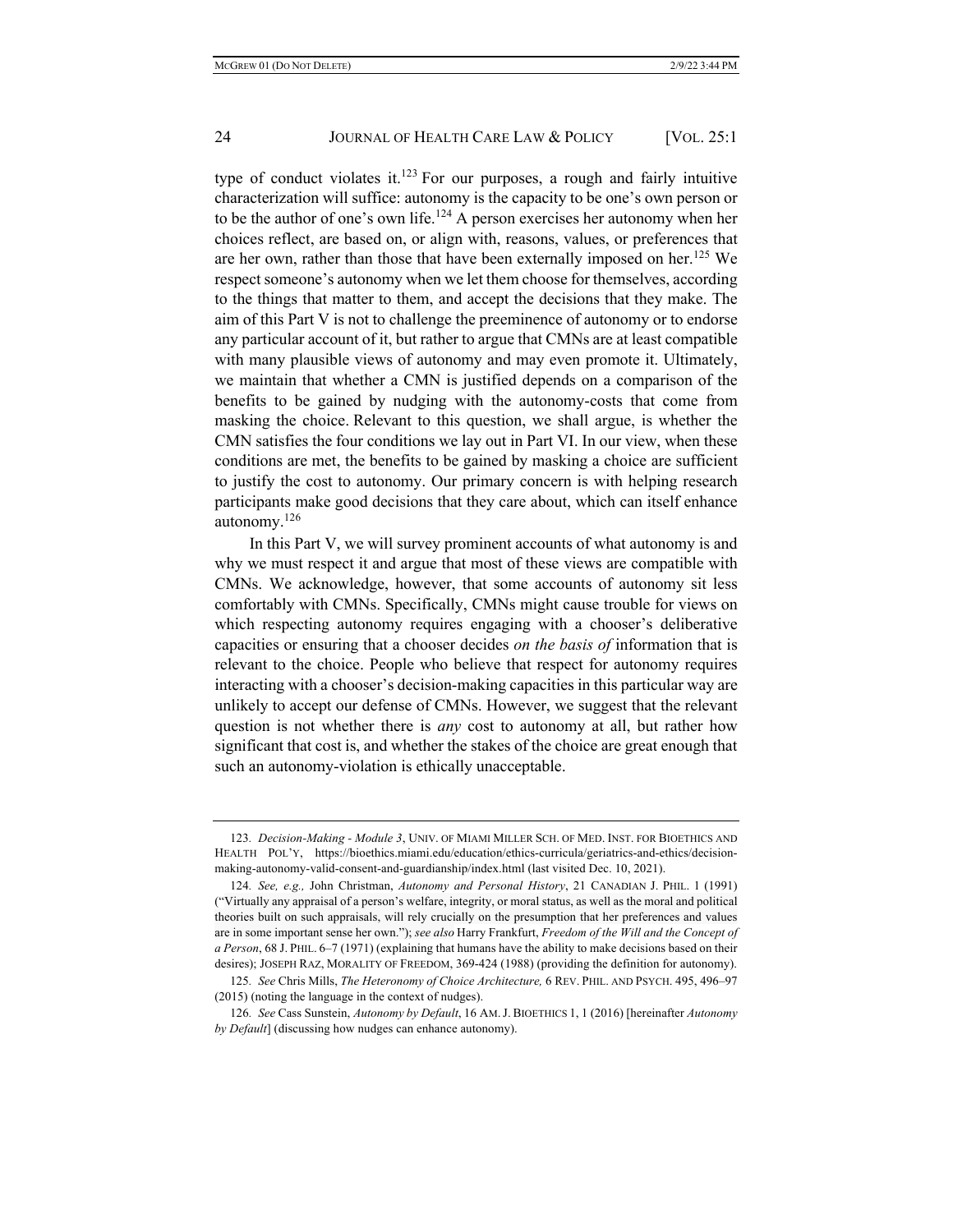Though we defend CMNs in a variety of research settings and for a variety of decisions, we recognize the existence of a special domain of decisions that relate directly or are foundational to one's identity or deep moral commitments, and we claim that individuals ought not to be nudged regarding those decisions.<sup>127</sup> Consider, for example, a sincerely held religious belief about what makes life worth living or the sort of activities one ought never to engage in. Acting in accordance with those kinds of deep commitments fosters autonomous authenticity.128 CMNs that nudge individuals to make decisions that go against those commitments, if effective, could make them feel complicit in something they consider morally reprehensible, resulting in feelings of moral distress and autonomy harm.<sup>129</sup> For example, imagine that someone who, for religious reasons, is morally opposed to genetic cloning is nudged into providing genetic material to a biobank primarily used to support research into cloning. Because her deep religious commitment against cloning is so central to her identity, the sense of moral harm from being nudged into contradicting it could constitute an autonomy harm. Plausible views of autonomy recognize this protected domain; the domain thus constrains the kinds of choices that we may permissibly mask.<sup>130</sup>

Even if the idea that such a protected domain exists makes sense in theory, however, respecting that domain poses serious practical challenges. For one thing, how can we evaluate the sincerity of individuals' identity-centric convictions? One individual's deep moral commitment is another's weak preference. Relatedly, how are we to respond to extremely uncommon religious beliefs or moral commitments that researchers are unlikely to anticipate? Some heuristics may reduce the extent of this problem. For example, it is easier to anticipate the deep convictions of groups than of individuals, because groups often publicly articulate their fundamental commitments. Self-identified group membership is thus a likely indicator of beliefs that fall within the protected domain, albeit an imperfect one. For some decisions, public survey data may be helpful in judging whether a particular view is common and deeply held—some surveys, for example, show that many people express deep discomfort with research into genetic cloning.<sup>131</sup> Researchers should make their best efforts to anticipate what kinds of CMNs are likely to involve nudging people into identityformational decisions and consequently, should strive to avoid utilizing those

<sup>127</sup>*. See* Stephen Wall, *Perfectionism, Reasonableness, and Respect*, 42 POL. THEORY 468 (2014). These commitments are difficult to identify, and it is controversial whether they should be accorded such importance. *Id.* at 477–78.

<sup>128</sup>*. See, e.g.,* David Enoch, *Hypothetical Consent and the Value(s) of Autonomy*, 128 ETHICS 6, 30– 34 (2017) (discussing the importance of authenticity, under the label "nonalienation").

<sup>129</sup>*. See* Stephen Campbell et al., *A Broader Understanding of Moral Distress*, 16 AM. J. BIOETHICS 2, 5 (2016) (discussing the effects of decision making on moral distress).

<sup>130</sup>*. Id.*

<sup>131.</sup> Philip Reilly, *Public Concern About Genetics*, 1 ANN. REV. GENOMICS AND HUMAN GENETICS 485, 488 (2000).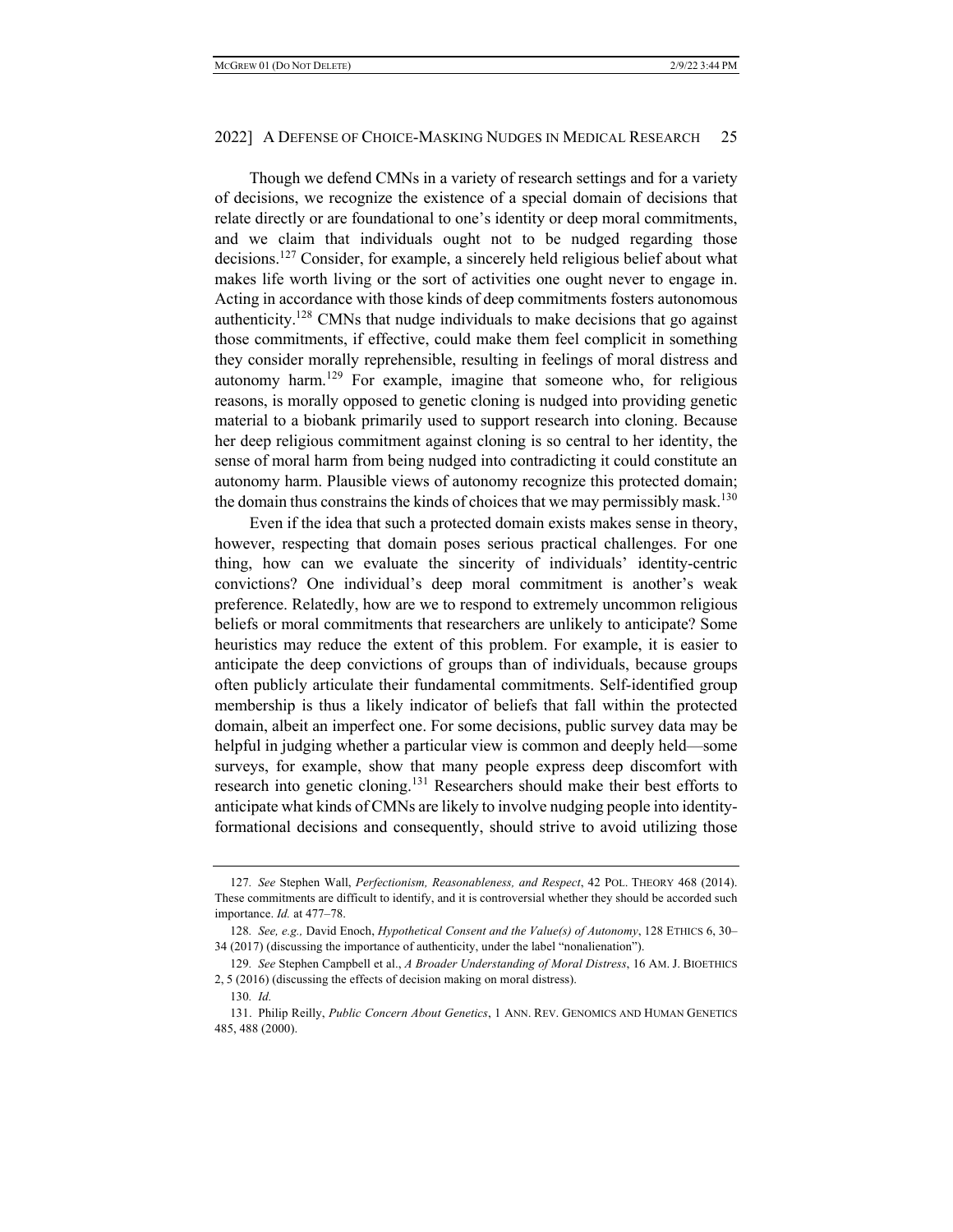CMNs. The unfortunate fact that researchers may not always succeed doing so underscores the importance of ensuring that CMNs only mask information—not choices—and that easy opt-out mechanisms exist.

#### *A. Genuine Choice*

A prominent feature of many views of autonomy is the requirement that an autonomous individual possesses a genuine choice between a variety of different outcomes.<sup>132</sup> While few views on autonomy hold that genuine choice is entirely constitutive of autonomy, it is so often a prerequisite for autonomy that it warrants discussion on its own.<sup>133</sup> Genuine choice has two distinct components: availability of options and the freedom to choose between them.<sup>134</sup> A critic of CMNs might claim that these nudges should be rejected since they restrict both the set of available options and someone's freedom to choose from that set. If true, this objection would constitute a serious strike against the argument for using CMNs.

As is clear from their very name, CMNs attempt to make certain choices less apparent to those being nudged. Recall that the primary motivation for introducing CMNs was to *not suggest* certain options to individuals who did not have prior preferences about those options when those options are expected to have negative effects on the chooser or on others.<sup>135</sup> CMNs are not intended to *actually* reduce the chooser's option set—importantly, they must be easily resistible and include a clear opt-out mechanism—but they are undeniably intended to make the option set *appear* more limited.<sup>136</sup> The opt-out mechanism must be easy to locate for individuals who wish to choose a masked option. But what about the individuals who never seek an opt-out mechanism, regardless of whether they would have wanted it, because they do not realize that an option was masked in the first place? For individuals who recognize the CMN and take the easy, available steps to opt-out, the nudge clearly does not interfere with either component of genuine choice. The important question, therefore, is how significantly masking a) decreases the number of available options and b) interferes with the ability—for individuals who do *not* act to avoid the nudge to choose.

<sup>132</sup>*. Autonomy*, WIKIPEDIA, https://en.wikipedia.org/wiki/Autonomy (last visited Dec. 10, 2021).

<sup>133</sup>*. See* RAZ, *supra* note 124, at 372 (finding that the autonomous person must have sufficient mental abilities to plan her life, she must make choices independently for herself, and she must choose from an adequate range of options); Enoch, *supra* note 128, at 32–33 (considering "sovereignty" and "nonalienation" to be key components of autonomy; both require having genuine choice in shaping one's life).

<sup>134.</sup> William James, *On the Will to Believe*, LUMEN, https://courses.lumenlearning.com/sunyclassicreadings/chapter/william-james-on-the-will-to-believe/ (last visited Dec. 10, 2021).

<sup>135</sup>*. See supra* Part II.

<sup>136</sup>*. See infra* Part VI.C.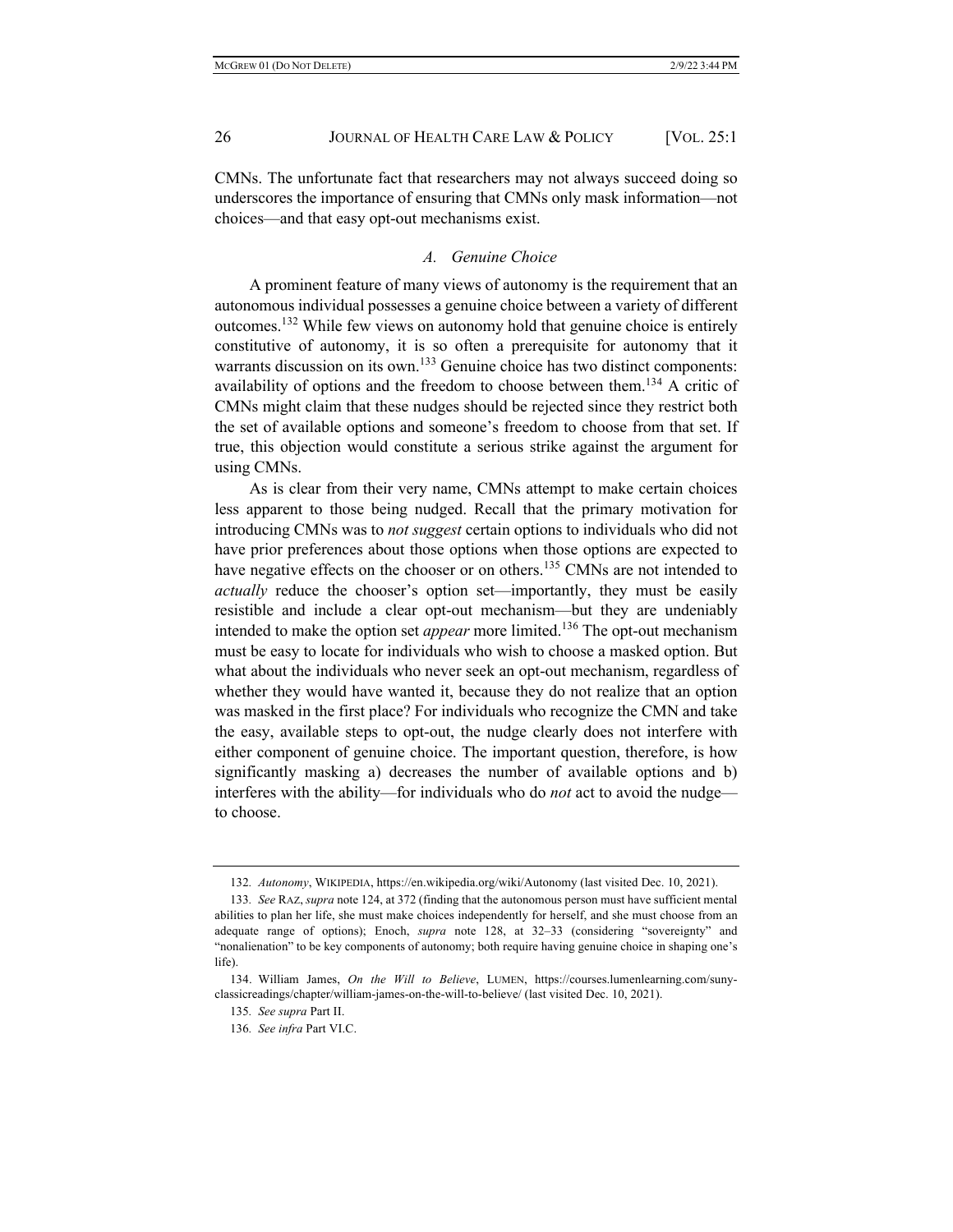It seems unlikely that CMNs will affect the number of available options or research participants' ability to choose to such a degree as to make their choice nonautonomous. This claim may ultimately result in the need to compare the costs and benefits of the CMN and its effects on genuine choice. As we emphasized above, the sort of CMNs we aim to defend affect only the *appearance* of choice: to be justified, a CMN must not alter the underlying options and must be easily avoidable. In practice, the nudgee must be aware that some choices are being masked, and an easy way to avoid the nudge must be available if they seek it. Thus, we contend that if ethically acceptable CMNs restrict autonomy, this is only a minor restriction. And importantly, ensuring a maximal degree of autonomous choice is not the only desiderata for a CMN; it is also important that the nudge helps participants make *better* decisions in medical research. Thus, even if CMNs unavoidably represent some deviation from the genuine choice conception of autonomy, the safeguards that we stipulate ensure that they protect autonomy to a sufficient degree. When we compare the potential for a (slight) diminution of genuine choice with the benefits expected from an acceptable nudge, the CMNs seem justified.

#### *B. Making Important Decisions*

CMNs might also be criticized on the autonomy grounds that they prevent research participants from making important decisions for themselves, since being able to make certain important decisions is a prominent feature of some accounts of the ethical importance of autonomy.<sup>137</sup> On these views, what matters for autonomy is that the person makes the important choices that clearly shape the major features of their life. But not all choices are equally important in shaping a life. As we explained earlier in this Part V, we should not mask choices that relate to the protected domain of identity-related decisions; those kinds of choices are undoubtedly life-shaping.<sup>138</sup>

Making important decisions does not require that autonomous people have genuine choice over *every* decision they could possibly make. While respect for autonomy requires allowing individuals to make the most personal identityforming decisions independently, many decisions in medical research are not of that type.<sup>139</sup> Just as we routinely accept that autonomy interests do not allow us to make all types of decisions in our everyday lives— such as which side of the street to drive on, whether to educate our children, and what we pay in taxes—

<sup>137</sup>*. See* RAZ, *supra* note 124, at 369 (noting autonomy is "the vision of people controlling, to some degree, their own destiny, fashioning it through successive decisions throughout their lives").

<sup>138</sup>*. See supra* Part V.

<sup>139.</sup> For example, participants are not generally consulted when logistical or technical choices need to be made about how research procedures are performed (e.g., size of needle, timing of administration, etc.). Participants also generally have no input core scientific questions (e.g., design of the protocol, recruitment strategies, decisions about halting or extending a study).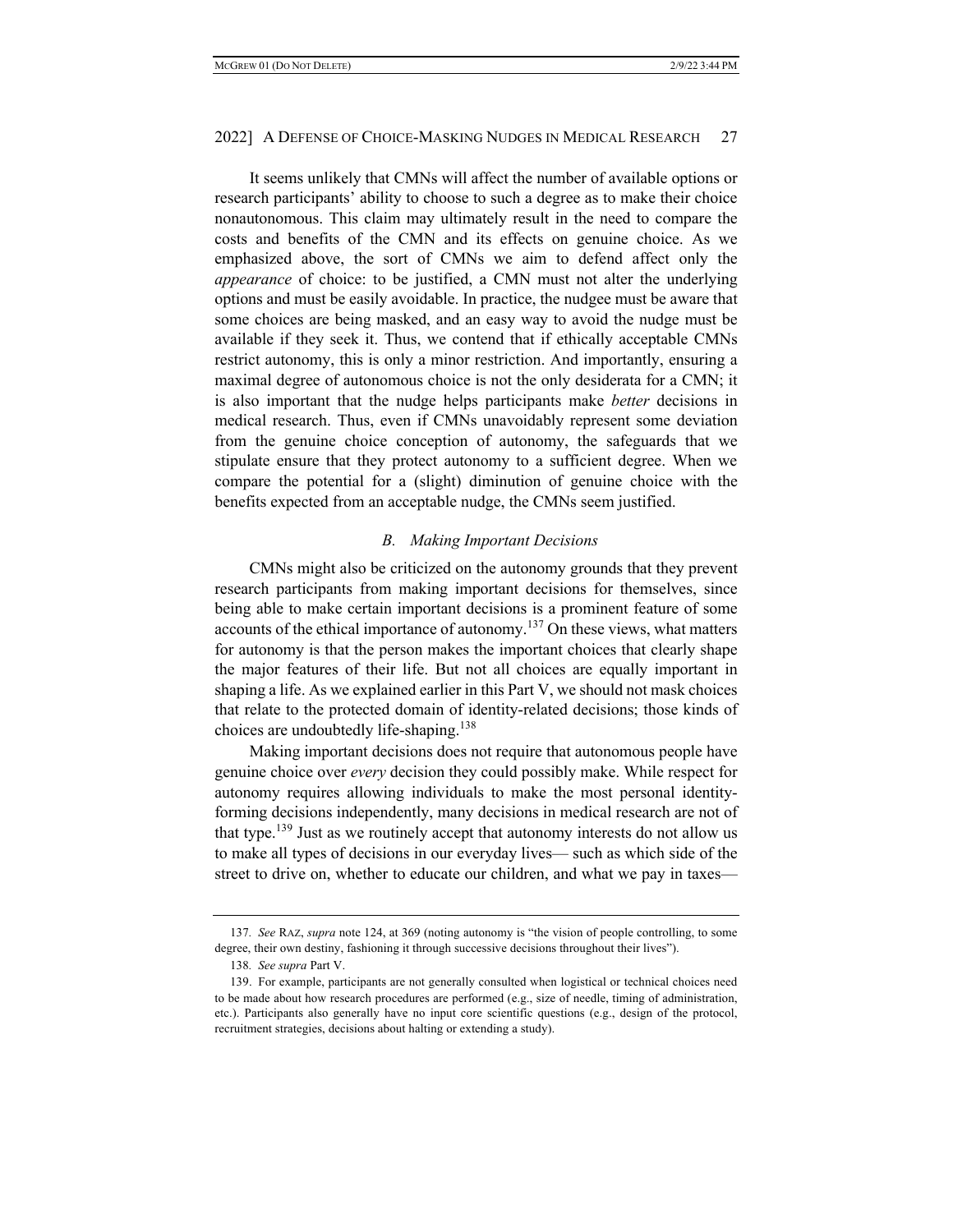autonomy does not require that we make all types of decisions in medical research. Some constraints on choice are a necessary part of living in society and do not unduly impinge on autonomy.140 Interestingly, this account of what matters for autonomy might supplement arguments for the use of CMNs.<sup>141</sup> Nudges that mask relatively minor choices could actually promote autonomy, then, by freeing individuals to expend their limited cognitive energy on decisions that are the most crucial to personal autonomy.

# *C. Understanding and Engaging with Options*

Another way to think about how CMNs might infringe upon autonomy comes from the requirements of informed consent, a widely recognized and core tenet of medical ethics intended to ensure that research participants understand what they are agreeing to. Roughly, the idea is that obtaining informed consent is a good way to ensure that a participant's decision is autonomous—but only if the participant has sufficient understanding of the decision. Adequate understanding is one of the key requirements for informed consent outlined in Beauchamp and Childress's famous text outlining the basic principles of bioethics.<sup>142</sup> According to their view, autonomous choice requires not only a sufficient range of options, but also sufficient understanding of those options, as well the cognitive capacities that are necessary to make well-informed decisions on the basis of that understanding.<sup>143</sup> Further, one might add that it is not enough merely to understand the options and possess the necessary cognitive capacities to make well-informed decisions; one must also *engage* those cognitive capacities by deliberating over the available options before selecting one

This view of autonomy is concerned with the process of making a decision, and CMNs are admittedly more concerned with decision outcomes than with processes.<sup>144</sup> CMNs are not designed to be educative; their aim is not to inform or increase one's understanding, nor is it to make it more likely that people choose on the basis of relevant information.145 Rather, CNMs aim to help people

<sup>140</sup>*. See* JOEL FEINBERG, THE MORAL LIMITS OF THE CRIMINAL LAW VOLUME 3: HARM TO SELF 38 (1989) (stating where there are "settled practices, defined by well-understood conventions," the autonomous person cannot simply "invent his own alternative rules for playing the public game").

<sup>141</sup>*. The Ethics of Nudging*, *supra* note 86, at 438 ("It is also important to see that autonomy does not require choices everywhere. It does not justify an insistence on active choosing in all contexts. If we had to make choices about everything that affects us, we would quickly be overwhelmed. There is a close relationship between time-management and autonomy. People should be allowed to devote attention to the questions that, in their view, deserve their attention. If people have to make choices everywhere, their autonomy is reduced, if only because they cannot focus on those activities that seem to them most worthy of their attention").

<sup>142.</sup> TOM BEAUCHAMP & JAMES CHILDRESS, PRINCIPLES OF BIOMEDICAL ETHICS 1, 13 (8th ed. 2009).

<sup>143</sup>*. Id.*

<sup>144</sup>*. See supra* notes 48–49 and accompanying text.

<sup>145</sup>*. See supra* notes 48–49 and accompanying text.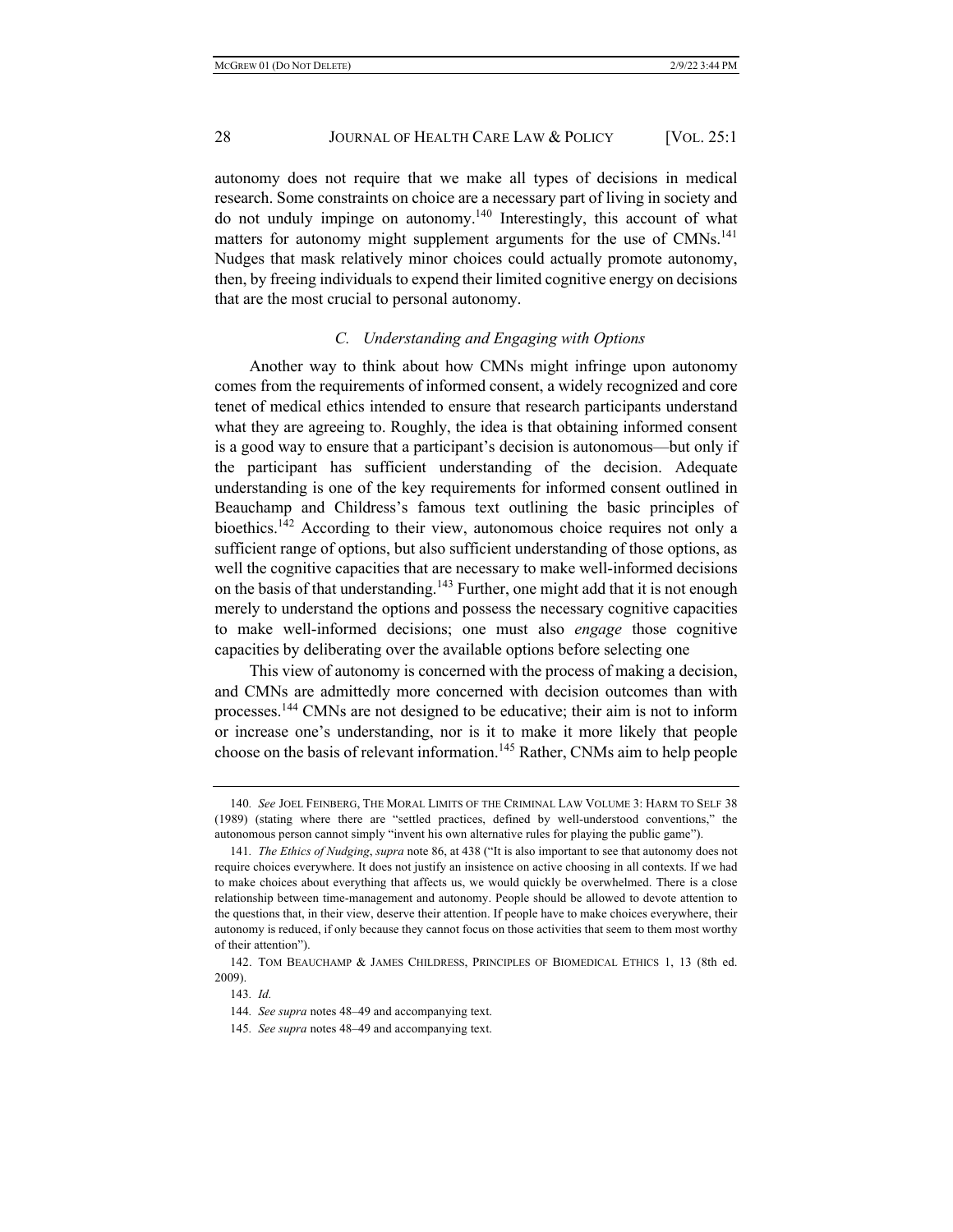make better choices, specifically by steering them away from choices that researchers have good reason to believe are bad.<sup>146</sup> So, if autonomy requires an understanding of the options that are available, being well-informed about the information that is relevant to a choice, deliberating, and ultimately choosing an option based on that relevant information, CMNs may threaten to infringe on autonomy because they cannot ensure that participants understand the default decisions they are nudged toward.

However, it is important to notice that this is not a knock-down argument against CMNs. For one thing, it is not obvious that slightly reducing people's information counts as a real cost to their autonomy. We typically do not believe that people always need to be informed about *all* the available options in order to act autonomously: what matters is that they are *sufficiently* informed. So, for example, we do not think that a clinical investigator infringes on the autonomy of their subjects by failing to tell their subjects the entire range of information that might somehow bear on their choice about whether to participate. Indeed, it is hard to see how a clinical investigator could do that and still have time to carry out any of their research. Rather, the investigator has an obligation to disclose all the information that they have reason to believe would be relevant to the prospective participant's decision.<sup>147</sup> The fact that a specific CMN exists may not be necessary to disclose if participants are informed that they may request modified treatment regarding default options they disagree with.<sup>148</sup> But, even if one resists this argument and thinks that providing less information always has some autonomy cost, the cost is likely to be quite low in the sorts of cases we are concerned with.<sup>149</sup> We are not proposing an insuperable barrier to people receiving the relevant information about alternative options, but we are requiring that they take an extra step. That is why CMNs are nudges, and not more stringent restrictions on choice. Since this cost is quite small, it is likely to be outweighed in most of the cases we are concerned with, either by the benefits of the nudge, or even other considerations of autonomy—for example, the fact that CMNs, when well-executed, can lead people to make choices that better align with their own values.150

#### *D. Successfully Reaching One's Own Goals*

A final way to understand autonomy draws on the distinction made between "means" and "ends" paternalism. Ends paternalism involves guiding people

<sup>146</sup>*. See supra* notes 48–51 and accompanying text.

<sup>147.</sup> BEAUCHAMP & CHILDRESS, *supra* note 142, at 123.

<sup>148</sup>*. Id.*

<sup>149.</sup> Moreover, this cost would be comparable to ways we regularly accept that living in society detracts autonomy.

<sup>150</sup>*. See Autonomy by Default*, *supra* note 126, at 63 (discussing the way in which nudges enhance patient autonomy).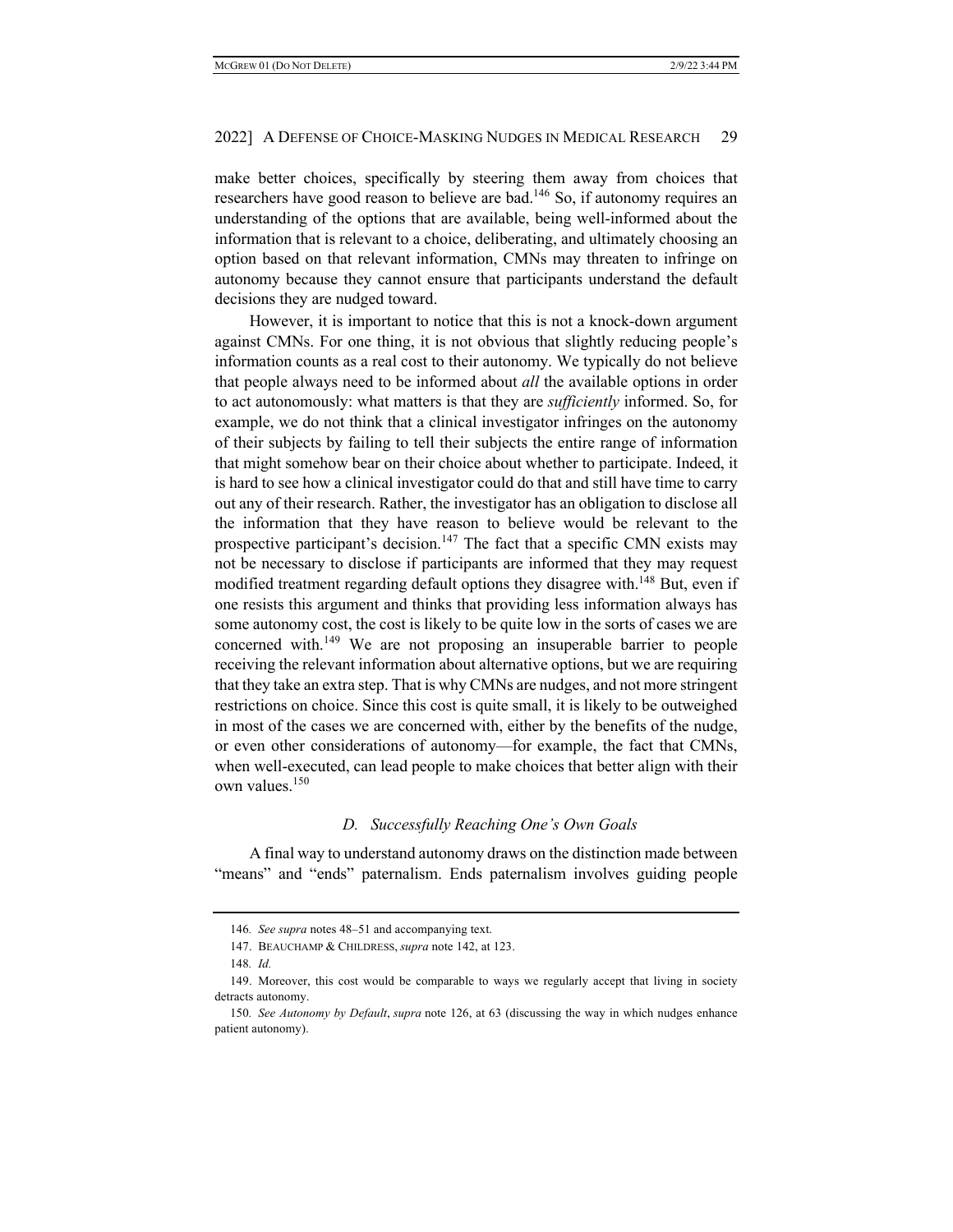toward goals that they do *not* identify as their own, whereas means paternalism involves guiding people toward goals that they *do* identify as their own.<sup>151</sup> Put slightly different, means paternalism assists people in taking the correct means to their own ends, whereas ends paternalism involves changing people's ends.<sup>152</sup> In his book, *Why Nudge?,* Cass Sunstein argues that we respect autonomy so long as we respect people's own ends.<sup>153</sup> In other words, as long as nudges are always instances of means paternalism, and never instances of ends paternalism, then we need not worry about whether those nudges respect autonomy because respecting autonomy is merely about "allowing individuals to make informed decisions about their own ends."<sup>154</sup> According to this view, in order to assess a nudge's impact on autonomy, all we must ask is whether the person who is nudged is "better off, as judged by themselves."<sup>155</sup> We decide autonomously when we ultimately get what we want, and we respect someone's autonomy when we help them get what they want.<sup>156</sup>

There are reasons to doubt that this account of autonomy really captures what it is to be autonomous, and therefore what it is to respect someone's autonomy. For one thing, the distinction between means and ends paternalism is not as sharp as this view might suggest. In many cases, participants will not have strong prior preferences about the options being masked or towards which they are being nudged.<sup>157</sup> Moreover, individuals adopt ends for a variety of reasons, including because of previous nudges or other social influences.<sup>158</sup> Selfproclaimed ends may reflect prior influences just as much as they reflect what is central to an individual's autonomy.159 It is thus often unclear when nudges are more properly considered examples of ends or means paternalism.<sup>160</sup> As a result, this view of autonomy is only of limited usefulness in analyzing nudges.

<sup>151.</sup> CASS SUNSTEIN, WHY NUDGE? THE POLITICS OF LIBERTARIAN PATERNALISM 63 (2014).

<sup>152</sup>*. Id.* at 138.

<sup>153</sup>*. Id.*

<sup>154</sup>*. Id.*

<sup>155.</sup> THALER & SUNSTEIN, *supra* note 1, at 5.

<sup>156</sup>*. See, e.g.,* Jukka Varelius, *The value of autonomy in medical ethics*, 9 MED., HEALTH CARE AND PHIL. 377, 377 (2006) (stating that by making our own choices we are giving our lives "meaning, purpose, and distinctive uniqueness, and/or expressing ourselves").

<sup>157</sup>*. See* Tina A.G. Venema et al., *When in Doubt, Follow the Crowd? Responsiveness to Social Proof Nudges in the Absence of Clear Preferences*, 11 FRONTIERS IN PSYCH., no. 1385, June 2020, at 1, 2 (finding in a study where participants indicated no preference for one-sided or double-sided printing, the change in default settings to double-sided printing resulted in a 15 percent reduction in paper use).

<sup>158.</sup> SUNSTEIN, *supra* note 151, at 70.

<sup>159</sup>*. See* Venema et al., *supra* note 157, at 2 (finding "nudges are specifically designed for people who have adopted goals but fail to act upon them"). For example, "a prompt that encourages people to take the stairs instead of the escalators should be effective for people who think they should be more active, but not for people with walking disabilities." *Id.*

<sup>160.</sup> SUNSTEIN, *supra* note 151, at 75.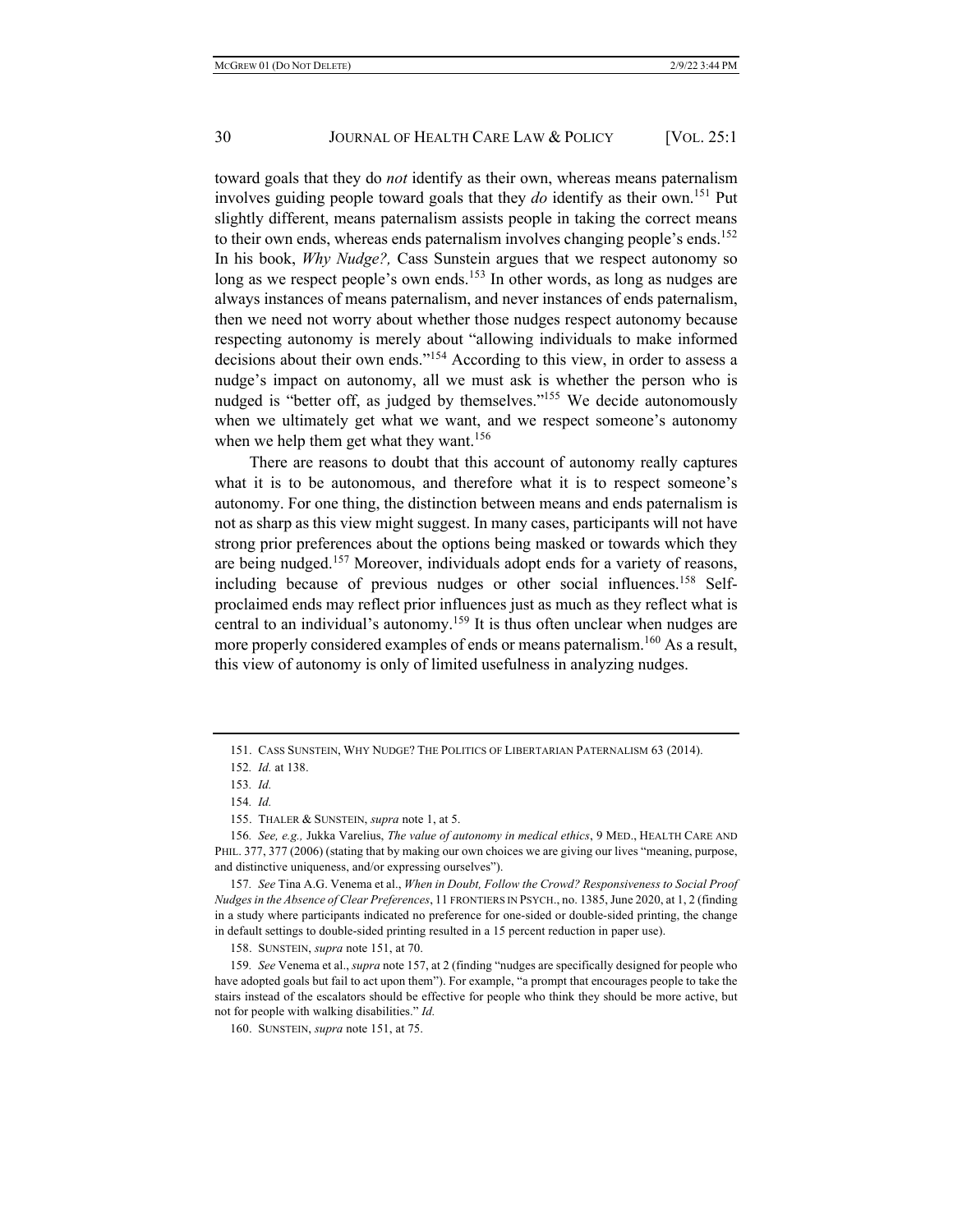But leaving aside those concerns, it seems plausible that at least some CMNs are means paternalist and are therefore compatible with this view of autonomy. Returning to the RNTK case described in Part II.A, consider a nudge that masks the choice of whether or not to receive actionable secondary genetic findings.161 While most people would prefer to avoid becoming incurably ill, when presented with a choice, some will elect not to receive these secondary findings, even though it may not align with their values and they may not choose to do so upon deeper reflection.<sup>162</sup> Masking this choice, then, would lead more people to receive secondary findings and would benefit most people. As long as we can be confident that masking a choice will significantly decrease the chance that people choose badly—that is, choose an option that will make them worse off, as judged by themselves—then doing so might not disrespect autonomy. In fact, according to some views, nudges could even turn out to be autonomy *enhancing*. <sup>163</sup> If autonomy is respected when people make choices that reflect their own values—and since people sometimes predictably choose in ways that do not promote their own values—then nudges could be considered autonomyenhancing if and when they help a nudgee choose in accordance with their own values.<sup>164</sup>

This approach raises a number of questions, however; most notably including how to respond to the minority of individuals on the tail end of the curve who genuinely do not identify with the aims of the nudge.<sup>165</sup> Is the fact that a nudge is means paternalistic for most individuals enough for a nudge to be considered means paternalistic overall? Even if there are some things that almost everyone values, people vary tremendously in the trade-offs they are willing to make. Taking this inevitable variation seriously should lead us to be skeptical about the idea of a "one-size-fits-all" nudge that somehow manages to be sensitive to this variation and steers people toward choices that facilitate them getting what they really want.<sup>166</sup> Exactly how is a choice architect able to access this information about each person whose choice is affected by the nudge, especially when they do not themselves have self-knowledge about what they really want or what would really make them better off? These are deep and

<sup>161</sup>*. See supra* Part II.A.

<sup>162</sup>*. See supra* Part II.A.

<sup>163.</sup> Varelius, *supra* note 156, at 382 ("Indeed, if others are more capable of getting the kind of results that the person wants, the person who lets others make her own choices for her can thereby become even more autonomous than she was to begin with.").

<sup>164</sup>*. See* Mills, *supra* note 125, at 496–498 (defending nudges by appeal to autonomy enhancement); *see also* Cass R. Sunstein, *Choosing Not to Choose*, 64 DUKE L. J. 1, 39 (2014) [hereinafter *Choosing Not to Choose*].

<sup>165</sup>*. See* Schupmann et al., *supra* note 29 (demonstrating that minority individuals genuinely do not want to learn potentially lifesaving information).

<sup>166</sup>*. See* DiMatteo, *supra* note 106, at 301 (explaining that the reasonable person standard must be established on a case-by-case basis).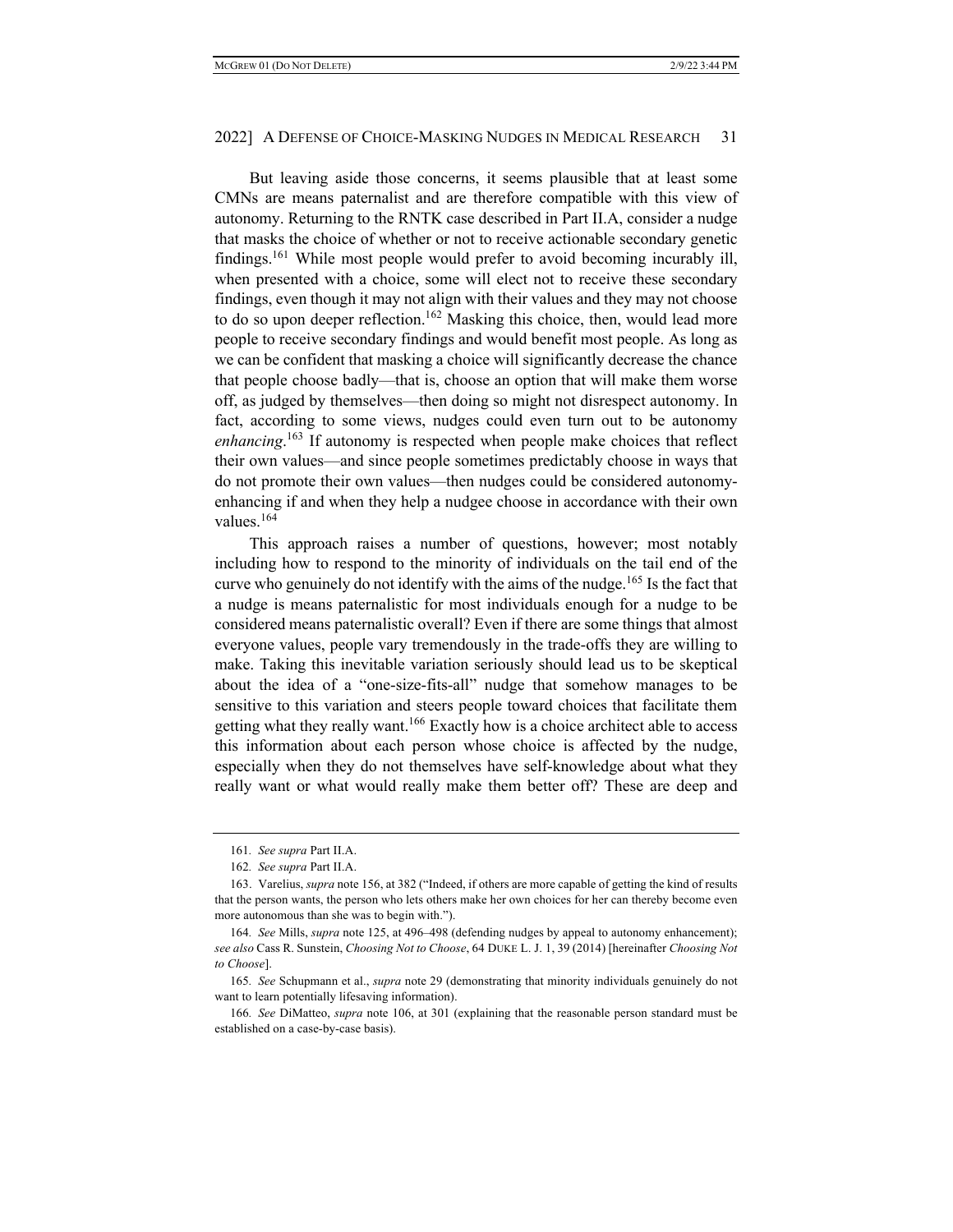interesting questions, and they raise issues for many of the views of autonomy discussed here. Our hope is that the acceptability conditions for CMNs that we outline in Part VI help to answer them, at least for the nudges we aim to defend.<sup>167</sup>

This Part V described commonly held beliefs about the importance of autonomy and argued that as long as CMNs do not intrude on protected identityforming spheres, they are compatible with respecting individual autonomy. However, showing that compatibility is not yet enough to justify CMNs. Part VI identifies the further features of CMNs that are necessary to make them acceptable, particularly in the research context.

# VI. NON-AUTONOMY ACCEPTABILITY CONSIDERATIONS FOR CHOICE-MASKING NUDGES

While autonomy is an important consideration relevant to justifying the kind of informational nudges we are primarily concerned with here, it is not the only one.168 In this Part VI, we focus on four further considerations, all of which must also be met for a CMN to be ethically acceptable.<sup>169</sup> Acceptability comes on a continuum, and nudges toward certain types of research—such as research with vulnerable populations or research on ethically controversial topics such as cloning—may need to satisfy especially stringent acceptability conditions.<sup>170</sup> While the stringency of each consideration will vary with context, the following four considerations give a rough indication of how acceptable any CMN is likely to be. First, the nudge must be in the service of legitimate policy goals. Second, the nudge must result in significantly more benefits than harms, overall. Third, while nudges may have associated burdens, those burdens cannot be distributed unfairly. And fourth, for a CMN to be acceptable, it must be better than other feasible alternative ways of achieving the same goals. There are two components to CMN acceptability: first, the nudge must not be objectionable on autonomy grounds and second, it must satisfy the four considerations described below.

<sup>167</sup>*. See supra* Part VI.

<sup>168</sup>*. See supra* Part II. Non-autonomy concerns are especially important for choices that have significant informational (as opposed to physical) components. *See supra* Part II.

<sup>169</sup>*. See supra* Part VI.

<sup>170</sup>*. See* Christine Grady et al., *Broad Consent for Research with Biological Samples: Workshop Conclusions*, 15 AM. J. BIOETHICS 34, 39–40 (2015) (discussing when broad consent is appropriate). Certain topics may be so sensitive that they call for providing extra information with the nudge. *Id.* Doing so is not a paradigmatic choice masking nudge and may reduce the extent to which a choice is masked. *Id.*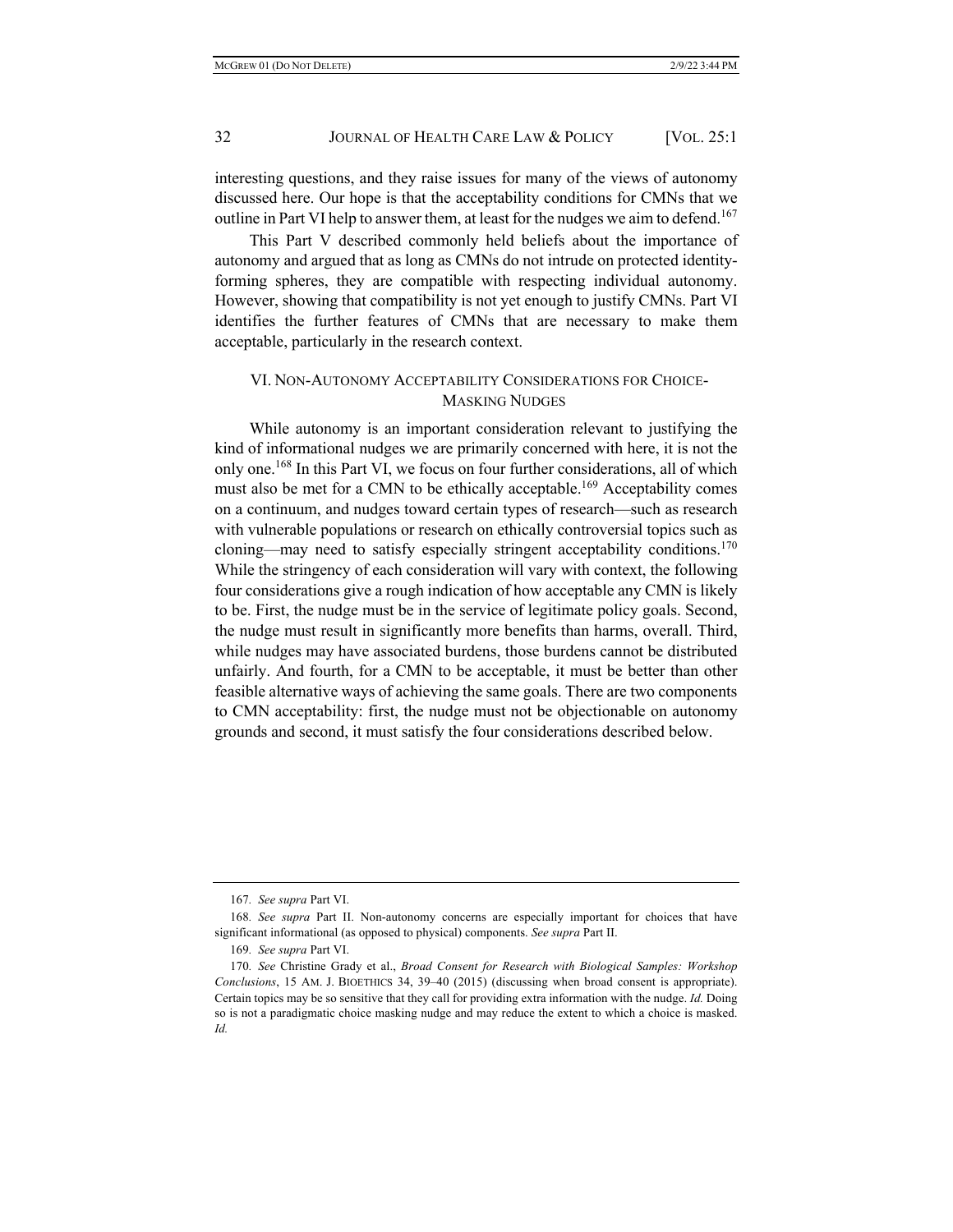# *A. Legitimate Policy Goals:171*

There are three levels on which a CMN policy goal can be legitimate: individual, collective, and societal. The idea that health promotion has a special status because of health's fundamental role in furthering human activities colors the discussion of CMNs policy goals at all levels.172 That important role, we argue, is sufficient to ground a legitimate interest in promoting health—and, by extension, medical research.173 First, on an *individual* level, it could be intended to benefit nudgees since they, themselves would endorse or otherwise approve of the underlying goal. Second, there is a broader *collective* basis of legitimacy goals for CMNs; some policy goals might be worth pursuing even if not every individual nudged by them would agree that the nudge makes them better off. CMNs can be justified on a collective level when most individuals who will be nudged agree with the goals that the nudge is intended to promote. Finally, CMNs can be justified on a societal level when they lead to consequences that benefit society or when they express important social values and attitudes. Though all three levels can provide sufficient justification for a CMN, as one gets further away from direct individual benefit, the threshold for justification increases.

Policy goals that are legitimate because of expected individual benefit are relatively straightforward to analyze. The most direct benefits from a CMN come from encouraging research participants to make decisions that they otherwise would not have made, and that have positive consequences.<sup>174</sup> For example, consider a participant who is nudged away from choosing to refuse secondary findings and who as a result, learns that her genome sequence contains evidence of high risk for Hereditary Non-Polyposis Colon Cancer, which she later develops.175 After receiving information about her hereditary risk, she would be more likely to undergo enhanced routine screenings which would result in

<sup>171.</sup> Our arguments in this section respond to ethical rather than legally compelling interests. And while we write of policy goals, we recognize that nudges will often be carried out by non-governmental institutions.

<sup>172</sup>*. See* NORMAN DANIELS, JUST HEALTH 21 (2007) (explaining that health is of special moral importance because it contributes to the range of opportunities open to us); *see also* Hafez Ismaili M'hamdi, *Neutrality and Perfectionism in Public Health*, AM.J. BIOETHICS 31, 31 (2021) (advocating for a defense of health policy as a legitimate state goal).

<sup>173.</sup> A CMN's legitimate health interest plays a role similar to a state's legitimate interest in the rational basis test of judicial scrutiny. *See Rational Basis Test*, CORNELL L. SCH. LEGAL INFO. INST., https://www.law.cornell.edu/wex/rational\_basis\_test (last visited Jul. 26, 2021) (describing the Rational Basis Test). For a state statute or ordinance to be shown to be constitutional, it is sufficient (as long as the statute or ordinance does not infringe upon fundamental constitutional rights) to show that there is a rational connection between the policy or ordinance and the state interests. *Id.* Similarly, since we have excluded CMNs that infringe upon individuals' identity-foundational commitments, showing that CMNs are rationally related to health promotion should be sufficient to show their policy goals to be legitimate.

<sup>174</sup>*. See supra* notes 50–51 and accompanying text.

<sup>175.</sup> Berkman, *supra* note 28, at 7.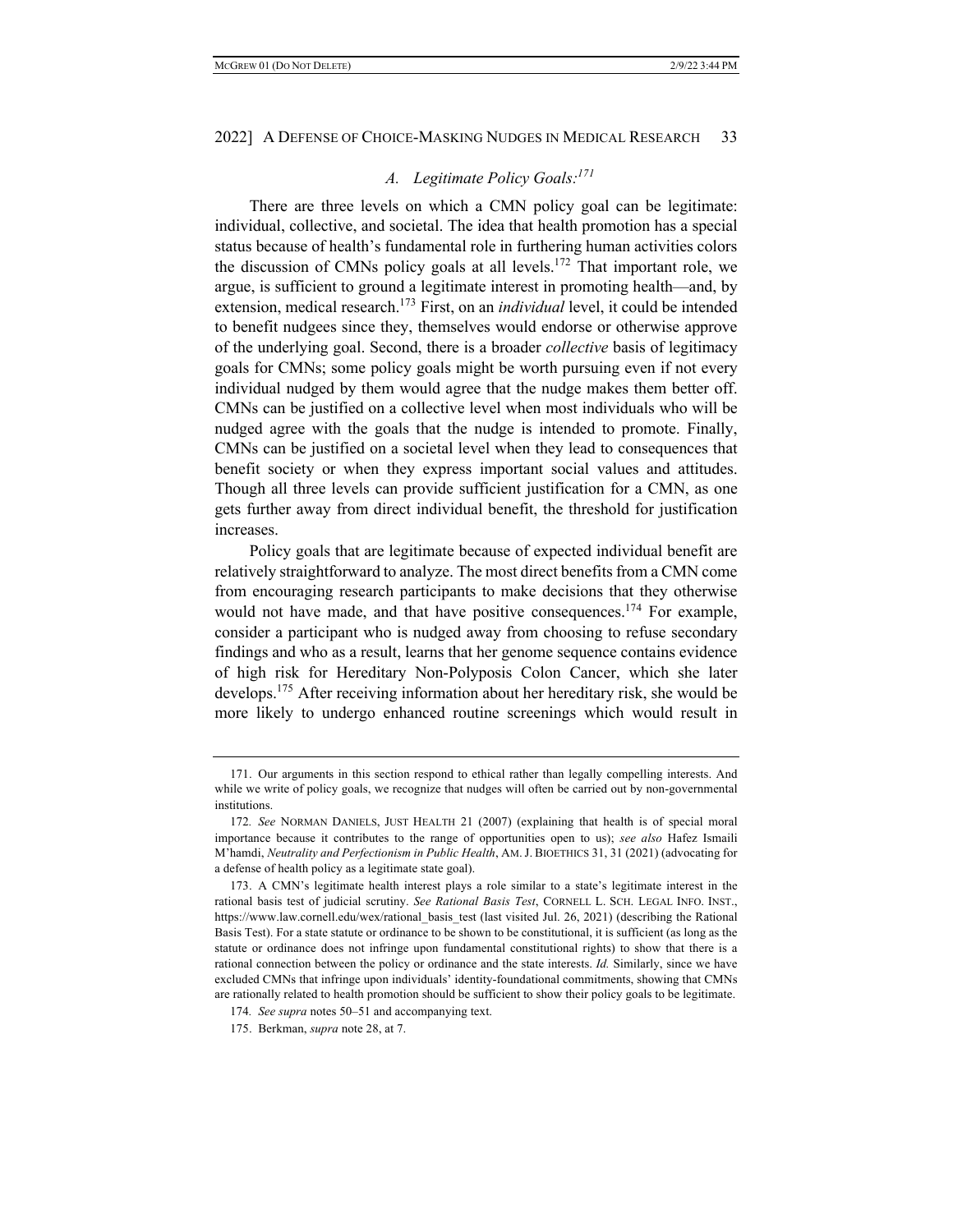detection and treatment of the cancer at an early stage.<sup>176</sup> Without the genetic indication, the cancer, which is difficult to detect with only normal colonoscopies, would likely not be detected until a later and more fatal stage.<sup>177</sup> Thus, the nudge could yield a direct benefit to the nudgee herself.

In these cases, a CMN can steer someone towards a potentially life-saving decision that they otherwise might not have made but would have chosen if they had all necessary information and were perfectly rational. This is not a hypothetical concern: there is evidence that people regularly choose not to learn about secondary findings without fully understanding what they are actually refusing. Consider data from a recent empirical study on the RNTK in which a large environmental health study asked 8,843 participants if they would like to receive secondary genetic findings ("SFs"); 165 declined.<sup>178</sup> In a later sub-study, these "initial refusers" were given slightly more information about SFs and were given another opportunity to make a decision.<sup>179</sup> The results were stark, indicating a sizeable group of "weak refusers":

…almost half of participants who initially refused SFs subsequently accepted them. By soliciting preferences through check boxes after an accurate but limited presentation of information, it is likely that some participants will make a choice that results in forgoing potentially lifesaving information that, upon further reflection, they would have wanted to receive.<sup>180</sup>

The decision to give participants a choice about whether to accept SFs introduced a risk: some participants might refuse to receive them. In such a scenario, a CMN that defaults participants into receiving these findings would mitigate that risk by guiding weak refusers towards a decision that is consistent with their own preferences and interests.<sup>181</sup>

On a collective level, a CMN can be justified if it benefits most participants. Benefits should be recognized and taken into consideration even when they accrue to someone other than the individual being nudged, or when the beneficiaries of the nudge cannot be directly identified. CMNs are carried out on

<sup>176</sup>*. Id.*

<sup>177</sup>*. Id.*

<sup>178.</sup> Schupmann et al*., supra* note 29, at 2.

<sup>179</sup>*. Id.*

<sup>180</sup>*. Id*. at 4.

<sup>181.</sup> Nudging someone towards acceptance of important medical information is predicated on the assumption that they could then take medical action to address the health concern. This assumes a baseline level of access to medical care, which will not always be true in low resource settings, and which could reduce the ability to justify a CMN. *See, e.g.,* Haley K. Sullivan & Benjamin E. Berkman, *Incidental Findings in Low Resource Settings* 48 HASTINGS CTR. REP. 20 (2018) (arguing that incidental findings in low resource settings are imperative for medically important results in genetic research). Nudging someone towards acceptance of important medical information is predicated on the assumption that they could then take medical action to address the health concern.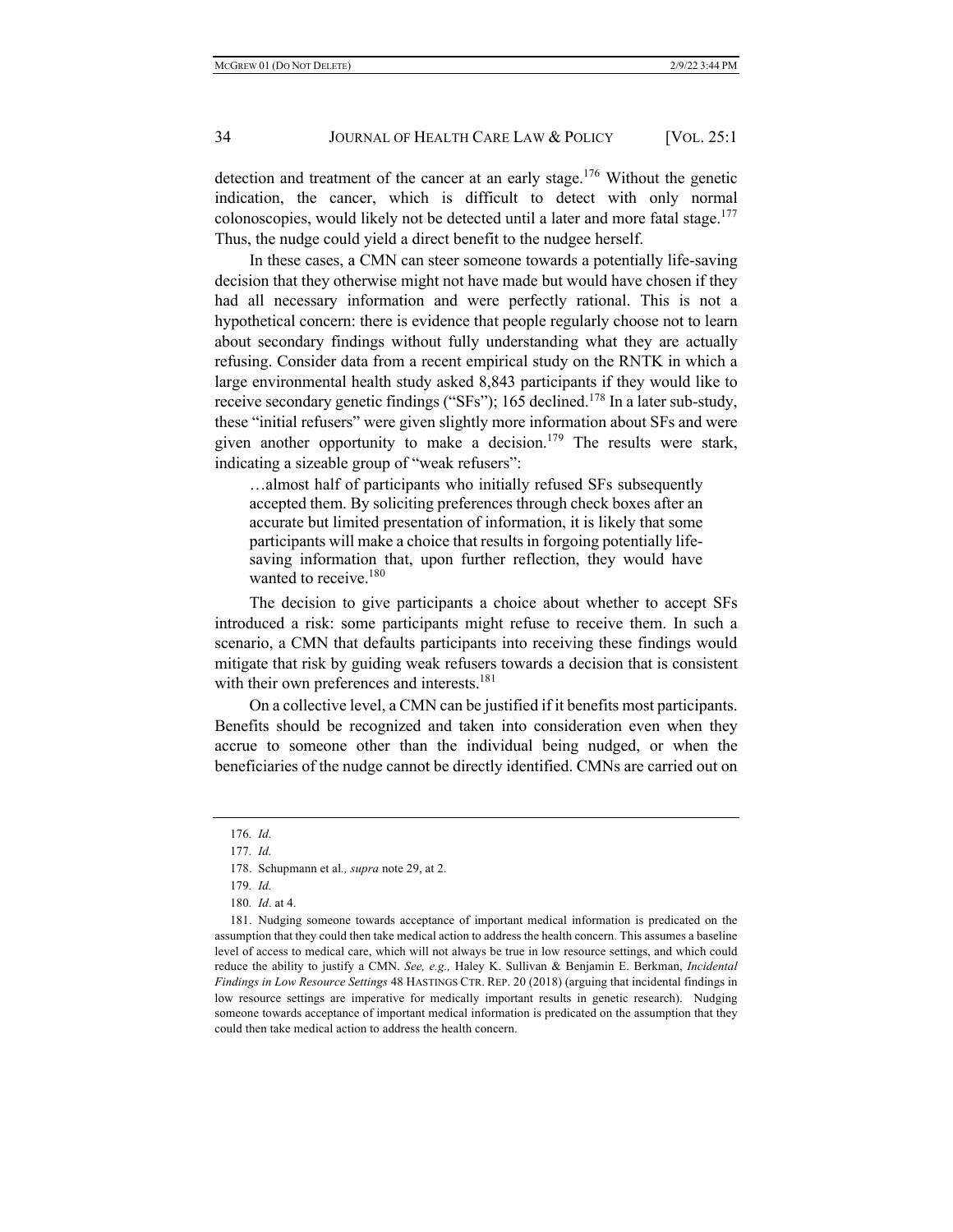an institutional level, not at the level of individual interactions.<sup>182</sup> Thus, it will often not be feasible to nudge only some members of a targeted group; a nudge has the potential to affect the decisions of all who interact with it—those it will benefit *and* those it will not. It is enough to show a benefit if implementation of a CMN makes it more likely that most participants will act in accordance with the nudge; it is not necessary that the nudge is beneficial from the perspective of each individual being nudged. For instance, when we consider the RNTK case, we see that, although most participants would prefer to avoid becoming incurably ill, some participants might have principled reasons for deciding to opt-out of receiving SFs. For example, some people might worry that documentation of a potentially pathogenic genetic variant will make it harder for them to obtain certain kinds of insurance (such as health, life, and long-term care). If it is not possible to select only amenable nudgees, then applying the nudge to its intended audience will also involve applying the nudge to individuals outside of its intended audience.<sup>183</sup> We argue that nudging individuals who would prefer not to be nudged can be justified by the benefits that the nudge brings to others who are amenable to the nudge.

On a societal level, nudges may have legitimate policy goals even when nudgees do not have preferences about the goals (and would not, even if fully informed), provided that the goals serve an important societal purpose.<sup>184</sup> For example, current genetic reference data skews heavily toward white individuals of European ancestry.<sup>185</sup> As a result, genetic research findings may be less applicable to non-white individuals.<sup>186</sup> If genetic reference data were more broadly representative, it would have more value for more of the global population. The social good of having a diverse bank of genetic reference data could be a legitimate policy goal and justify a choice-masking nudge that urges individuals to contribute to such reference data banks, even if donors of that information are not likely to be directly benefited by the research it enables. Many social goals that will be valuable to large groups of people, now or in the future, do not directly benefit every individual who could help promote those

<sup>182</sup>*. See* Stuart Mills, *The Future of Nudging Will Be Personal*, BEHAV. SCIENTIST (Mar. 15, 2021), https://behavioralscientist.org/the-future-of-nudging-will-be-personal/ (describing the different outcomes of population-level nudges versus individual-level nudges).

<sup>183.</sup> Linda Thunstrom, Ben Gilbert & Chian Jones Ritten, *Nudges that Hurt Those Already Hurting: Distributional and Unintended Effects of Salience Nudges*, INST. FOR PUB. RELS. (Aug. 18, 2020), https://instituteforpr.org/nudges-that-hurt-those-already-hurting-distributional-and-unintended-effectsof-salience-nudges/.

<sup>184</sup>*. See generally* Muireann Quigley, *Nudging for Health: On Public Policy and Designing Choice Architecture*, 21 MED. L. REV. 588 (2013) (describing how nudges can impact behavior to improve public health).

<sup>185</sup>*. See* Giorgio Sirugo et al., *The Missing Diversity in Human Genetic Studies*, 177 CELL 26, 27 (2019) (finding in 2018, 78% of the individuals included in genome-wide association studies were of European ancestry).

<sup>186</sup>*. Id.*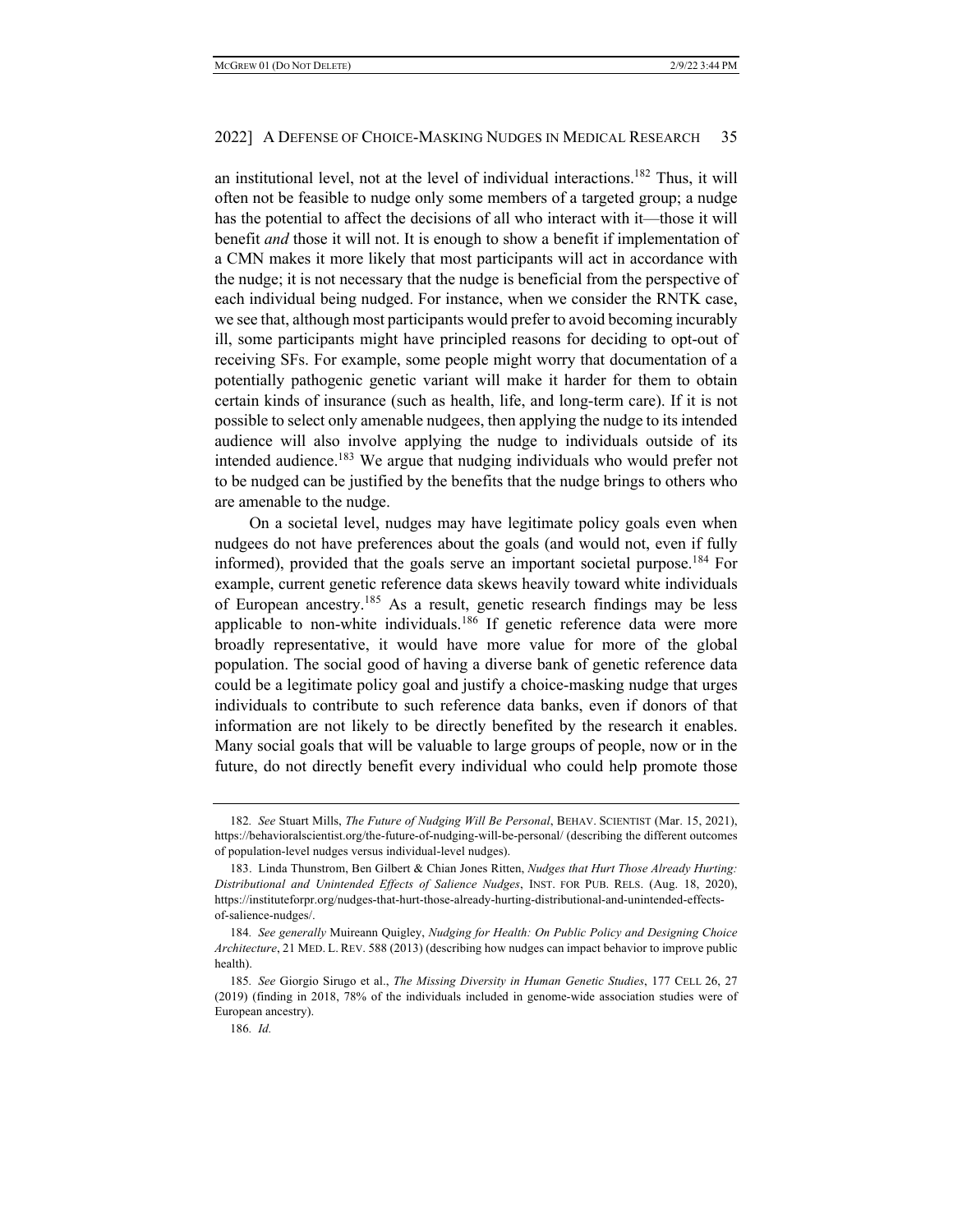goals. Important social goals are still legitimate to pursue, and we see no principled reason why nudges cannot be used to promote them. When the individuals being nudged do not have strong preferences about the policy goal being promoted by the nudge, the societal legitimacy of the goal plays a greater role in justifying the policy goal. $187$ 

Some people might worry that using legitimate policy goals as a justification for paternalistic CMNs is a dangerous move that opens the door to using CMNs in service of any frivolous policy aim that can be shown to be means-paternalistic<sup>188</sup> to most affected individuals or to promote a valid social goal that people do not oppose. This concern shows that policy aims of CMNs could become increasingly difficult to justify the farther away they move from providing direct individual benefits.<sup>189</sup> In response to these concerns, we emphasize that legitimate policy goals are a necessary, but not sufficient, condition for acceptable nudges. The considerations described in the remainder of this Part V deal with concerns about using nudges for trivial reasons.

#### *B. The Benefits Outweigh the Harms*

In assessing the balance of benefits and harms from a CMN, we are interested in the direct and indirect effects on all people potentially impacted by the nudge. In the previous section, we began outlining the idea that the justificatory threshold will increase as the consequences of the nudge become further removed from the nudged individual.<sup>190</sup> For purposes of assessing benefits and harms, consequences that accrue directly to the research participant being nudged (the individual level) should be given the most weight. Broader social benefits and harms (the societal level) should be given less weight to reflect the less direct link between the nudgee's decision and the ultimate goal, and because any individual's marginal contribution to the larger social project will be less significant. Benefits and harms to third parties (the collective level) will fall somewhere in between, and the weight in these cases will depend on how direct the connection is between the CMN and the effect on the third-party. For a nudge to be acceptable, the aggregate benefits—weighted by their proximity to the individuals being nudged—must be greater than the similarly weighted aggregate harms.<sup>191</sup>

<sup>187</sup>*. See* Venema et al., *supra* note 157, at 9 (finding that a "nudge is effective in guiding people's choices particularly when they do not know what to choose and that a nudge has the potential to reduce uncertainty.").

<sup>188</sup>*. See supra* Part V.D.

<sup>189</sup>*. See supra* Part V.D.

<sup>190</sup>*. See supra* Part VI.A.

<sup>191</sup>*. See infra* Part VI.C. (discussing burden distribution). Although, as we will discuss in the next section, even if the harm/benefit calculus is favorable in the aggregate, harms also must not be distributed unfairly. *See infra* Part VI.C.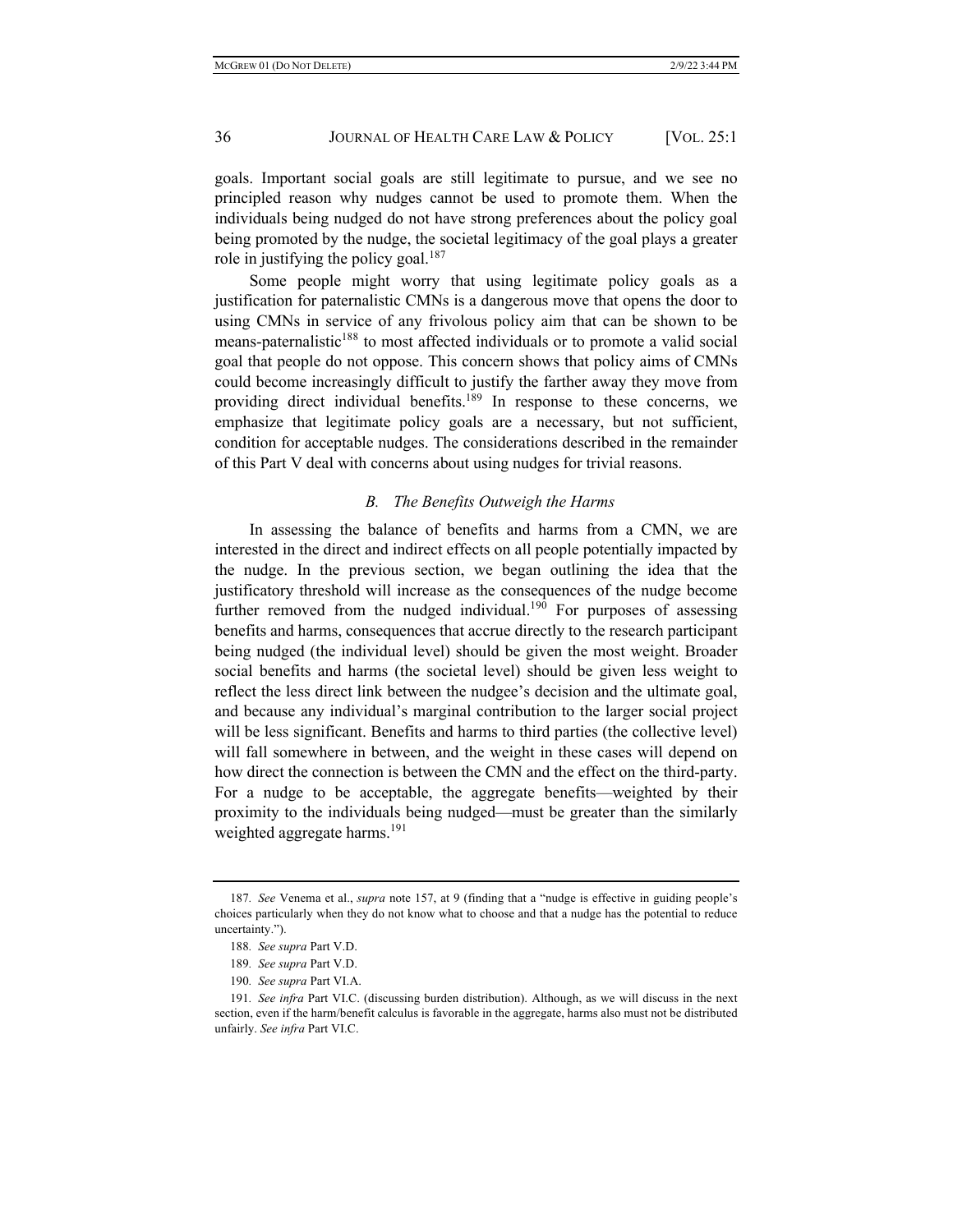The various types of benefits that follow CMNs are described in the section above as the bases for different levels of legitimate policy goals.<sup>192</sup> If a particular aspect of medical research can be reasonably expected to promote health (individually, collectively, or societally), there is at least a presumptive expectation that nudges that advance research have some important benefits.<sup>193</sup> We are concerned here with potential CMN-related harms of three types: economic, psychosocial, and harm to trust.<sup>194</sup> While research suggests that the importance of the former two concerns may be exaggerated, harm to trust in medical research is concerning—both in itself and because of its potential impact on health-seeking behavior and subsequent negative effects on health outcomes.<sup>195</sup> Complicating matters, the risk-benefit analysis becomes less certain when examining contexts like NBS and GDS, where the CMN produces less direct societal benefits.<sup>196</sup> The marginal contribution of any individual sample or data set will be minimal, but the aggregation of these resources can result in substantial benefit.

A final category of harm that we will not discuss here is harm associated with masking an important identity-foundational choice, whose forced selection could significantly undermine a nudged research participant's sense of self. Such harms are unlikely to occur from choice-masking nudges that refrain from nudging around sensitive identity-foundational areas, as we stipulate that CMNs must.<sup>197</sup> It is possible, however, that even nudges that avoid masking most sensitive choices may have this kind of effect on a small number of participants. That potential harm can be minimized by making the CMN resistible and by flagging—as clearly as possible—the underlying conditions or beliefs that might make a particular nudged option inappropriate. It is unlikely that nudges satisfying all four acceptability considerations laid out in this Part VI will lead to serious harms.

#### *1. Economic and Psychosocial Harms*

Economic and psychosocial harms are adverse consequences that should be avoided, but we are skeptical that otherwise acceptable CMNs would likely lead to serious harms of either kind. To illustrate potential economic and psychosocial harms that could come from CMNs, consider the RNTK empirical study

<sup>192</sup>*. See supra* Part VI.A.

<sup>193</sup>*. See* Sze Lin Yoong et al., *Nudge strategies to improve healthcare providers' implementation of evidence-based guidelines, policies and practices: a systematic review of trials included within Cochrane systematic reviews*, 15 IMPLEMENTATION SCI., July 2020, at 3 (stating that nudges "have been applied in public health policy to change behaviour and support healthier lifestyle choices").

<sup>194.</sup> We're bracketing non-welfare harms, discussed elsewhere, and less relevant for an analysis of tangible harms and benefits. *See supra* Part II.B.

<sup>195</sup>*. See infra* Part VI.B.1–2.

<sup>196</sup>*. See infra* Part II.B.C.

<sup>197</sup>*. See supra* Part V.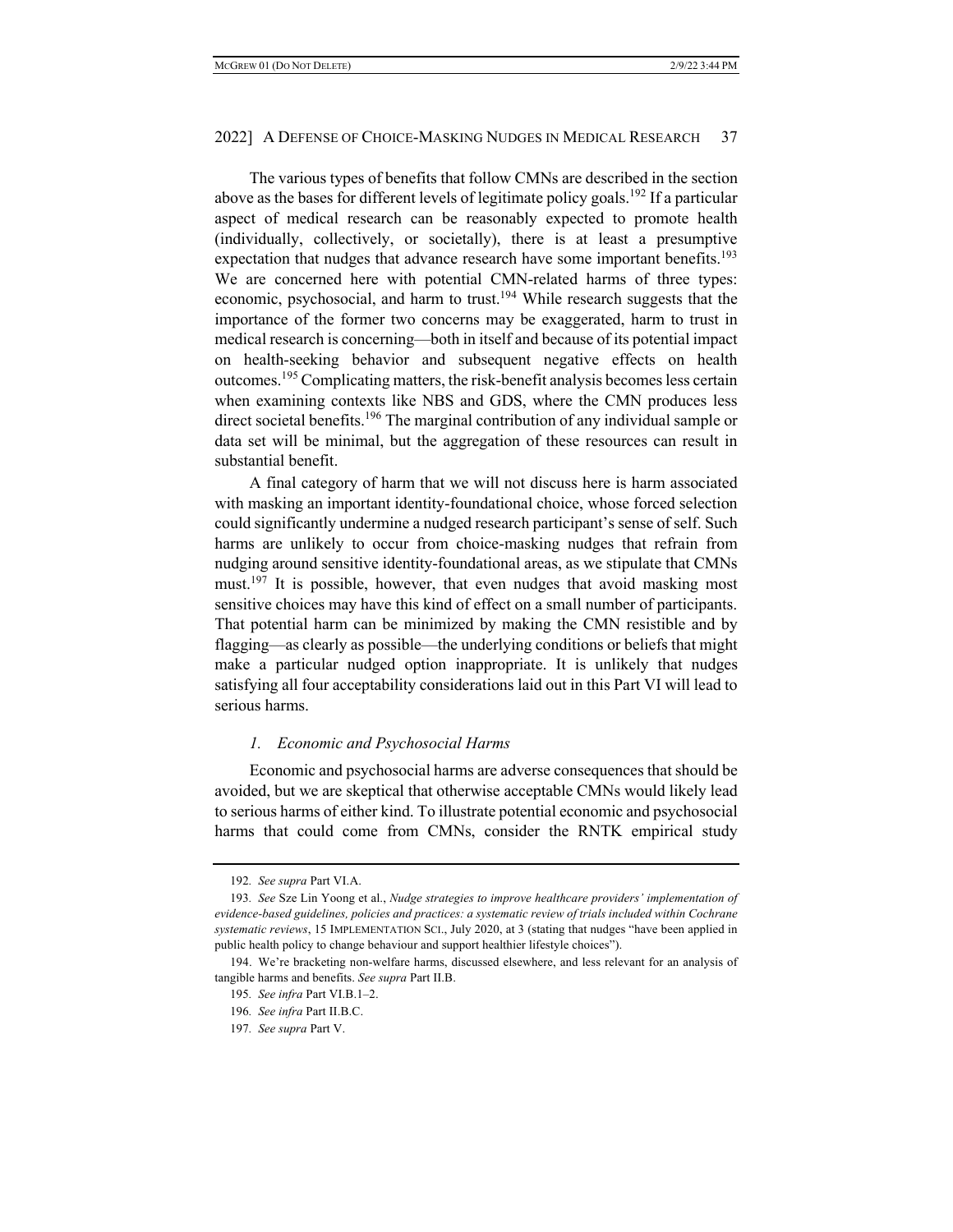mentioned above. While half of the initial refusers turned out to be "weak refusers", the other half of the study's cohort continued to utilize the opt-out mechanism.<sup>198</sup> Given that these "strong refusers" dissented twice and had a high level of understanding about the kinds of findings that could be returned to them, it is clear that they have a durable preference not to know genetic information about themselves.<sup>199</sup> When assessing the benefit and harms of this CMN, the question is whether "the potentially significant harms of patients or participants misreporting their preferences on a consent form and forgoing valuable health information outweighs the harms of not respecting the preferences of a handful of strong refusers who do not opt-out."<sup>200</sup>

In this case, economic harms could result from employers or insurers making discriminatory decisions— such as the loss of a job or an inability to acquire affordable health insurance—on the basis of an individual's genetic status.<sup>201</sup> Psychosocial harms might include things like depression, anxiety, and stigmatization.<sup>202</sup> Though there has long been concern about harms associated with genetic testing, $2^{03}$  these arguments have largely been based on hypothetical concerns and have not been supported by emerging evidence.<sup>204</sup> A comprehensive review of the literature on psychosocial harms associated with genetic testing concluded that current evidence suggests that:

[T]he original ELSI concerns were unfounded, exaggerated, or, at a minimum, misdirected. At least in the contexts that have been most studied, large negative impacts have not been found in the vast majority of people studied.205

A similar story can be told about economic harms, where the Genetic Information Non-discrimination Act  $(GINA)^{206}$  has served to mitigate most of the concerns about genetic discrimination. Even in other contexts not covered by GINA (such as long-term care and life-insurance), there remains little evidence of widespread discrimination.207

<sup>198</sup>*. See supra* note 106 and accompanying text.

<sup>199</sup>*. Id.*

<sup>200.</sup> Berkman, *supra* note 2828, at 5.

<sup>201</sup>*. Id.* at 60.

<sup>202</sup>*. Id.* at 56.

<sup>203.</sup> INST. OF MED., ASSESSING GENETIC RISKS: IMPLICATIONS FOR HEALTH AND SOCIAL POLICY (Lori B. Andrews et. al. eds., 1994).

<sup>204.</sup> Berkman, *supra* note 28, at 56–59.

<sup>205</sup>*. See* Erik Parens & Paul Appelbaum, *On What We Have Learned and Still Need to Learn about the Psychosocial Impacts of Genetic Testing*, 49 HASTINGS CTR. REP. 2, 2 (2019) (introducing a special journal issue devoted to critically analyzing the empirical literature in this field).

<sup>206.</sup> Genetic Information Nondiscrimination Act of 2008, Pub. L. No. 110–233, 122 Stat. 881.

<sup>207.</sup> Yann Joly et al., *Genetic Discrimination and Life Insurance: A Systematic Review of the Evidence*, 11 BMC MED. 25, 35 (2013).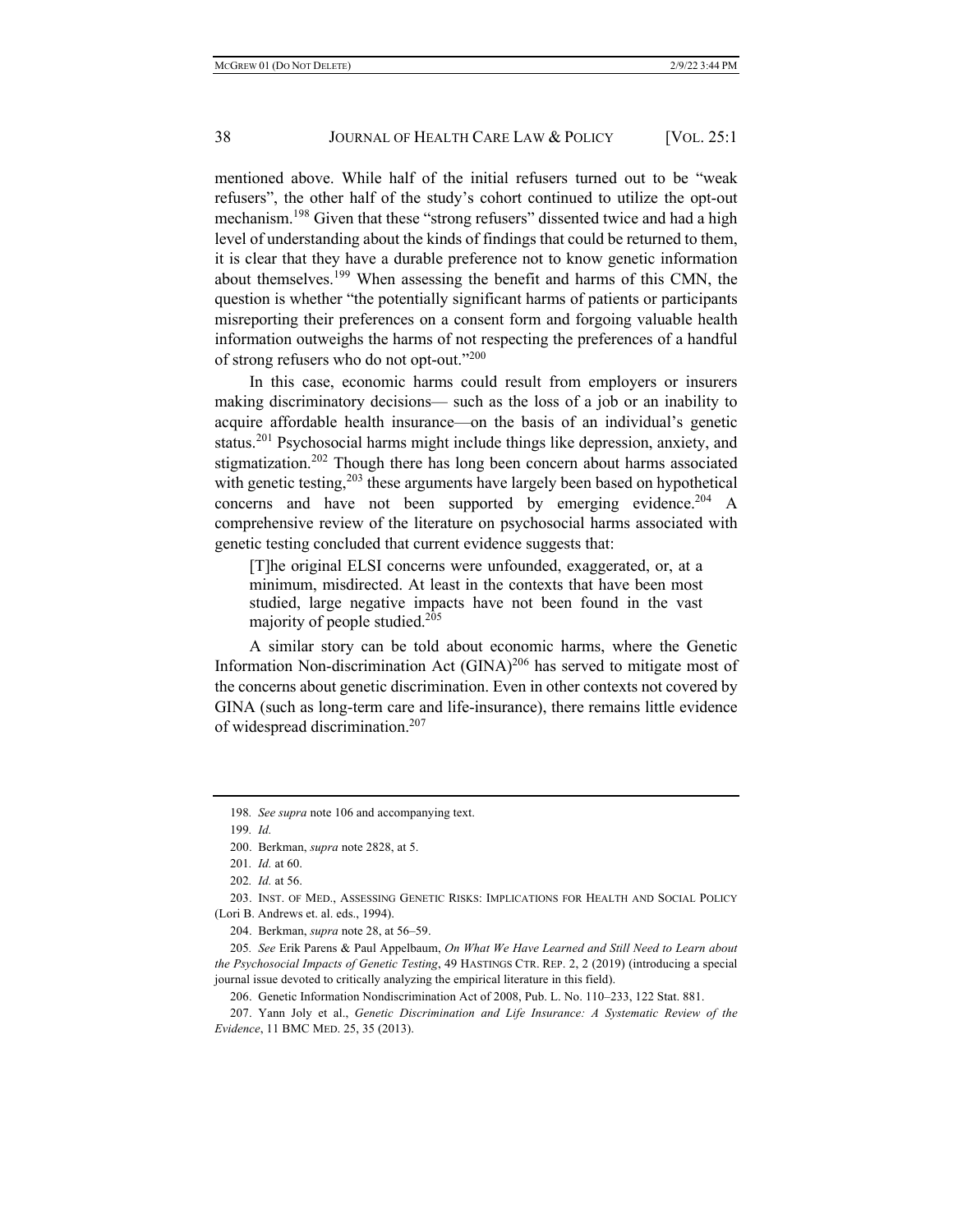In summary, it appears that there are strong potential direct benefits to the "weak refusers" and somewhat weaker benefits to their relatives. Though there are hypothetical risks to "strong refusers", there is scant evidence in the literature to support these concerns.208 On net, we argue that the benefits of a CMN in the context of the RNTK generally outweigh the harms. The value of providing some participants with potentially life-saving information is very high, and the burden of depriving a "strong refuser" of an explicit choice is low given that it is possible for them to still opt-out if they feel strongly enough to independently raise the issue with the researchers.

#### *2. Harms to Trust and its Tangible Consequences*

A more concerning harm potentially associated with CMNs is that nudging could be viewed as duplicitous, and nudgees' perceptions of being manipulated might erode their trust in medical researchers.<sup>209</sup> Harm to trust is concerning in and of itself but could also have significant tangible consequences when lack of trust in medical research develops into a general lack of trust in medical institutions. The line between medical research and medical care is often blurry, especially because some forms of medical care are only available in research settings, such as experimental drugs for diseases with no known treatment.<sup>210</sup> It can be difficult to distinguish between being treated as a medical research participant and being treated as a patient. As a result, loss of trust in medical researchers may translate to loss in trust in medical institutions more broadly. If CMNs are perceived as duplicitous by undermining nudgees' trust in medical institutions writ large, and if that causes those nudgees to be more hesitant in seeking care and less likely to heed advice from their doctors, it could indirectly contribute to worse health outcomes. This concern could arise for any individual, but it may be particularly salient for members of groups who, because of historical mistreatment, may have less trust and confidence in medical care and research to begin with. $^{211}$ 

Historical evidence suggests that lack of trust in medical establishments is associated with significantly worse medical outcomes and with health

<sup>208.</sup> Berkman, *supra* note 28, at 56–60.

<sup>209.</sup> This analysis applies to feelings of being manipulated or deceived as well as to other psychosocial harms. Donald Wesson et al., *Building Trust in Health Systems to Eliminate Health Disparities,*  322 JAMA 111, 111 (2019). Such feelings are unpleasant in themselves but make it clearly into harm territory when they negatively impact the researcher-participant relationship. Laura Specker Sullivan, *Trust, Risk, and Race in American Medicine*, 50 HASTINGS CTR. REP. 18, 22 (2020).

<sup>210</sup>*. Clinical Research Versus Medical Treatment*, U.S. FOOD AND DRUG ADMIN., https://www.fda.gov/patients/clinical-trials-what-patients-need-know/clinical-research-versus-medicaltreatment (last visited Dec. 10, 2021).

<sup>211.</sup> Carly Parnitzke Smith, *First, do no harm: institutional betrayal and trust in health care organizations*, 10 J. MULTIDISCIPLINARY HEALTHCARE 133, 140–141 (2017).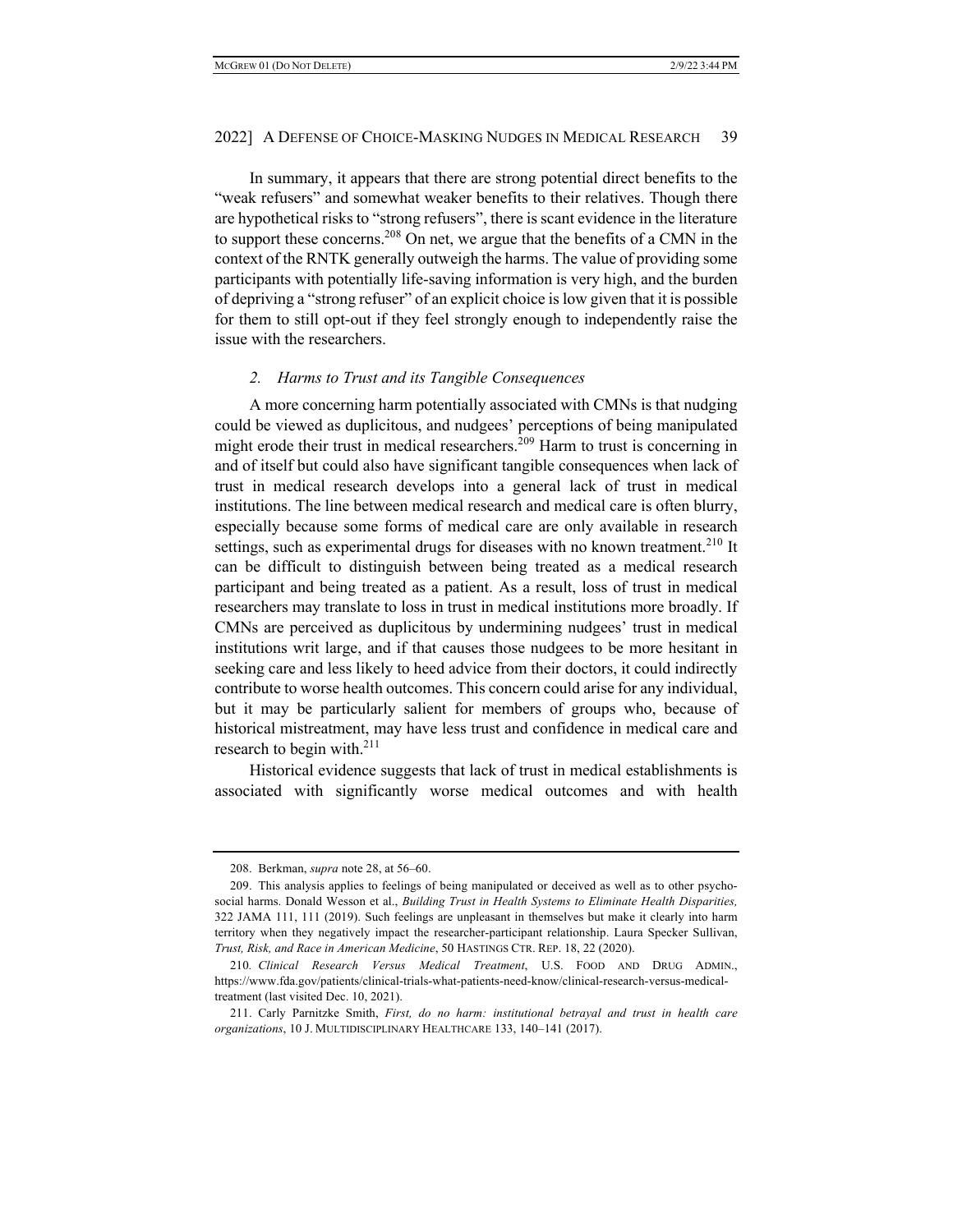disparities.<sup>212</sup> Some medical mistrust is linked to historical medical racism.<sup>213</sup> In addition to past examples of egregious medical misconduct, such as the Tuskegee Syphilis Study, $2^{14}$  everyday experiences of medical racism are thought to contribute to racialized medical mistrust.<sup>215</sup> Disparities in care and personal experiences of discrimination as well as the general mistrust of social institutions also contribute to medical mistrust.216 CMNs could exacerbate problems of medical mistrust if they are interpreted as a way for researchers to disrespectfully avoid communication with research participants. To counteract such negative effects, institutions must first take actions to prove themselves worthy of medical trust. Beyond that, efforts to deliberately build trust and increase transparency have proven essential to recruiting populations with a history of research abuse to participate in subsequent medical research. $217$  A nudge that appears to mask choice could be perceived as deceptive, and thus potentially in tension with trustbuilding recommendations.

Worries about medical mistrust are heightened when we have good reason to believe that the CMN concerns a decision that provokes a variety of opinions. In such cases, nudged endorsement of any option is likely to raise suspicions. For example, there is extensive literature on public opinion about sharing newborn blood spots and genomic data. While it is difficult to draw absolute conclusions about public opinion, we do know that people's views on the broad sharing of genomic data are diverse and that there is at least a significant minority of people who have strong views about the acceptability of broad data and sample

<sup>212.</sup> Wesson et al., *supra* note 209, at 111.

<sup>213</sup>*. See* LAURA SPECKER SULLIVAN, TRUST,RISK, AND RACE IN AMERICAN MEDICINE, 50 HASTINGS CTR. REP. 18 (2020) (providing an overview of the relationship between racism and trust in the American medical system).

<sup>214</sup>*. See,* Marcella Alsan et al., *The Tuskegee Study of Untreated Syphilis: A Case Study in Peripheral Trauma with Implications for Health Professionals,* 35 J. GEN. INTERNAL MED. 322, 323 (2019) (discussing medical misconduct that occurred during The Tuskegee Syphilis Study, and its contribution to medical mistrust in the community).

<sup>215.</sup> Simar Bajaj & Fatima Stanford, *Beyond Tuskegee: Vaccine Distrust and Everyday Racism,* 384 NEW ENG. J. MED. 1,1 (2021).

<sup>216.</sup> Dwayne Brandon et al., *The Legacy of Tuskegee and Trust in Medical Care: Is Tuskegee Responsible for Race Differences in Mistrust of Medical Care?*, 97 JAMA 951, 951, 954–55 (2005).

<sup>217.</sup> Monica Skewes et al., *Health Disparities Research with American Indian Communities: The Importance of Trust and Transparency* 66 AM. J. CMTY. PSYCH. 302, 303 (2020).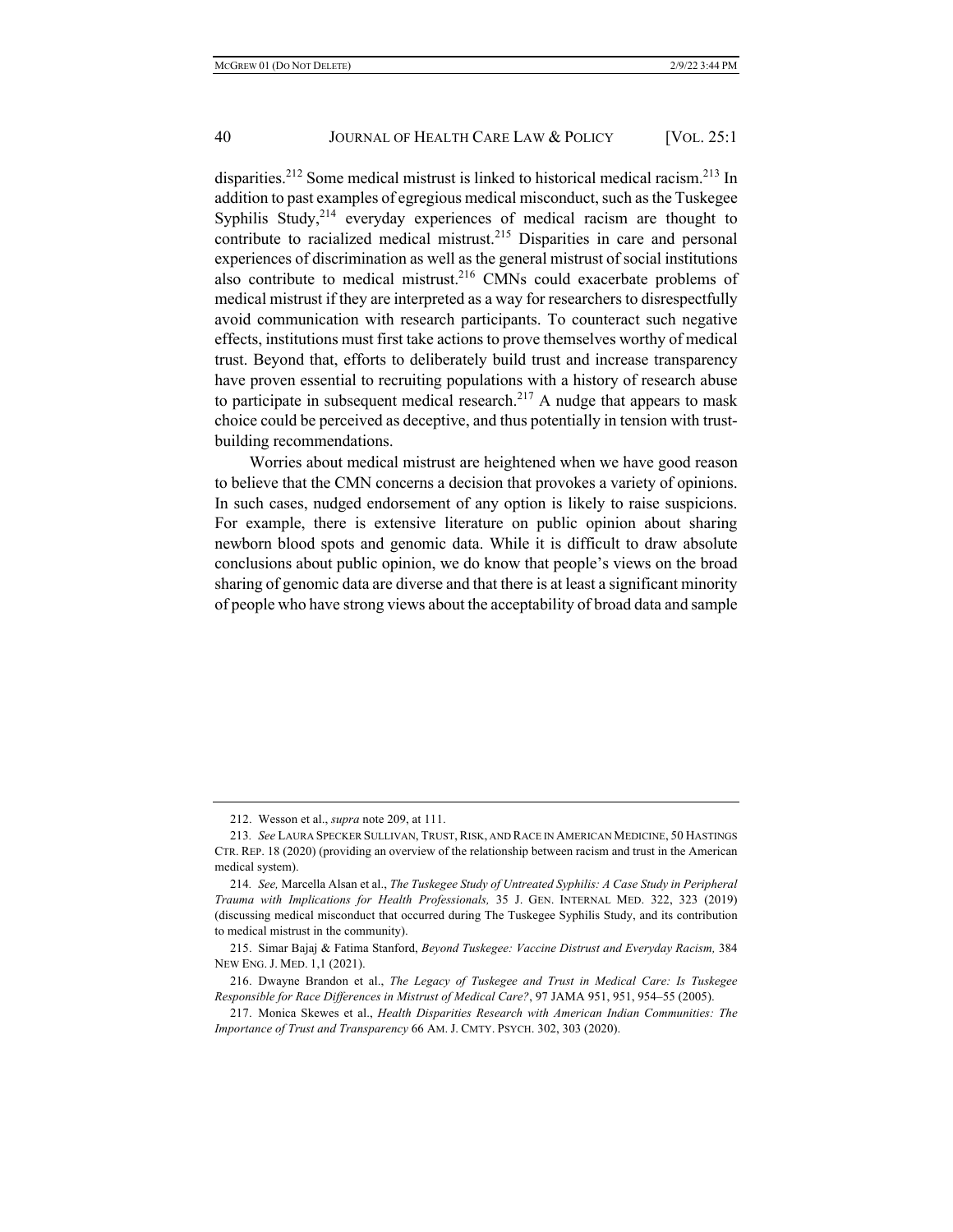sharing.<sup>218</sup> Data on views about NBS research is similar.<sup>219</sup> Given the range of perspectives on NBS research and GDS, it is reasonable to exercise caution about endorsing a CMN model.<sup>220</sup> In fact, recognizing the uncertainty in the public polling data, the GDS policy explicitly prohibits an opt-out approach (although as discussed above, the policy does seem to leave room for some strategies that look CMN adjacent).<sup>221</sup> Despite a similarly diverse range of views on the sharing of bloodspots, state-level NBS policies still largely include a CMN approach.<sup>222</sup>

Refraining from CMNs in an effort to improve transparency and build trust might appear to be in tension with the purpose of implementing CMNs to receive the associated benefits. Potential nudgers therefore face a challenge: they must implement CMNs in an effective, yet also transparent and respectful way. The degree to which relevant information must be provided and questions invited will depend on the sensitivity of the choice being masked and the historical levels of distrust among research participant groups—the greater the likelihood of the nudge causing distrust, the greater the need for transparency.<sup>223</sup> For instance, researchers violated the trust of Havasupai Tribe members—who initially consented to participate in a diabetes research study that was expected to generate research benefits—by using their stored blood samples without their consent for genetic testing that discredited cultural creation myths in a way that was deeply offensive to many of the Havasupai.<sup>224</sup> Nudging members of the

<sup>218</sup>*. See supra* Part I.B.C. One meta-analysis of 51 empirical publications found that strong majorities of people were willing to provide broad one-time consent to have their genomic data shared in a research repository. Nanibaa' A. Garrison, *A Systematic Literature Review of Individuals' Perspectives on Broad Consent and Data Sharing in the United States*, 18 GENET. MED. 663, 666–67 (2016). However, when given a choice between broad, study-specific, or categorical consent, the percentage of people endorsing broad consent dropped significantly. *Id*.; Jodyn Platt et al., *Public Preferences Regarding Informed Consent Models for Participation in Population-based Genomic Research*, 16 GENET. MED. 11, 11, 17, 19 (2014); Tom Tomlinson et al., M*oral Concerns and the Willingness to Donate to a Research Biobank*, 313 JAMA 417, 418 (2015). Some studies even indicate strong support for study-specific consent. David J Kaufman et al., *Public Opinion about the Importance of Privacy in Biobank Research,* 85 AM. J. HUM. GENET. 643, 650 (2009). Confusing matters even more, some studies found majority support for opt-in approaches, but other studies found majority endorsement for opt-out approaches that look closer to CMNs. Garrison, *supra* note 218.

<sup>219.</sup> One study found that 72% of parents wanted to give specific consent each time their child's bloodspot was going to be used. Daniel Thiel et al., *Community Perspectives on Public Health Biobanking: An Analysis of Community Meetings on the Michigan BioTrust for Health,* 5 J. CMTY. GENETICS 125, 132 (2014). In contrast, a different study found that 55% of parents wanted an opt-out model. Debra Duquette et al., *Michigan BioTrust for Health: public support for using residual dried blood spot samples for health research,* 15 PUB. HEALTH GENOMICS 146, 151 (2012).

<sup>220</sup>*. See supra* Part II.B.C.

<sup>221</sup>*. See supra* Part II.C.

<sup>222</sup>*. See* ASS'N OF STATE AND TERRITORIAL HEALTH OFFS., ISSUE BRIEF: INFORMED CONSENT FOR NEWBORN SCREENING RESEARCH (2015) (showing that most states do not require explicit consent to conduct research with newborn blood spots).

<sup>223.</sup> Christina M. Pacheco et al., *Moving Forward: Breaking the Cycle of Mistrust between American Indians and Researchers,* 103 AM. J. PUB. HEALTH 2152, 2153 (2013).

<sup>224</sup>*. Id.* at 2159.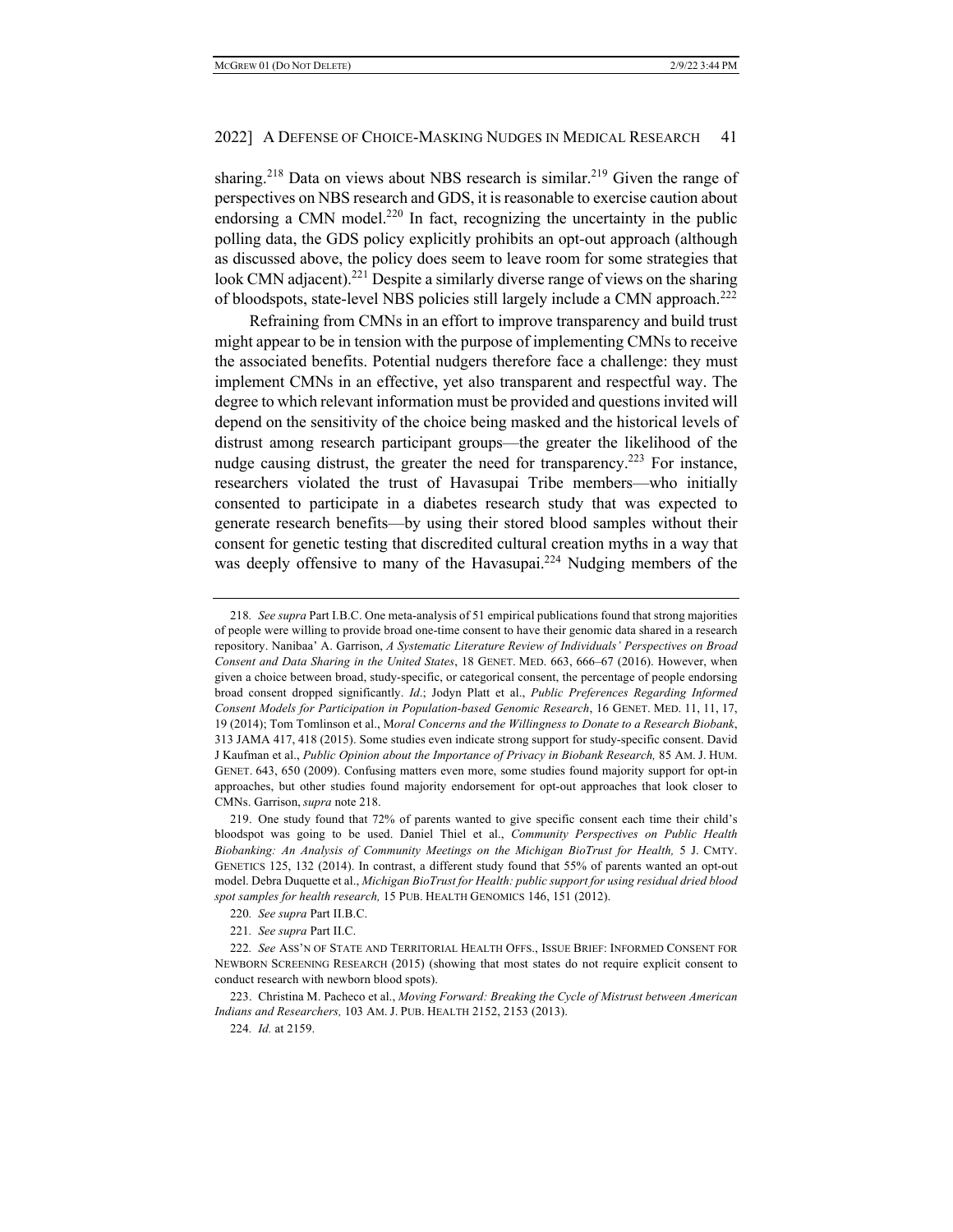Havasupai Tribe to give blood samples could warrant greater transparency and communication efforts than would be required in nudging the general population of new parents—who have not had such negative experiences with research misconduct—to participate in NBS. Though more transparent nudges might be less effective, the tradeoff would be justified in the aforementioned case. The extent to which perceived duplicity from choice-masking is likely to have harmful consequences depends on past relationships between nudgers and nudgees, as well as the sensitivity of the content of the nudge.

#### *A. Unfair Distribution of CMN Burdens*

Another important consideration in evaluating CMNs is whether their burdens are distributed unfairly. CMNs are most likely to impose a burden when participants have difficulty opting out of a default option they would prefer not to receive.225 This unfair distribution of resistibility may occur at the individual or the group level. On the individual level, it would be unfair to impose an extreme burden on a research participant solely for the purpose of lessening a benefit to others.<sup>226</sup> Nudges can be considered unfairly distributed on the group level when the individual characteristics that make resisting nudges difficult fall along group lines or are related to group membership.<sup>227</sup> Unfair distribution of nudging effects along group lines is especially concerning because it has the potential to exacerbate underlying social injustices, particularly if the distribution disadvantages already disadvantaged groups. If it is harder for some nudgees to resist a nudge than others, it would be especially unfair if those who had the most difficulty resisting the nudge also belong to a disadvantaged group in society.<sup>228</sup>

There are two reasons we might worry about unfairly distributing nudge burdens along group lines. First, nudges could concentrate burdens or harms in certain groups without providing benefits to members of the same group. This might be the case, for example, if a CMN—today—nudged members of the Havasupai Tribe to donate genetic samples to be used in research unlikely to benefit the donors.<sup>229</sup> Given historical conflicts, such a nudge could do serious damage to group trust in medical institutions. Second, CMNs might be less resistible to some groups than to others. Even if opt-out mechanisms are easy and readily available, the nature of the CMN requires that participants self-

<sup>225</sup>*. See infra* Part VI.C.

<sup>226</sup>*. See, e.g.,* JUDITH JARVIS THOMPSON, THE REALM OF RIGHTS 135 (1992); *See* SCANLON, *supra*  note 109, at 235 (arguing that one should be saved from serious pain and injury at the cost of inconveniencing others or interfering with their amusement).

<sup>227</sup>*. See* Daniel Hausman*, Protecting Groups from Genetic Research,* 22 BIOETHICS 157, 159 (2008) (describing group harms as something that individuals face because of their group membership).

<sup>228.</sup> JOHN RAWLS, A THEORY OF JUSTICE 75, 75–78 (1971) (discussing the similar idea that inequalities should bring the most benefits to the least advantaged members of society, in context of his difference principle).

<sup>229</sup>*. See* Pacheco et al., *supra* note 223223, at 2154 (providing an overview of the Havasupai case).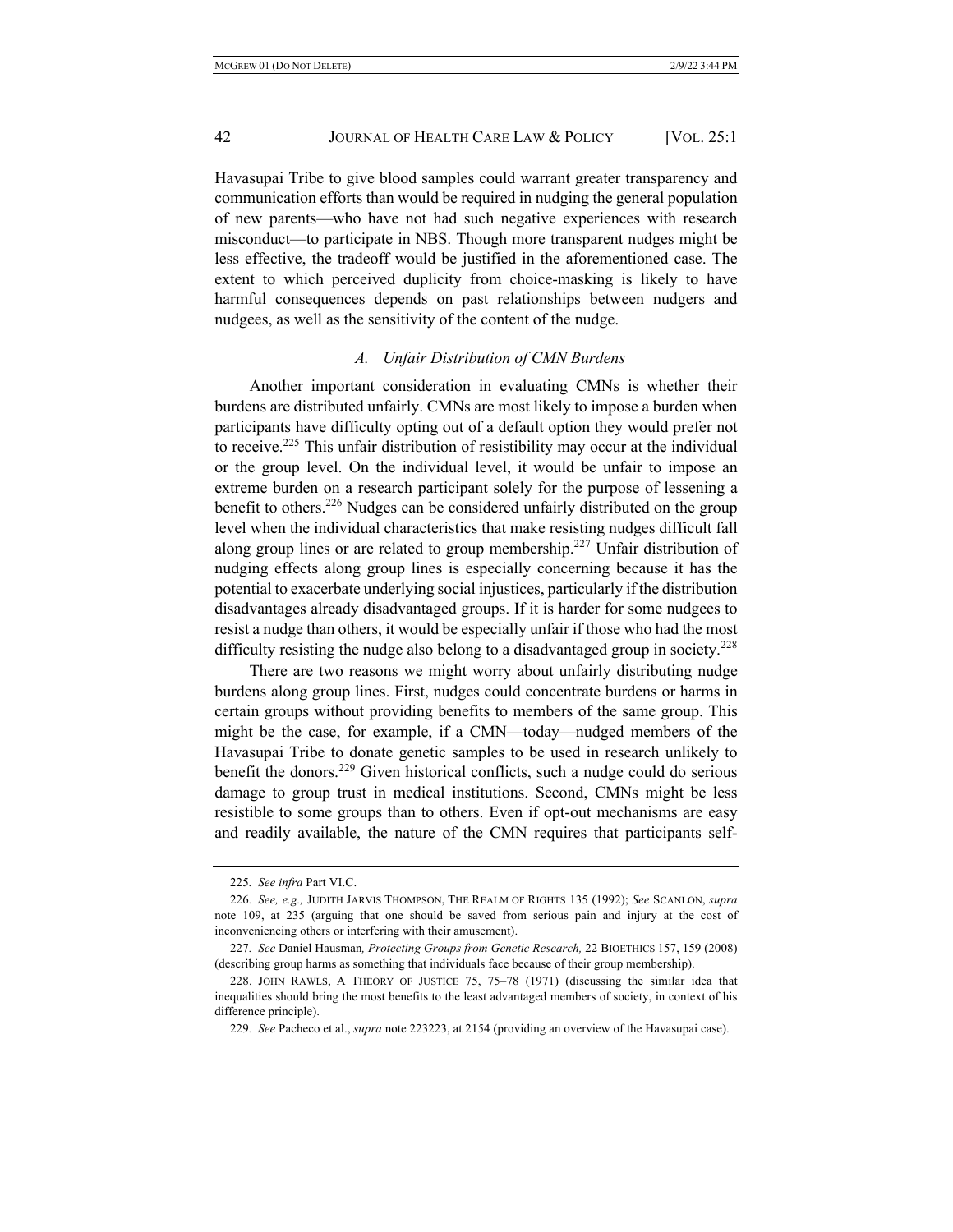identify as choosing to opt-out of it.<sup>230</sup> The option is only available to those who actively select it, which involves articulating one's preferences, seemingly contradicting the research team's preferences.<sup>231</sup> Members of groups with cultural values that emphasize deference to authority, groups with low literacy, or members of groups that are generally socially vulnerable may feel less confident in articulating their concerns or desire to activate the opt-out process.

At the same time, it is important to ask why individuals might want to resist a given nudge. Members of groups who have difficulty resisting a nudge may also have more to lose from resisting. For example, in a recent paper, Mrkva and colleagues suggest that well-implemented nudges can be used to *reduce* choice disparities.<sup>232</sup> Through a series of studies, they show that individuals with lowsocioeconomic status were more impacted by nudges than those with highsocioeconomic status, and that individuals with lower levels of domain knowledge and numeracy were more impacted by nudges than individuals with high levels of domain knowledge and numeracy.<sup>233</sup> These findings suggest that carefully constructed nudges that benefit low-socioeconomic status individuals help to reduce inequalities and promote equity. If the nudge is legitimate and beneficial overall, it might be more unfair not to nudge than it would be to nudge. This consideration might depend, to some extent, on whether the nudge is paternalistic or justified by appealing to society, generally. Means-paternalistic nudges are designed to offset potential disproportionate burdens with benefits to the nudgees on their own terms.234 Thus, it is more important that nudges justified by their contribution to the social good are shown to not be unfair than it is for means-paternalistic nudges that promote a nudgee's own interests.<sup>235</sup> At any rate, nudgers must be especially aware that individuals belonging to vulnerable social groups may be less likely to self-identify as having non-default preferences and should, as a result, avoid designing nudges that would take advantage of that dynamic.

# *B. Lack of Ethically Superior Feasible Alternatives*

Instances of paternalism—even justified and resistible ones, as any nudge that satisfies the three considerations listed above will be—should be taken seriously since they involve acting on behalf of other people. Nudges are intended to be effective and should therefore, at least to some degree, restrict the

<sup>230</sup>*. See infra* Part VI.C.

<sup>231</sup>*. Why an opt-out rather than an opt-in or consent?,* UNDERSTANDING PATIENT DATA, https://understandingpatientdata.org.uk/news/why-an-opt-out (last visited Dec. 10, 2021).

<sup>232.</sup> Kellen Mrvka et al., *Do Nudges Reduce Disparities? Choice Architecture Compensates for Low Consumer Knowledge,* 85 J. OF MKTG. 67, 80–81 (2021).

<sup>233</sup>*. Id.* at 73.

<sup>234</sup>*. See supra* Part III.

<sup>235</sup>*. See supra* Part III.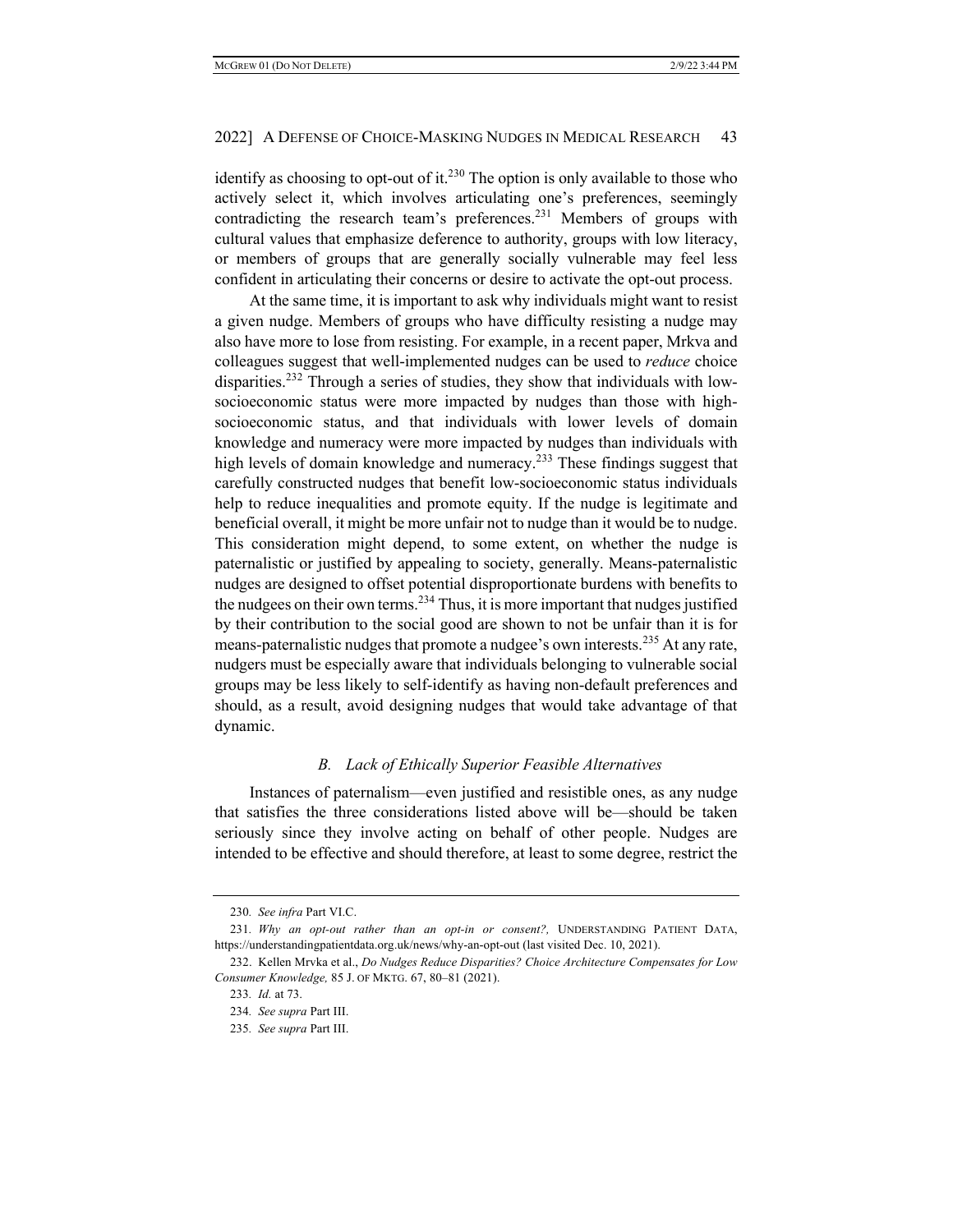nudgee's scope of self-determination. To justify the use of a CMN, the researcher must show that there are not feasible effective alternatives to achieve a nudge's given aim.<sup>236</sup> While comparison with feasible alternatives must ultimately be done on a case-by-case basis, cognitive biases are strong indicators of a lack of feasible alternatives.

### *1. Counteracting Cognitive Biases*

Nudges will often be the best feasible way to achieve a desired outcome when they address decisions in which choosers are likely to be affected by cognitive biases because cognitive biases often prevent people from rationally pursuing what they would prefer in light of their considered beliefs, attitudes, and preferences. In a decision that requires careful deliberation, someone might display cognitive bias by becoming frustrated and choosing rashly without attempting to consider all available options; nudges can counteract that effect. Not all kinds of choices are equally subject to cognitive biases. Typically, the greater the likelihood of a decision inducing cognitive bias, the more justified a nudge will be.<sup>237</sup> The emotionally charged nature of medical decision-making is likely to contribute to cognitive bias.<sup>238</sup> A decision-maker's emotions often affects her choice, particularly if the choice will have effects far into the future.<sup>239</sup> Research has shown, for example, that when choosers feel stressed by the decision they are asked to make, they tend to unwittingly overestimate how long they will feel that way and decide differently than they would in a calmer state.<sup>240</sup> What is at stake in a particular decision also has implications for how much cognitive bias is likely to enter into the choice. It has been suggested that in very low stakes decisions, choosers might experience low processing motivation and consequently select the most convenient option without careful consideration.<sup>241</sup> At the same time, very high stakes decisions might also induce cognitive bias because they can be overwhelming and make reasonable deliberation very

<sup>236.</sup> Perhaps the most common objection to CMNs is to ask why individuals should be nudged into making better choices instead of being educated and enabled to make better choices for themselves. While education might promote autonomy more than nudging, that kind of education is not always effective or feasible. *See supra* Part V*.*

<sup>237.</sup> Bart Engelen, *Nudging and rationality: What is there to worry?*, 31 RATIONALITY AND SOC'Y 204, 205 (2019) (explaining how nudges tap into heuristics and biases).

<sup>238.</sup> Pat Croskerry, *From Mindless to Mindful Practice—Cognitive Bias and Clinical Decision Making*, 368 N. ENGL. J. MED. 2445, 2447 (2013).

<sup>239.</sup> George Lowenstein & Jennifer S. Lerner, *The Role of Affect in Decision Making*, *in* HANDBOOK OF AFFECTIVE SCIENCES 619–21 (R.J. Davidson, K.R. Scherer & H.H. Goldsmith eds., 2003).

<sup>240</sup>*. See, e.g.,* George Loewenstein, *Hot–Cold Empathy Gaps and Medical Decision Making,* 24 HEALTH PSYCH. 49, 59 (2005) (discussing how individuals have difficulty estimating their own behavior and preferences across affective states).

<sup>241.</sup> Engelen, *supra* note 5, at 55.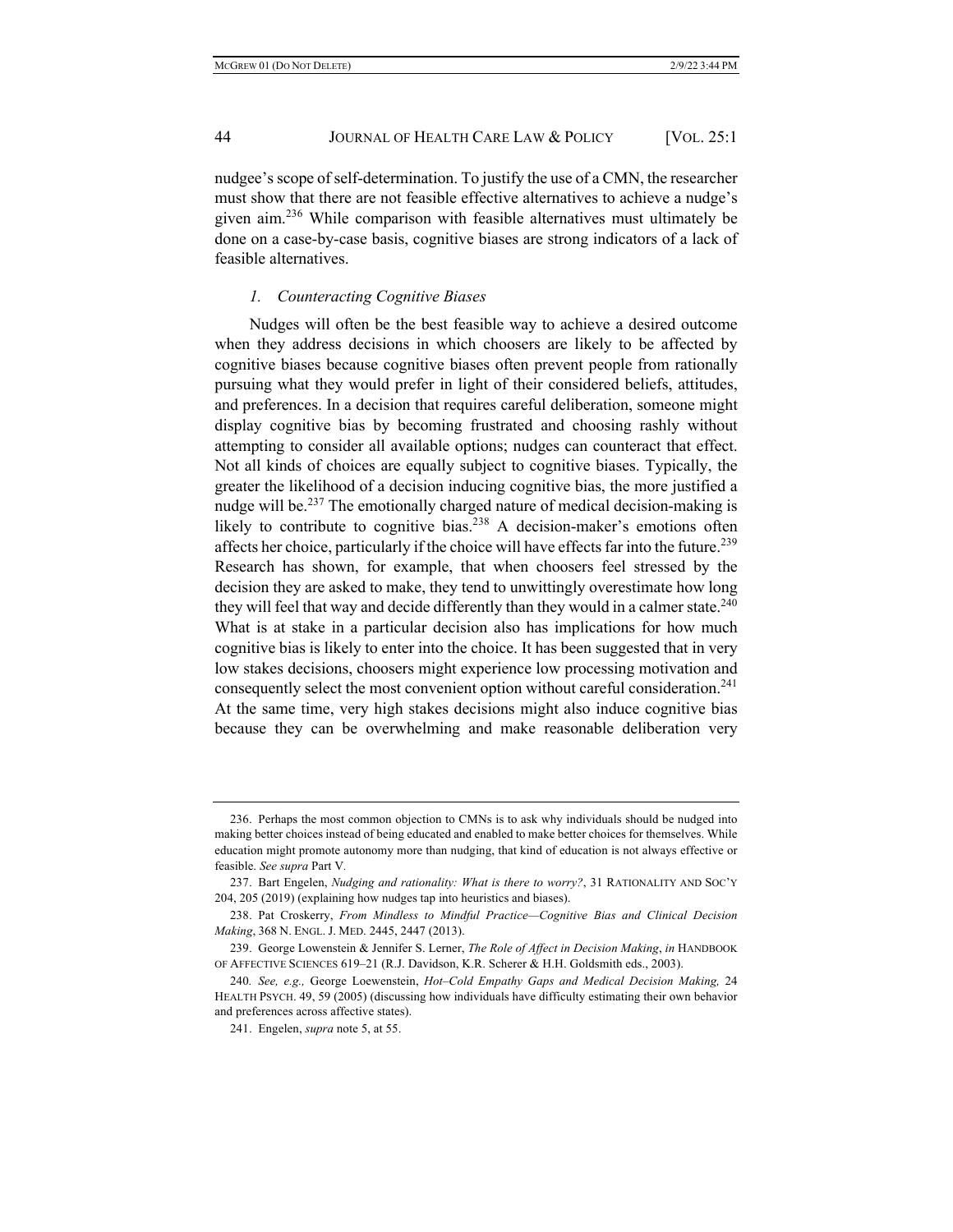difficult.<sup>242</sup> Nudges are more likely to outperform feasible alternatives in highly emotionally charged situations and when decision stakes are particularly high or  $low.<sup>243</sup>$ 

Returning to our cases, an excellent example of cognitive biases can be found in the RNTK debate. There is extensive psychological literature about individuals' poor ability to predict how future negative events will impact our emotional wellbeing.<sup>244</sup> This affective forecasting literature suggests that while people think that future unfortunate events will be devastating, most humans are actually more emotionally resilient than we realize and we have the ability to adapt to even terrible news.<sup>245</sup> This is particularly true in the context of genetic testing, where most reactions to unfavorable information are mild and transient.<sup>246</sup> This kind of widespread cognitive bias might be used to support implementation of a CMN. In contrast, consider the cognitive biases inherent in the way that consent is obtained for NBS. The typical procedure is to ask new parents, in the days after giving birth, to review a stack of paperwork, including the notification that they can opt out of allowing their child's bloodspot to be used for future research.<sup>247</sup> This chaotic time might not be an ideal moment to implement a CMN because the parents' ability to cognitively engage and deliberate might be compromised.

#### *2. Least Restrictive Alternative*

Stakes and emotional valence can, at best, give a rough indication of whether a CMN is likely to be better than feasible alternatives, however. To make that determination in specific cases, it is necessary to directly compare alternatives in terms of their relative harms and benefits. This comparison can be done with the widely used less restrictive alternatives (LRA) test, which compares a proposal to alternatives along two dimensions: restrictiveness and

<sup>242.</sup> Monica E. Lemmon & Peter A. Ubel, *In Defense of Nudging When the Stakes Are High*, 19 AM. J. BIOETHICS 62, 62–63 (2019).

<sup>243</sup>*. Id.*

<sup>244</sup>*. See, e.g.*, Elisabeth W. Dunn & Simon M. Laham, *Affective Forecasting: A User's Guide to Emotional Time Travel*, *in* AFFECT IN SOCIAL THINKING AND BEHAVIOR 177, 177–178 (Joseph P. Forgas ed., 2006); Timothy D. Wilson & Daniel T. Gilbert, *Affective Forecasting*, *in* 35 ADVANCES IN EXPERIMENTAL SOCIAL PSYCH. 345, 346, 401 (James M. Olson & Mark P. Zanna eds., 2003) (discussing impact bias's effect on one's ability to accurately predict how future events will impact one's wellbeing). 245*. Id.*

<sup>246</sup>*. See* S.A. Peters et al., *The Future in Clinical Genetics: Affective Forecasting Biases in Patient and Clinician Decision Making*, 85 CLINICAL GENETICS 312, 313–14 (2014) (discussing research showing that individuals overestimate the negativity of psychological outcomes of predictive genetic testing); *see also* Marita Broadstock et al., *Psychological Consequences of Predictive Genetics Testing: A Systematic Review*, EUR. J. HUM. GENETICS 731, 731, 735 (2000) (reporting studies showing no evidence of high levels of, nor increases in, emotional distress after predictive genetic testing).

<sup>247</sup>*. See supra* Part I.B.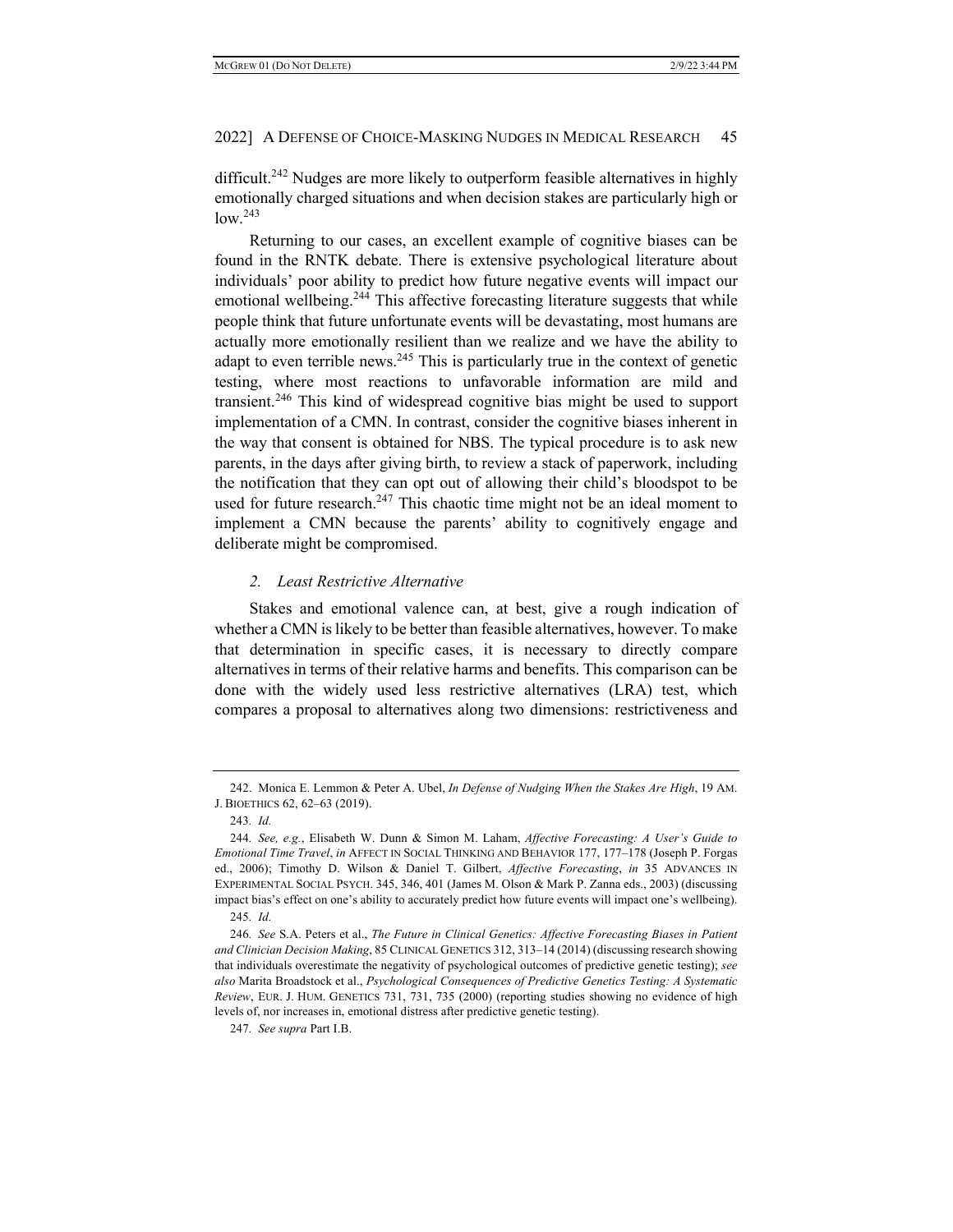effectiveness.248 In the case of CMNs, restrictiveness measures how harmful the nudge would likely be and effectiveness measures how likely it is to achieve its aims.<sup>249</sup> The test is easy to use when one alternative is dominant—meaning that it is both more effective and less restrictive. When no alternative under comparison is superior on both axes—such as when the nudge is more effective but slightly more restrictive—there is no shortcut to careful deliberation and weighing of alternatives. Restrictiveness should only be tolerated if the effectiveness is far greater, but harms to autonomy and social justice put a limit on the level of restrictiveness that can be tolerated.

To illustrate this kind of analysis, consider different alternatives to a CMN in the context of the RNTK. As one alternative, investigators could include more detail in the consent form about the kinds of secondary findings that might be discovered, thinking that this could increase understanding. Such a proposition would have to be tested, however, because there is extensive literature that calls into question participants' ability to engage with and internalize basic concepts being conveyed in consent forms.<sup>250</sup> Another alternative might be to schedule a dedicated conversation with a genetics counselor about the RNTK. However, this would be prohibitively resource intensive and might not even be feasible given the well-documented shortage of genetic counselors.251 A final option would be to recontact participants who refused secondary findings to give them another chance to make a choice. This option, however, risks alerting those who really did not want to know about the existence of a positive secondary finding. Given these options, it seems reasonable to conclude that a CMN is the best option, assuming that there is a mechanism for self-identified refusers to easily opt-out.

An analysis of LRAs becomes more complicated in situations where there is only societal benefit—like the NBS and GDS cases—involving a two-step assessment of how much scientific value is lost when you switch from a CMN to an explicit opt-out mechanism. This will first typically require an empirical analysis of the difference in size and composition of the research resource under a CMN and other consent strategies. For instance, how many fewer people (and which ones) will not agree to give their sample for future research if explicitly asked? It then becomes important to ask whether that lost value significantly undermines the research goals. For example, if researchers want to create a genomic database to study common conditions, losing a small portion of a

<sup>248.</sup> C. Scott Hemphill, *Less Restrictive Alternatives in Antitrust Law,* 116 COLUM. L. REV. 927, 929 (2016).

<sup>249</sup>*. Id.*

<sup>250</sup>*. See* Amulya Mandava et al., *The Quality of Informed Consent: Mapping the Landscape. A Review of Empirical Data from Developing and Developed Countries*, 38 J. MED. ETHICS 356, 356–57 (2012) (discussing reasons why some patients have difficulty understanding concepts conveyed in consent forms, such as lack of formal education and experience with biomedical research and consent procedures).

<sup>251</sup>*. See* NAT'L SOC'Y OF GENETIC COUNS., 2021 PROFESSIONAL STATUS SURVEY: EXECUTIVE SUMMARY (2021) (illustrating that there are many states with just a few genetic counselors).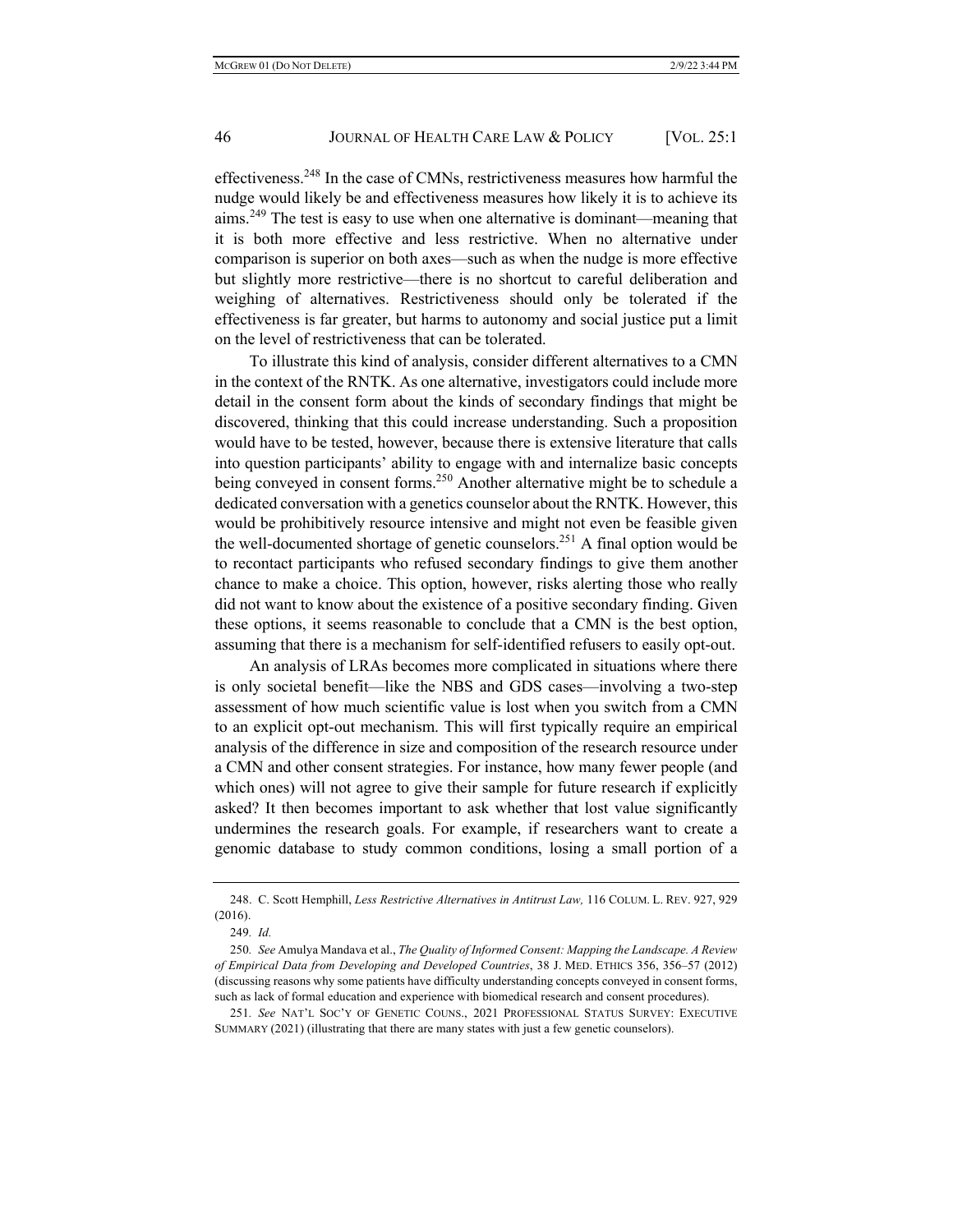repository might not be deleterious unless those losses came from a group of particular interest. A research resource being used to study rare diseases or variants might have more scientific justification to maximize the size and representativeness of the repository.

#### VII. CONCLUSION

Effective use of CMNs in medical research has the potential to benefit individuals in ways they themselves endorse, to help people collectively, and to promote important social objectives.<sup>252</sup> For the kind of purely informational nudges we are concerned with here, the benefits extend beyond the individuals being nudged; our basis for justifying CMNs thus extends beyond individuals to consider collective and societal benefit. As our examples of the RNTK genetic information about oneself, NBS, and GDS all show, these benefits are not merely hypothetical.<sup>253</sup> But neither are their costs. While CMNs have great potential positive effects, they could also transgress individuals' autonomy interests. If medical researchers are to use CMNs, it is important that they do so in legally and ethically acceptable ways. Thus, the challenge facing researchers is to design nudges that are likely to be effective overall, but that are also easily resistible *to those who wish to resist.*<sup>254</sup> Where the sweet spot is when soliciting questions without raising concerns will depend on the context of a particular nudge. The primary aim of this paper has been to provide a framework for designing acceptable CMNs that capture the potential benefits without incurring the potential costs.

Our analysis of the reasonable person standard and United States federal research regulations shows how CMNs fit into current legal regulations.<sup>255</sup> Research regulations require medical researchers to provide participants with enough information so that participants understand the research they intend to participate in, but do not require explicit choice.<sup>256</sup> Importantly, they refer to the reasonable person standard to determine what counts as sufficient.<sup>257</sup> The structure of the RPS helps us see *how* reasonableness is evaluated by directing us to consider all relevant considerations and weigh them in a reasonable way.<sup>258</sup> For the medical research questions that we are interested in, a reasonable person would weigh her interests in having a full range of choices explicitly presented against how both she and others are likely to be affected by the nudge. CMNs

<sup>252</sup>*. See supra* Part V.

<sup>253</sup>*. See supra* Part II.

<sup>254</sup>*. See supra* Part III.

<sup>255</sup>*. See supra* Part IV.

<sup>256.</sup> Umesh Chandra Gupta, *Informed consent in clinical research: Revisiting few concepts and areas*, 4 PERSPS. IN CLINICAL RSCH. 26, 27 (2013).

<sup>257.</sup> Mazur, supra note 94.

<sup>258</sup>*. Id.*